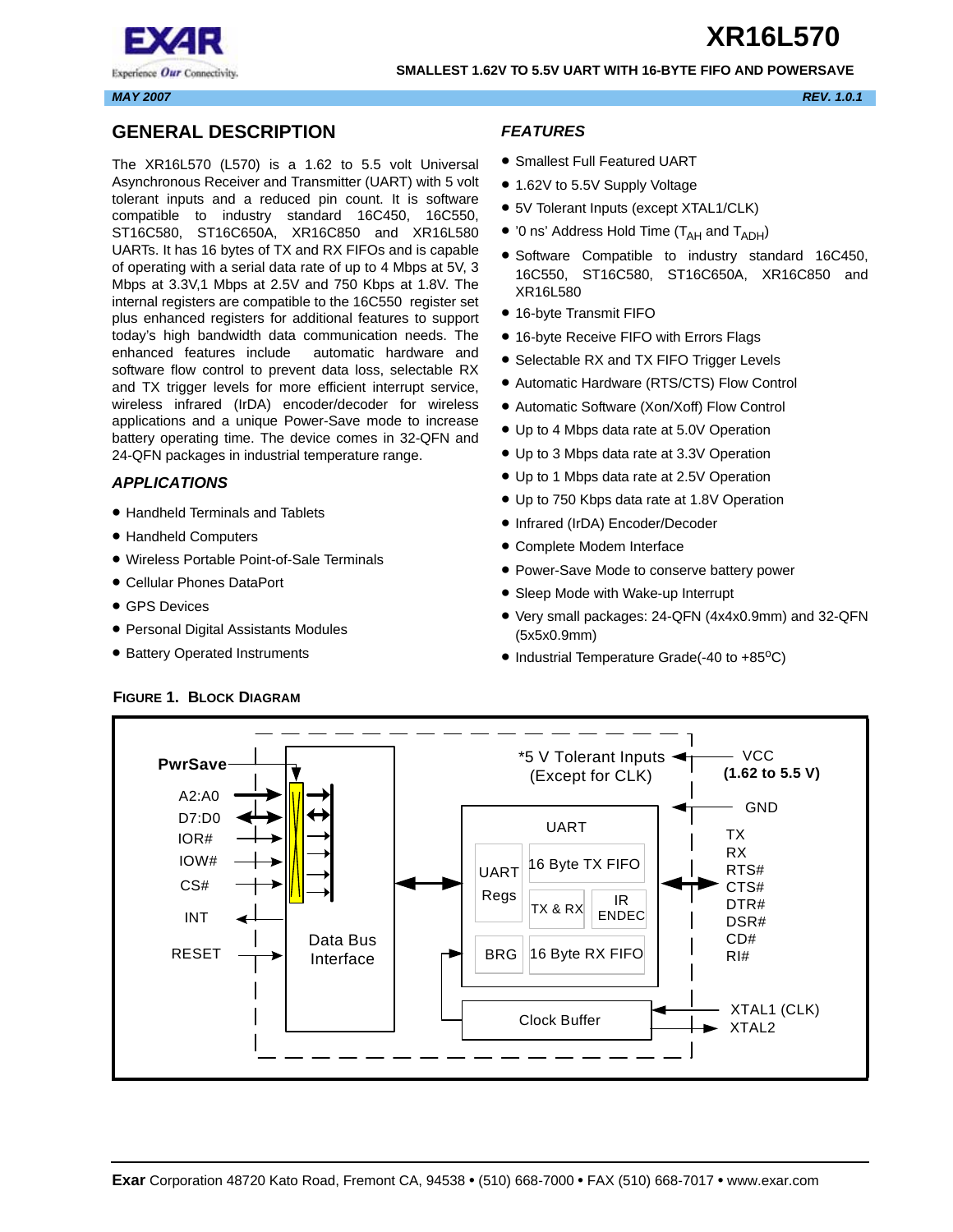## **SMALLEST 1.62V TO 5.5V UART WITH 16-BYTE FIFO AND POWERSAVE** *REV. 1.0.1*



## <span id="page-1-0"></span>**FIGURE 2. PACKAGE AND PIN OUT (24-PIN QFN PACKAGE)**



## <span id="page-1-1"></span>*ORDERING INFORMATION*

| <b>PART NUMBER</b> | <b>PACKAGE</b> | <b>OPERATING TEMPERATURE RANGE</b>   |
|--------------------|----------------|--------------------------------------|
| XR16L570IL24       | 24-pin QFN     | -40 $^{\circ}$ C to +85 $^{\circ}$ C |
| XR16L570IL32       | 32-pin QFN     | $-40^{\circ}$ C to $+85^{\circ}$ C   |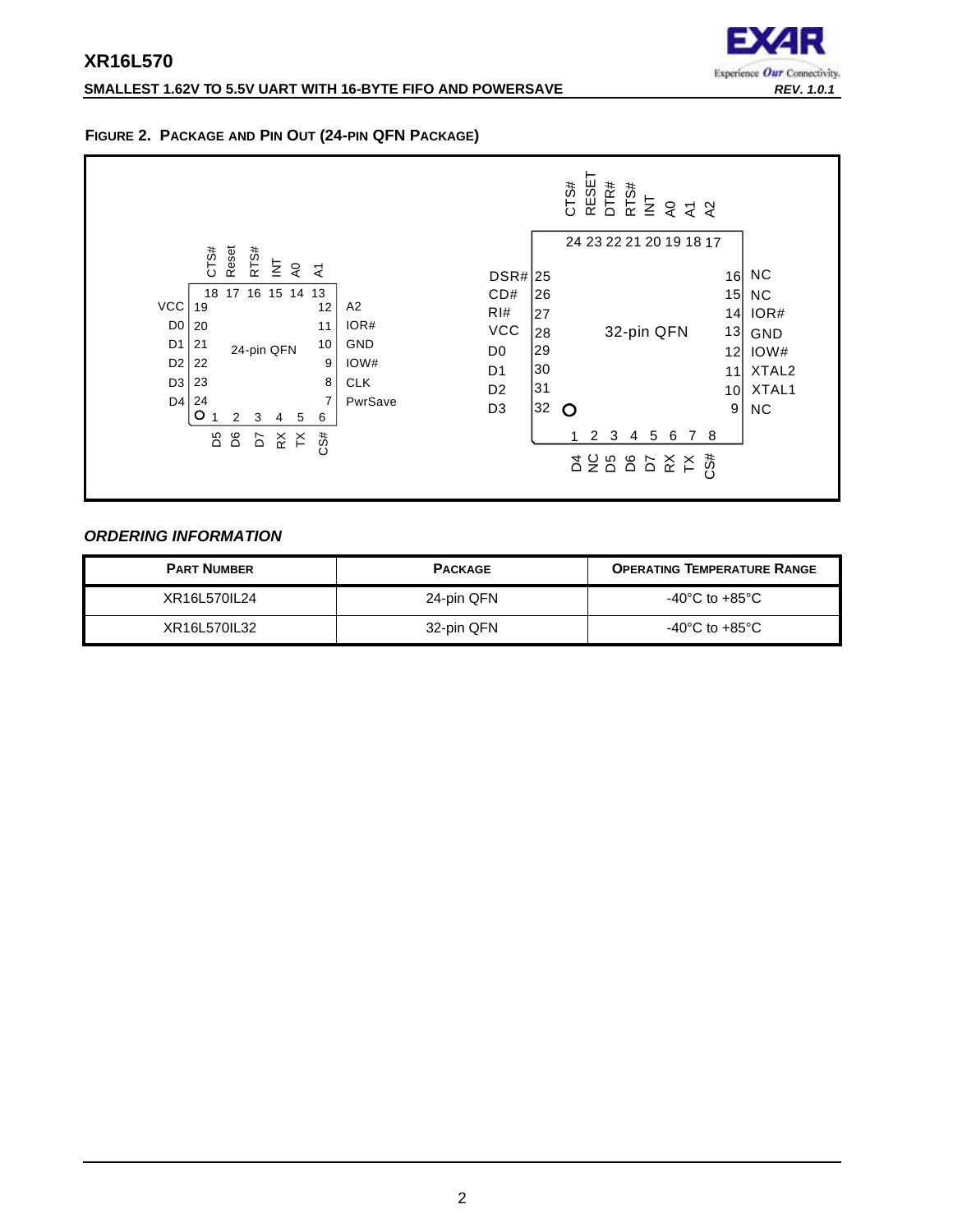

## *REV. 1.0.1* **SMALLEST 1.62V TO 5.5V UART WITH 16-BYTE FIFO AND POWERSAVE**

## <span id="page-2-0"></span>**PIN DESCRIPTIONS**

## **Pin Descriptions**

| <b>NAME</b>    | <b>24-QFN</b><br>PINH                | <b>32-QFN</b><br>PINH | <b>TYPE</b> | <b>DESCRIPTION</b>                                                                                                                                                                                                                                                                                                                                                                                                                               |  |  |
|----------------|--------------------------------------|-----------------------|-------------|--------------------------------------------------------------------------------------------------------------------------------------------------------------------------------------------------------------------------------------------------------------------------------------------------------------------------------------------------------------------------------------------------------------------------------------------------|--|--|
|                | <b>DATA BUS INTERFACE</b>            |                       |             |                                                                                                                                                                                                                                                                                                                                                                                                                                                  |  |  |
| A2             | 12                                   | 17                    |             | Address data lines [2:0]. These 3 address lines select one of the internal registers in                                                                                                                                                                                                                                                                                                                                                          |  |  |
| A1             | 13                                   | 18                    |             | the UART during a data bus transaction.                                                                                                                                                                                                                                                                                                                                                                                                          |  |  |
| A <sub>0</sub> | 14                                   | 19                    |             |                                                                                                                                                                                                                                                                                                                                                                                                                                                  |  |  |
| D7             | 3                                    | 5                     | I/O         | Data bus lines [7:0] (bidirectional).                                                                                                                                                                                                                                                                                                                                                                                                            |  |  |
| D <sub>6</sub> | $\overline{c}$                       | 4                     |             |                                                                                                                                                                                                                                                                                                                                                                                                                                                  |  |  |
| D <sub>5</sub> | 1                                    | 3                     |             |                                                                                                                                                                                                                                                                                                                                                                                                                                                  |  |  |
| D <sub>4</sub> | 24                                   | 1                     |             |                                                                                                                                                                                                                                                                                                                                                                                                                                                  |  |  |
| D <sub>3</sub> | 23                                   | 32                    |             |                                                                                                                                                                                                                                                                                                                                                                                                                                                  |  |  |
| D <sub>2</sub> | 22                                   | 31                    |             |                                                                                                                                                                                                                                                                                                                                                                                                                                                  |  |  |
| D <sub>1</sub> | 21                                   | 30                    |             |                                                                                                                                                                                                                                                                                                                                                                                                                                                  |  |  |
| D <sub>0</sub> | 20                                   | 29                    |             |                                                                                                                                                                                                                                                                                                                                                                                                                                                  |  |  |
| IOR#           | 11                                   | 14                    |             | This input is the read strobe (active low). The falling edge instigates an internal read<br>cycle and retrieves the data byte from an internal register pointed by the address<br>lines [A2:A0], puts the data byte on the data bus to allow the host processor to read it<br>on the rising edge.                                                                                                                                                |  |  |
| IOW#           | 9                                    | 12                    | L           | This input is the write strobe (active low). The falling edge instigates the internal write<br>cycle and the rising edge transfers the data byte on the data bus to an internal regis-<br>ter pointed by the address lines.                                                                                                                                                                                                                      |  |  |
| CS#            | $\,6$                                | 8                     |             | This input is chip select (active low) to enable the device.                                                                                                                                                                                                                                                                                                                                                                                     |  |  |
| <b>INT</b>     | 15                                   | 20                    | O           | This output is the active high device interrupt output. The output state is defined by<br>the user through the software setting of MCR[3]. INT is set to the active mode when<br>MCR[3] is set to a logic 1. INT is set to the three state mode when MCR[3] is set to a<br>logic 0. See MCR[3].                                                                                                                                                  |  |  |
|                | <b>MODEM OR SERIAL I/O INTERFACE</b> |                       |             |                                                                                                                                                                                                                                                                                                                                                                                                                                                  |  |  |
| <b>TX</b>      | 5                                    | 7                     | O           | UART Transmit Data or infrared encoder data. Standard transmit and receive inter-<br>face is enabled when $MCR[6] = 0$ . In this mode, the TX signal will be a logic 1 during<br>reset or idle (no data). Infrared IrDA transmit and receive interface is enabled when<br>$MCR[6] = 1$ . In the Infrared mode, the inactive state (no data) for the Infrared<br>encoder/decoder interface is a logic 0. If it is not used, leave it unconnected. |  |  |
| RX             | Δ                                    | 6                     |             | UART Receive Data or infrared receive data. Normal receive data input must idle at<br>logic 1 condition. The infrared receiver idles at logic 0.                                                                                                                                                                                                                                                                                                 |  |  |
| RTS#           | 16                                   | 21                    | $\circ$     | UART Request-to-Send (active low) or general purpose output. This output must be<br>asserted prior to using auto RTS flow control, see EFR[6], MCR[1] and IER[6].                                                                                                                                                                                                                                                                                |  |  |
| CTS#           | 18                                   | 24                    | L           | UART Clear-to-Send (active low) or general purpose input. It can be used for auto<br>CTS flow control, see EFR[7], MSR[4] and IER[7]. This input should be connected to<br>VCC when not used.                                                                                                                                                                                                                                                    |  |  |
| DTR#           | $\qquad \qquad \blacksquare$         | 22                    | O           | UART Data-Terminal-Ready (active low) or general purpose output. This pin is not<br>available in the 24-QFN package.                                                                                                                                                                                                                                                                                                                             |  |  |
| DSR#           |                                      | 25                    | T           | UART Data-Set-Ready (active low) or general purpose input. This input should be<br>connected to VCC when not used. This input has no effect on the UART. This pin is<br>not available in the 24-QFN package.                                                                                                                                                                                                                                     |  |  |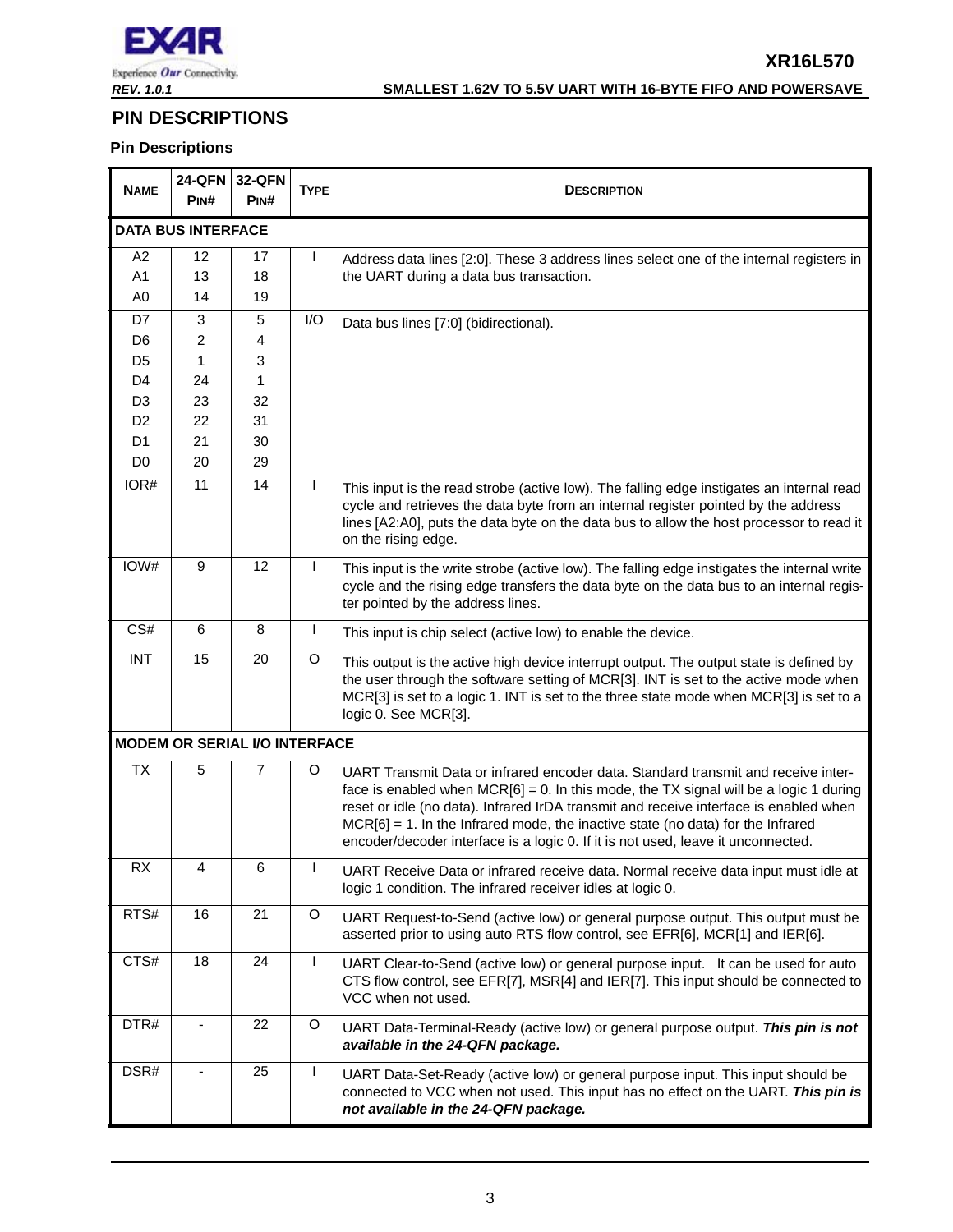

## **SMALLEST 1.62V TO 5.5V UART WITH 16-BYTE FIFO AND POWERSAVE** *REV. 1.0.1*

## **Pin Descriptions**

| <b>NAME</b>       | 24-QFN<br>PIN#           | 32-QFN<br>PIN# | <b>TYPE</b> | <b>DESCRIPTION</b>                                                                                                                                                                                                                                                                                                                           |
|-------------------|--------------------------|----------------|-------------|----------------------------------------------------------------------------------------------------------------------------------------------------------------------------------------------------------------------------------------------------------------------------------------------------------------------------------------------|
| CD#               |                          | 26             |             | UART Carrier-Detect (active low) or general purpose input. This input should be con-<br>nected to VCC when not used. This input has no effect on the UART. This pin is not<br>available in the 24-QFN package.                                                                                                                               |
| RI#               |                          | 27             | L           | UART Ring-Indicator (active low) or general purpose input. This input should be con-<br>nected to VCC when not used. This input has no effect on the UART. This pin is not<br>available in the 24-QFN package.                                                                                                                               |
|                   | <b>ANCILLARY SIGNALS</b> |                |             |                                                                                                                                                                                                                                                                                                                                              |
| XTAL1<br>(CLK)    | 8                        | 10             |             | Crystal or external clock input. This input is not 5V tolerant.                                                                                                                                                                                                                                                                              |
| XTAL <sub>2</sub> |                          | 11             | O           | Crystal or buffered clock output. This output may be use to drive a clock buffer which<br>can drive other device(s). This pin is not available in the 24-QFN package.                                                                                                                                                                        |
| PwrSave           | $\overline{7}$           |                |             | Power-Save (active high). This feature isolates the L570's data bus interface from<br>the host preventing other bus activities that cause higher power drain during sleep<br>mode. See Sleep Mode with Auto Wake-up and Power-Save Feature section for<br>details. This pin is not available in the 28-QFN package.                          |
| <b>RESET</b>      | 17                       | 23             | L           | This input is the active high RESET signal.<br>A 40 ns minimum active pulse on this pin will reset the internal registers and all out-<br>puts of the UART. The UART transmitter output will be held at logic 1, the receiver<br>input will be ignored and outputs are reset during reset period (see UART Reset Con-<br>ditions).           |
| <b>VCC</b>        | 19                       | 28             | Pwr         | 1.62V to 5.5V power supply. All input pins, except CLK, are 5V tolerant.                                                                                                                                                                                                                                                                     |
| <b>GND</b>        | 10                       | 13             | Pwr         | Power supply common, ground.                                                                                                                                                                                                                                                                                                                 |
| <b>GND</b>        | Center<br>Pad            | Center<br>Pad  | Pwr         | The center pad on the backside of the QFN packages is metallic and should be con-<br>nected to GND on the PCB. The thermal pad size on the PCB should be the approxi-<br>mate size of this center pad and should be solder mask defined. The solder mask<br>opening should be at least 0.0025" inwards from the edge of the PCB thermal pad. |

*NOTE: Pin type: I=Input, O=Output, I/O= Input/output, OD=Output Open Drain.*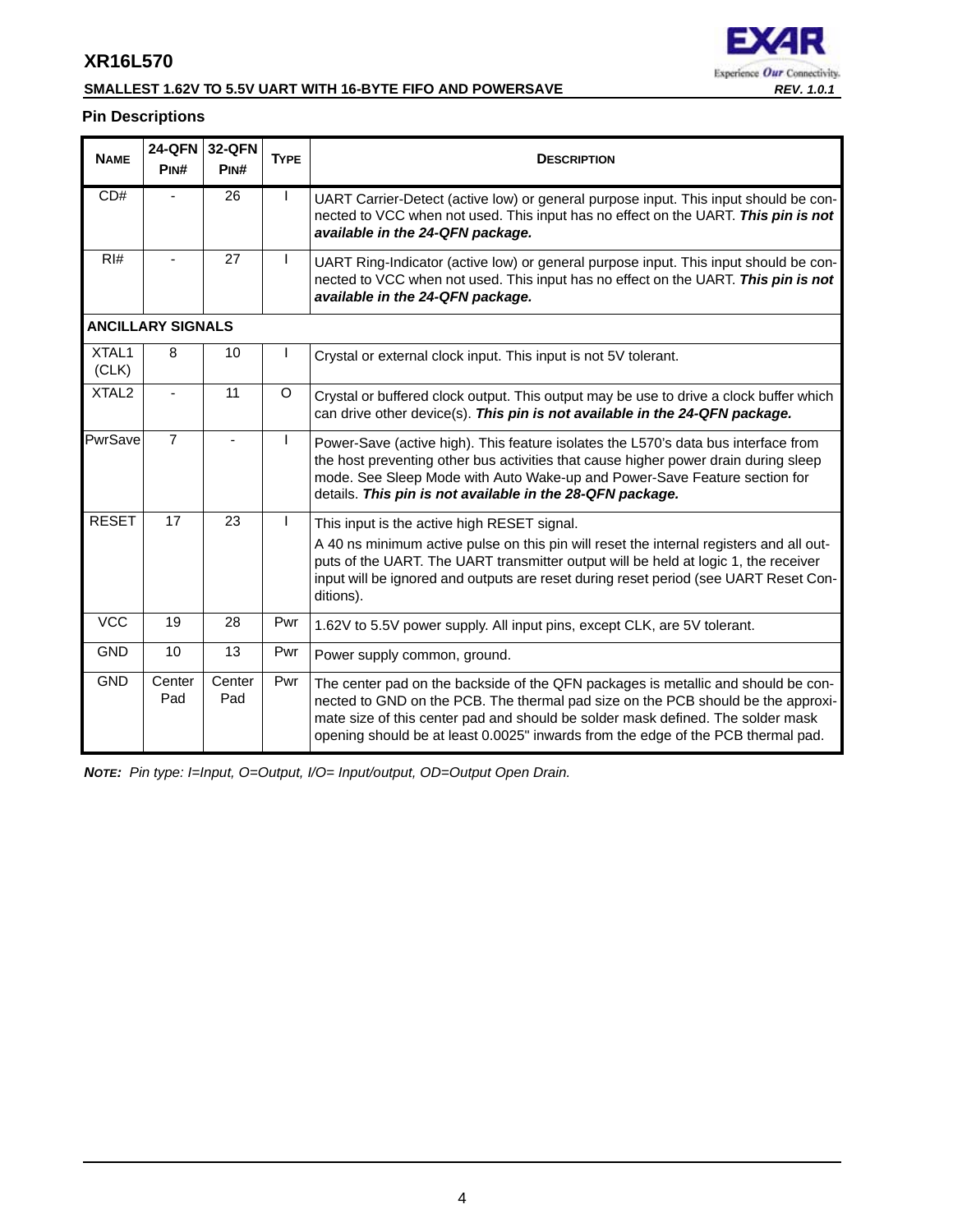

## <span id="page-4-0"></span>**1.0 PRODUCT DESCRIPTION**

The XR16L570 (L570) is an enhanced 16C550 Universal Asynchronous Receiver and Transmitter (UART). Its features set is compatible to the ST16C580 device and additionally offers Power-Save to isolate the data bus interface during Sleep mode. The XR16L570 can operate from 1.62V to 5.5V with 5 volt tolerant inputs. The configuration registers set is 16550 UART compatible for control, status and data transfer. Also, the L570 has 16-bytes of transmit and receive FIFOs, automatic RTS/CTS hardware flow control, automatic Xon/Xoff and special character software flow control, transmit and receive FIFO trigger levels, infrared encoder and decoder (IrDA ver 1.0), programmable baud rate generator with a prescaler of divide by 1 or 4. The L570 is fabricated using an advanced CMOS process.

## **Enhanced Features**

The L570 UART provides a solution that supports 16 bytes of transmit and receive FIFO memory. The L570 is designed to work with low supply voltage and high performance data communication systems, that require fast data processing time. Increased performance is realized in the L570 by the transmit and receive FIFOs, FIFO trigger level controls and automatic flow control mechanism. This allows the external processor to handle more networking tasks within a given time. This increases the service interval giving the external CPU additional time for other applications and reducing the overall UART interrupt servicing time. In addition, the L570 provides the Power-Save mode that drastically reduces the power consumption when the device is not used. The combination of the above greatly reduces the CPU's bandwidth requirement, increases performance, and reduces power consumption.

## **Data Bus Interface**

The L570 provides a host interface that supports a microprocessor (CPU) data bus interface. The interface allows direct interconnect to Intel compatible type of CPUs using IOR#, IOW# and CS# inputs for data bus operation. See pin description section for details on all the control signals.

## **Data Rate**

The L570 is capable of operation up to 4 Mbps at 5V, 3 Mbps at 3.3V, 1 Mbps at 2.5V and 750 Kbps at 1.8V with 16X internal sampling clock rate by using an external clock source on the XTAL1 (CLK) pin.

## **Internal Enhanced Register Sets**

The L570 UART has a set of enhanced registers providing control and monitoring functions. Interrupt enable/ disable and status, FIFO enable/disable, selectable TX and RX FIFO trigger levels, automatic hardware/ software flow control enable/disable, programmable baud rates, infrared encoder/decoder enable/disable, modem interface controls and status, sleep mode and Power-Save mode (in the 24-QFN package) are all standard features. Following a power on reset or an external reset, the registers defaults to the reset condition and it is compatible with previous generation of UARTs, 16C450, 16C550, 16C580, 16L580, 16C650A and 16C850.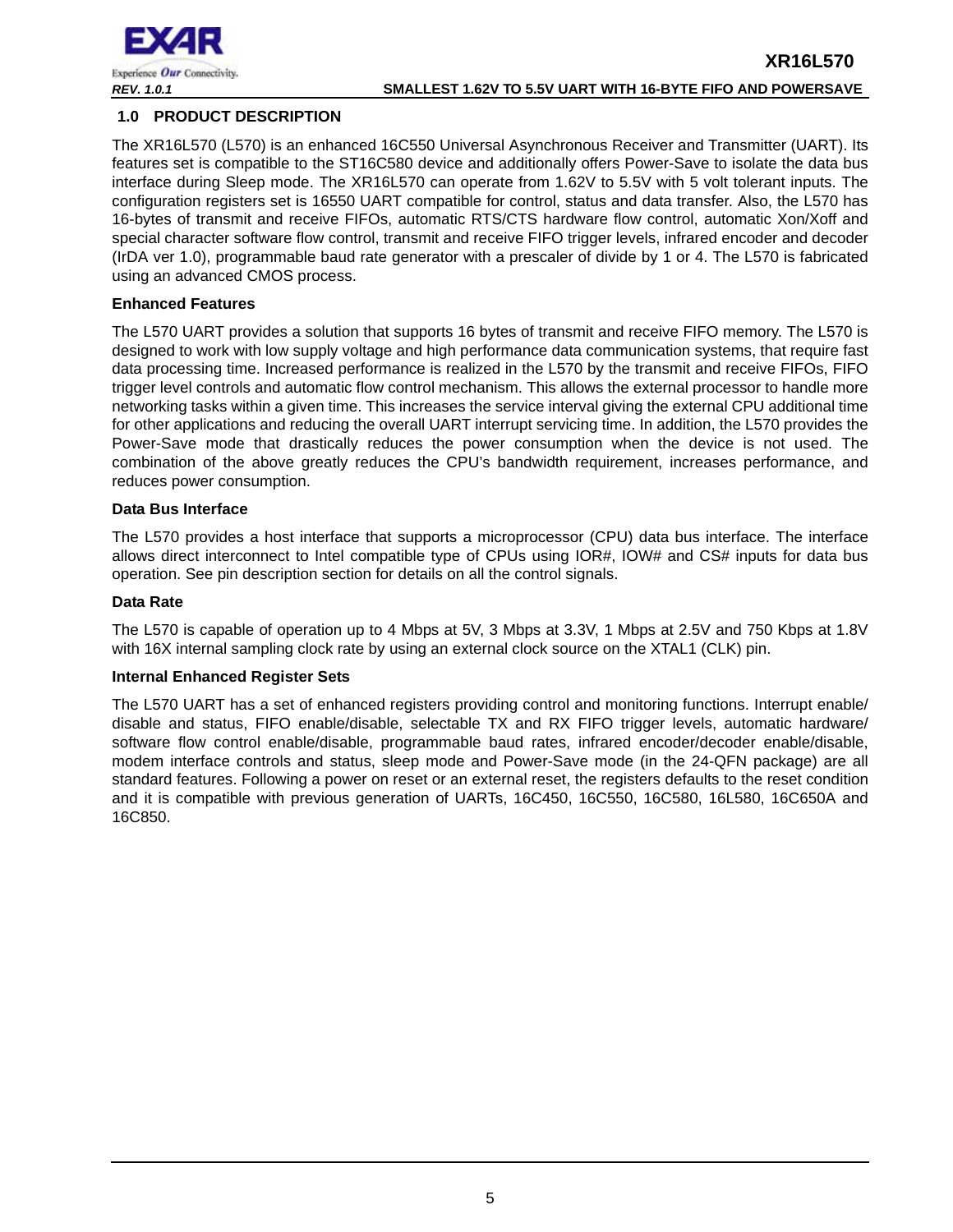## **SMALLEST 1.62V TO 5.5V UART WITH 16-BYTE FIFO AND POWERSAVE** *REV. 1.0.1*



## <span id="page-5-1"></span>**2.0 FUNCTIONAL DESCRIPTIONS**

## <span id="page-5-2"></span>*2.1 CPU Interface*

The CPU interface is 8 data bits wide with 3 address lines and control signals to execute data bus read and write transactions. The L570 data interface supports the Intel compatible types of CPUs and it is compatible to the industry standard 16C550 UART. No clock (oscillator nor external clock) is required to operate a data bus transaction. Each bus cycle is asynchronous using CS#, IOR# and IOW# inputs. A typical data bus interconnection is shown in **[Figure](#page-5-0) 3**.

## <span id="page-5-0"></span>**FIGURE 3. XR16L570 TYPICAL DATA BUS INTERCONNECTIONS**

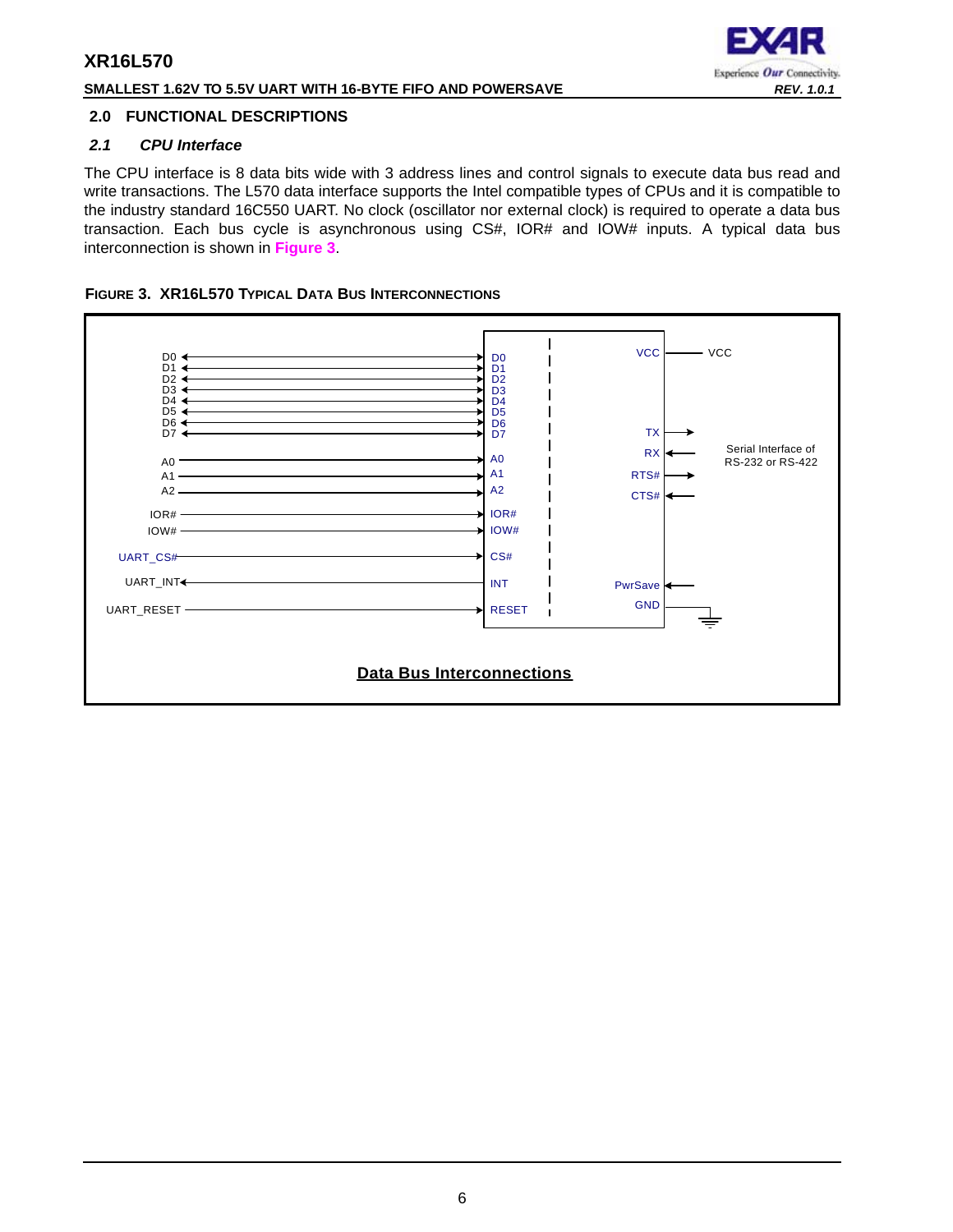

## <span id="page-6-2"></span>*2.2 5-Volt Tolerant Inputs*

The L570 can accept up to 5V inputs when operating at 3.3V, 2.5V or 1.8V. But note that if the L570 is operating at 2.5V or below, its  $V_{OH}$  may not be high enough to meet the requirements of the V<sub>IH</sub> of a CPU or a serial transceiver that is operating at 5V. Note that the XTAL1 (CLK) pin is not 5V tolerant.

## <span id="page-6-3"></span>*2.3 Device Hardware Reset*

The RESET input resets the internal registers and the serial interface outputs in both channels to their default state (see **[Table](#page-33-0) 11**). An active pulse of longer than 40 ns duration will be required to activate the reset function in the device.

## <span id="page-6-4"></span>*2.4 Device Identification and Revision*

The XR16L570 provides a Device Identification code and a Device Revision code. To read the identification code from the part, it is required to set the baud rate generator registers DLL and DLM both to 0x00. Now reading the content of the DLM will provide 0x01 to indicate XR16L570 and reading the content of DLL will provide the revision of the part; for example, a reading of 0x01 means revision A.

## <span id="page-6-5"></span>*2.5 Internal Registers*

The L570 has a set of enhanced registers for control, monitoring and data loading and unloading. The configuration register set is compatible to those already available in the standard 16C550. These registers function as data holding registers (THR/RHR), interrupt status and control registers (ISR/IER), a FIFO control register (FCR), receive line status and control registers (LSR/LCR), modem status and control registers (MSR/ MCR), programmable data rate (clock) divisor registers (DLL/DLM), and an user accessible Scratchpad register (SPR).

Beyond the general 16C550 features and capabilities, the L570 offers enhanced feature registers (EFR, Xon1, Xoff 1, Xon1 and Xoff2) that provide automatic RTS and CTS hardware flow control and Xon/Xoff software flow control. All the register functions are discussed in full detail later in **["Section 3.0, UART INTERNAL](#page-18-0)  [REGISTERS" on page](#page-18-0) 19**.

## <span id="page-6-6"></span>*2.6 DMA Mode*

The DMA Mode (a legacy term) refers to data block transfer operation. The DMA mode affects the state of the RXRDY# and TXRDY# output pins available in the original 16C550. These pins are not available in the XR16L570. The DMA Enable bit (FCR bit-3) does not have any function in this device and can be a '0' or a '1'.

## <span id="page-6-7"></span>*2.7 INT Output*

The interrupt output changes according to the operating mode and enhanced features setup. **[Table](#page-6-0) 1** and **[Table](#page-6-1) 2** below summarize the operating behavior for the transmitter and receiver. Also see Figures **[18](#page-40-0)** through **[21](#page-41-0)**.

<span id="page-6-0"></span>

|                | FCR $BIT-0 = 0$ (FIFO DISABLED)        | FCR $BIT-0 = 1$ (FIFO ENABLED)                                                |
|----------------|----------------------------------------|-------------------------------------------------------------------------------|
| <b>INT Pin</b> | $0 =$ one byte in THR<br>$=$ THR empty | $0 =$ FIFO above trigger level<br>'1 = FIFO below trigger level or FIFO empty |

## **TABLE 1: INT PIN OPERATION FOR TRANSMITTER**

<span id="page-6-1"></span>

|                | FCR BIT- $0 = 0$<br>(FIFO DISABLED) | FCR BIT-0 = 1<br>(FIFO ENABLED)                                  |
|----------------|-------------------------------------|------------------------------------------------------------------|
| <b>INT Pin</b> | $0 = no data$<br>$1 = 1$ byte       | $0 =$ FIFO below trigger level<br>$1 =$ FIFO above trigger level |

#### **TABLE 2: INT PIN OPERATION FOR RECEIVER**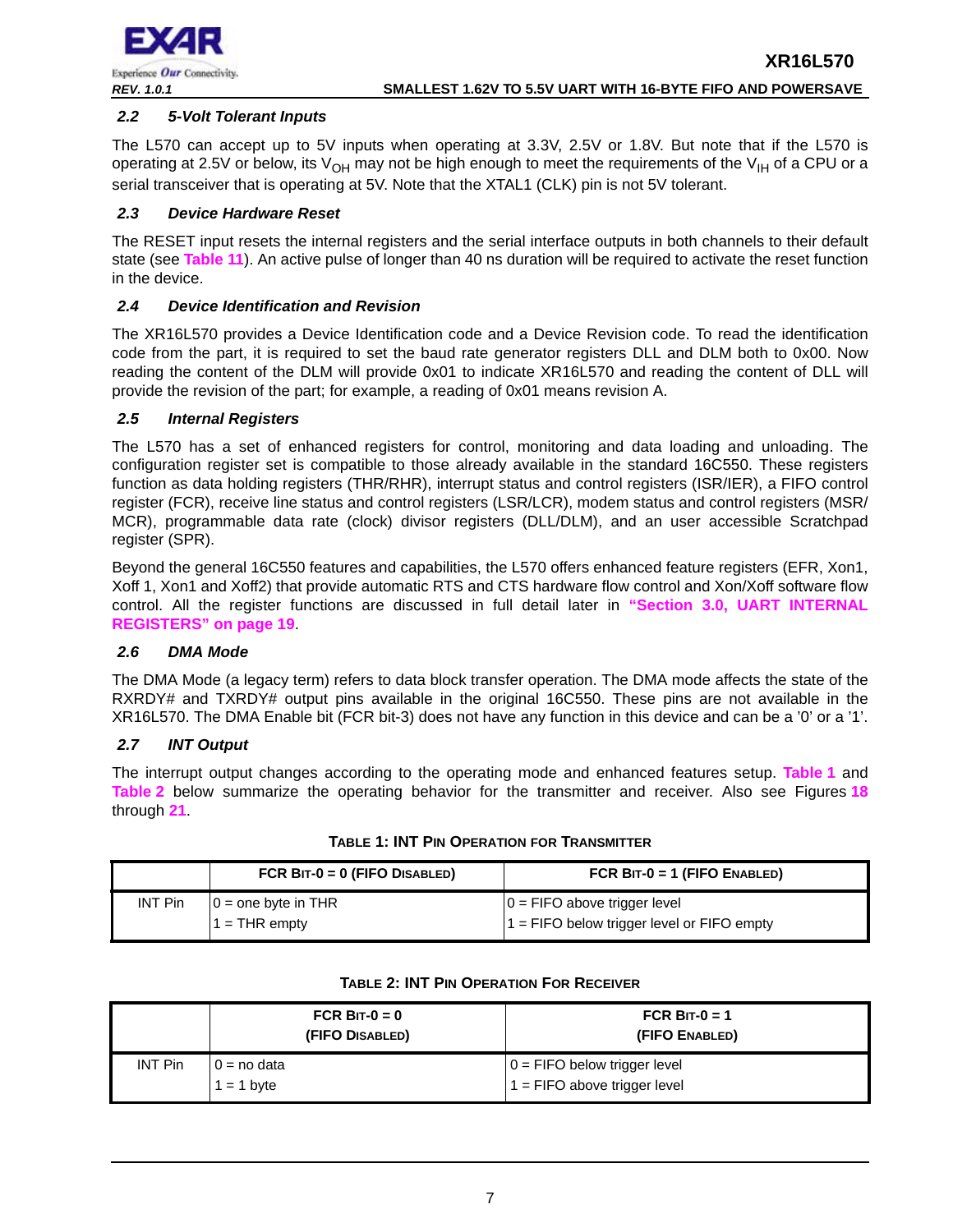## **SMALLEST 1.62V TO 5.5V UART WITH 16-BYTE FIFO AND POWERSAVE** *REV. 1.0.1*

# Experience Our Connectivity.

## <span id="page-7-2"></span>*2.8 Crystal or External Clock Input*

The L570 includes an on-chip oscillator in the 32-QFN package (XTAL1 and XTAL2) to generate a clock when a crystal is connected between the XTAL1 and XTAL2 pins of the device. Alternatively, an external clock can be supplied through the XTAL1 or CLK pin. The CPU data bus does not require this clock for bus operation. The crystal oscillator provides a system clock to the Baud Rate Generators (BRG) section. XTAL1 is the input to the oscillator or external clock input and XTAL2 pin is the bufferred output which can be used as a clock signal for other devices in the system. Please note that the XTAL1 input is not 5V tolerant and therefore, the maximum voltage at that pin should be VCC when an external clock is supplied. For programming details, see **["Section](#page-8-0)  [2.9, Programmable Baud Rate Generator" on page](#page-8-0) 9**.

## <span id="page-7-1"></span>**FIGURE 4. TYPICAL CRYSTAL CONNECTIONS**



The on-chip oscillator is designed to use an industry standard microprocessor crystal (parallel resonant, fundamental frequency with 10-22 pF capacitance load, ESR of 20-120 ohms and 100ppm frequency tolerance) connected externally between the XTAL1 and XTAL2 pins (see **[Figure](#page-7-1) 4**). When VCC = 5V, the onchip oscillator can operate with a crystal whose frequency is not greater than 24 MHz. On the other hand, the L570 can accept an external clock of up to 64MHz at XTAL1 pin, with a 2K ohms pull-up resistor on XTAL2 pin (as shown in **[Figure](#page-7-0) 5**). The 2K ohms pull-up resistor may be required for external clock frequencies of greater than 24MHz. This translates to a maximum of 4Mbps serial data rate at 5V.

<span id="page-7-0"></span>



For further reading on the oscillator circuit please see the Application Note DAN108 on the EXAR web site at **[http://www.exar.com.](http://exar.com)**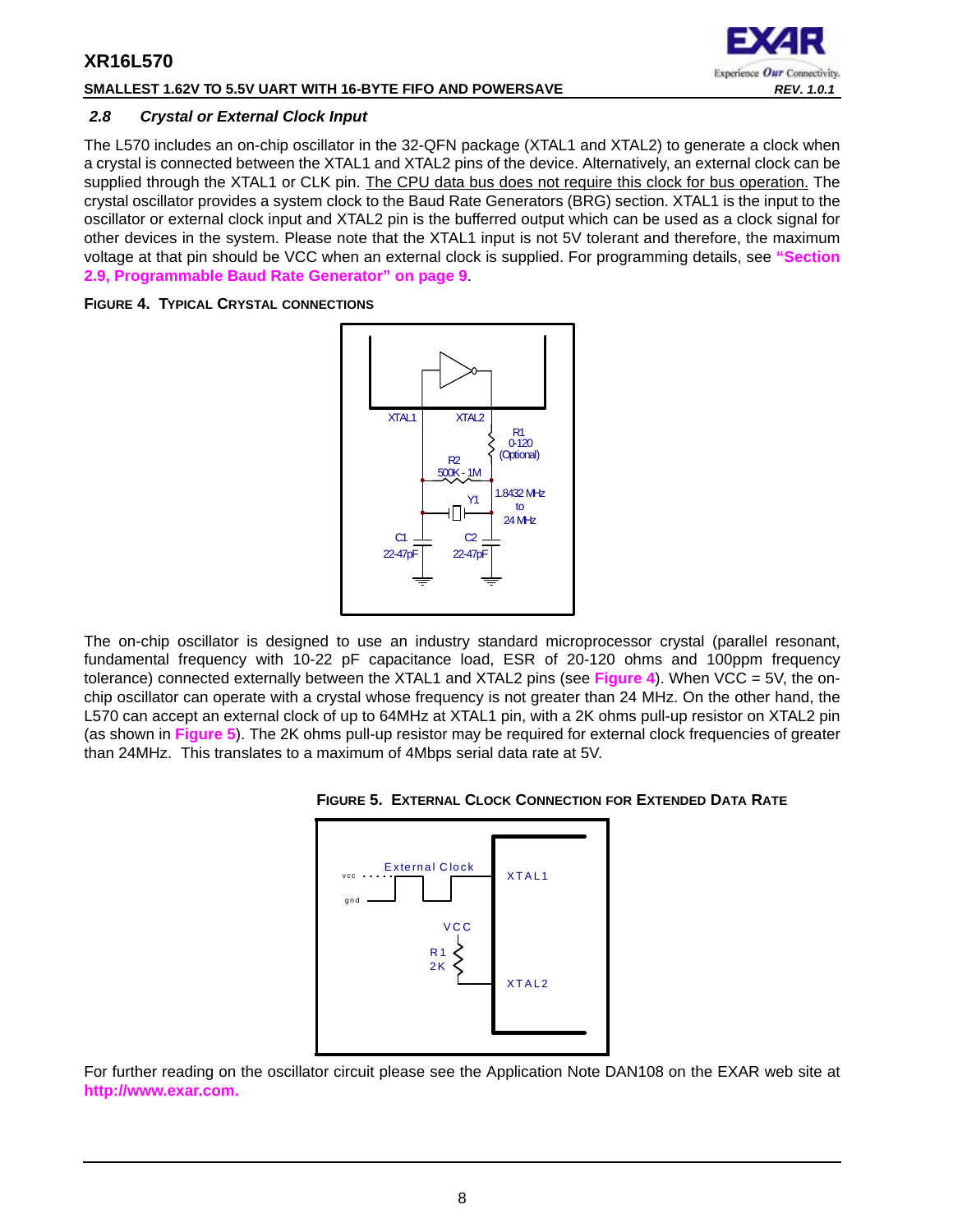

## <span id="page-8-0"></span>*2.9 Programmable Baud Rate Generator*

The L570 UART has its own Baud Rate Generator (BRG) with a prescaler. The prescaler is controlled by a software bit (bit-7) in the MCR register. This bit selects the prescaler to divide the input external clock by a factor of 1 or 4. The clock output of the prescaler goes to the BRG. The BRG further divides this clock by a programmable divisor (via DLL and DLM registers) between 1 and  $(2^{16} - 1)$  to obtain a 16X sampling rate clock of the serial data rate. The sampling rate clock is used by the transmitter for data bit shifting and receiver for data sampling. The BRG divisor defaults to the maximum baud rate ( $DLL = 0x01$  and  $DLM = 0x00$ ) upon power up.

<span id="page-8-1"></span>



Programming the Baud Rate Generator Registers DLM and DLL provides the capability of selecting the operating data rate. **[Table](#page-9-0) 3** shows the standard data rates available with a 14.7456 MHz external clock at 16X sampling rate clock rate. When using a non-standard data rate external clock, the divisor value can be calculated for DLL/DLM with the following equation.

divisor (decimal) = (clock frequency / prescaler) / (serial data rate x 16)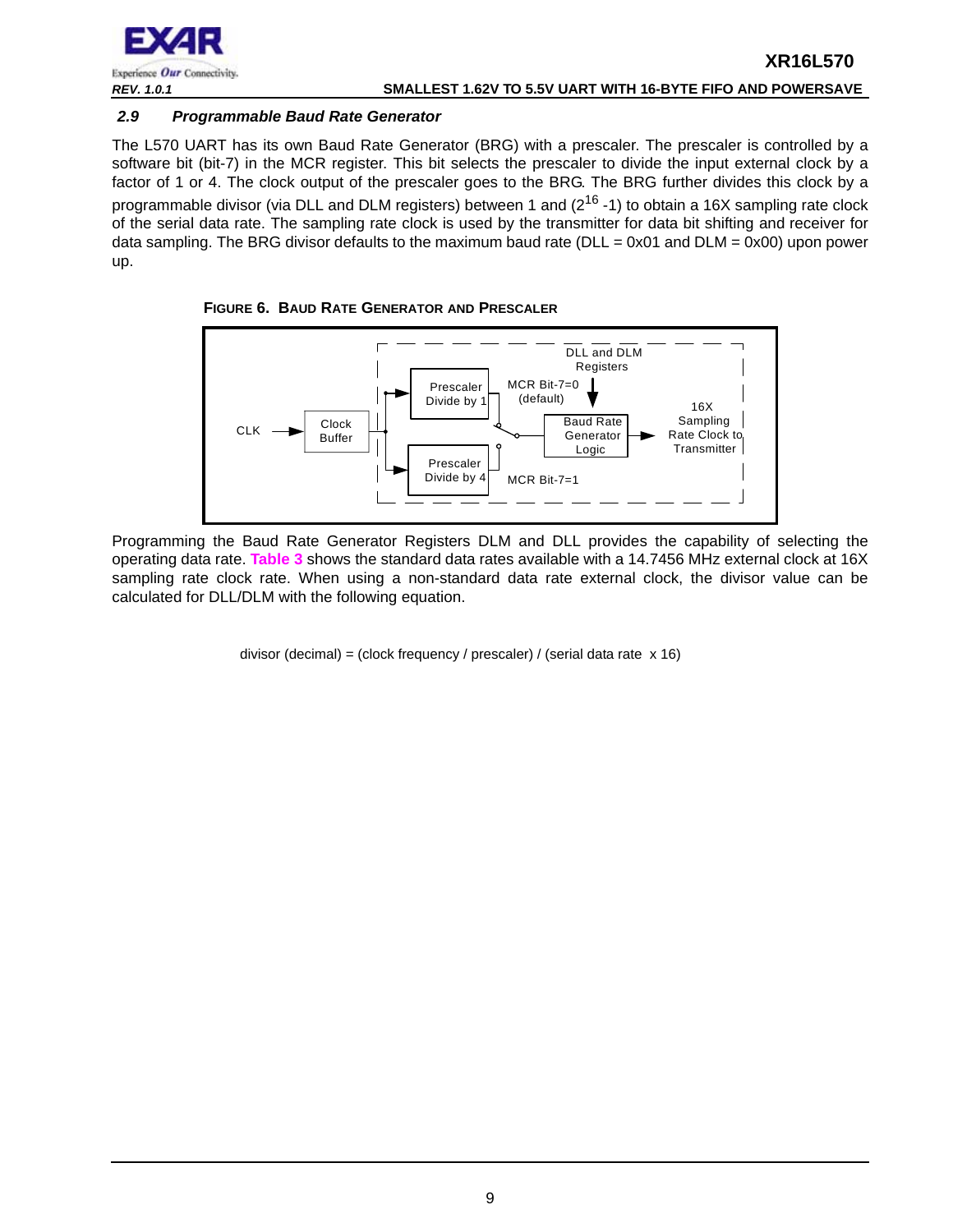

## **SMALLEST 1.62V TO 5.5V UART WITH 16-BYTE FIFO AND POWERSAVE** *REV. 1.0.1*

<span id="page-9-0"></span>

| <b>OUTPUT Data Rate</b><br>$MCR$ Bit-7=1 | <b>OUTPUT Data Rate</b><br>$MCR$ Bit-7=0<br>(DEFAULT) | <b>DIVISOR FOR 16x</b><br><b>Clock (Decimal)</b> | <b>DIVISOR FOR 16X</b><br>Clock (HEX) | <b>DLM</b><br><b>PROGRAM</b><br>VALUE (HEX) | <b>DLL</b><br><b>PROGRAM</b><br>VALUE (HEX) | <b>DATA RATE</b><br>ERROR (%) |
|------------------------------------------|-------------------------------------------------------|--------------------------------------------------|---------------------------------------|---------------------------------------------|---------------------------------------------|-------------------------------|
| 100                                      | 400                                                   | 2304                                             | 900                                   | 09                                          | 00                                          | 0                             |
| 600                                      | 2400                                                  | 384                                              | 180                                   | 01                                          | 80                                          | 0                             |
| 1200                                     | 4800                                                  | 192                                              | CO <sub>2</sub>                       | 00                                          | CO                                          | $\Omega$                      |
| 2400                                     | 9600                                                  | 96                                               | 60                                    | 00                                          | 60                                          | 0                             |
| 4800                                     | 19.2k                                                 | 48                                               | 30                                    | 00                                          | 30                                          | 0                             |
| 9600                                     | 38.4k                                                 | 24                                               | 18                                    | 00                                          | 18                                          | 0                             |
| 19.2k                                    | 76.8k                                                 | 12                                               | 0C                                    | 00                                          | 0C                                          | $\Omega$                      |
| 38.4k                                    | 153.6k                                                | 6                                                | 06                                    | 00                                          | 06                                          | $\Omega$                      |
| 57.6k                                    | 230.4k                                                | 4                                                | 04                                    | 00                                          | 04                                          | 0                             |
| 115.2k                                   | 460.8k                                                | 2                                                | 02                                    | 00                                          | 02                                          | 0                             |
| 230.4k                                   | 921.6k                                                | 1                                                | 01                                    | 00                                          | 01                                          | 0                             |

#### **TABLE 3: TYPICAL DATA RATES WITH A 14.7456 MHZ EXTERNAL CLOCK**

## <span id="page-9-1"></span>*2.10 Transmitter*

The transmitter section comprises of an 8-bit Transmit Shift Register (TSR) and 16 bytes of FIFO which includes a byte-wide Transmit Holding Register (THR). TSR shifts out every data bit with the 16X internal clock. A bit time is 16 clock periods. The transmitter sends the start-bit followed by the number of data bits, inserts the proper parity-bit if enabled, and adds the stop-bit(s). The status of the FIFO and TSR are reported in the Line Status Register (LSR bit-5 and bit-6).

## <span id="page-9-2"></span>**2.10.1 Transmit Holding Register (THR) - Write Only**

The transmit holding register is an 8-bit register providing a data interface to the host processor. The host writes transmit data byte to the THR to be converted into a serial data stream including start-bit, data bits, parity-bit and stop-bit(s). The least-significant-bit (Bit-0) becomes first data bit to go out. The THR is the input register to the transmit FIFO of 16 bytes when FIFO operation is enabled by FCR bit-0. Every time a write operation is made to the THR, the FIFO data pointer is automatically bumped to the next sequential data location.

## <span id="page-9-3"></span>**2.10.2 Transmitter Operation in non-FIFO Mode**

The host loads transmit data to THR one character at a time. The THR empty flag (LSR bit-5) is set when the data byte is transferred to TSR. THR flag can generate a transmit empty interrupt (ISR bit-1) when it is enabled by IER bit-1. The TSR flag (LSR bit-6) is set when TSR becomes completely empty.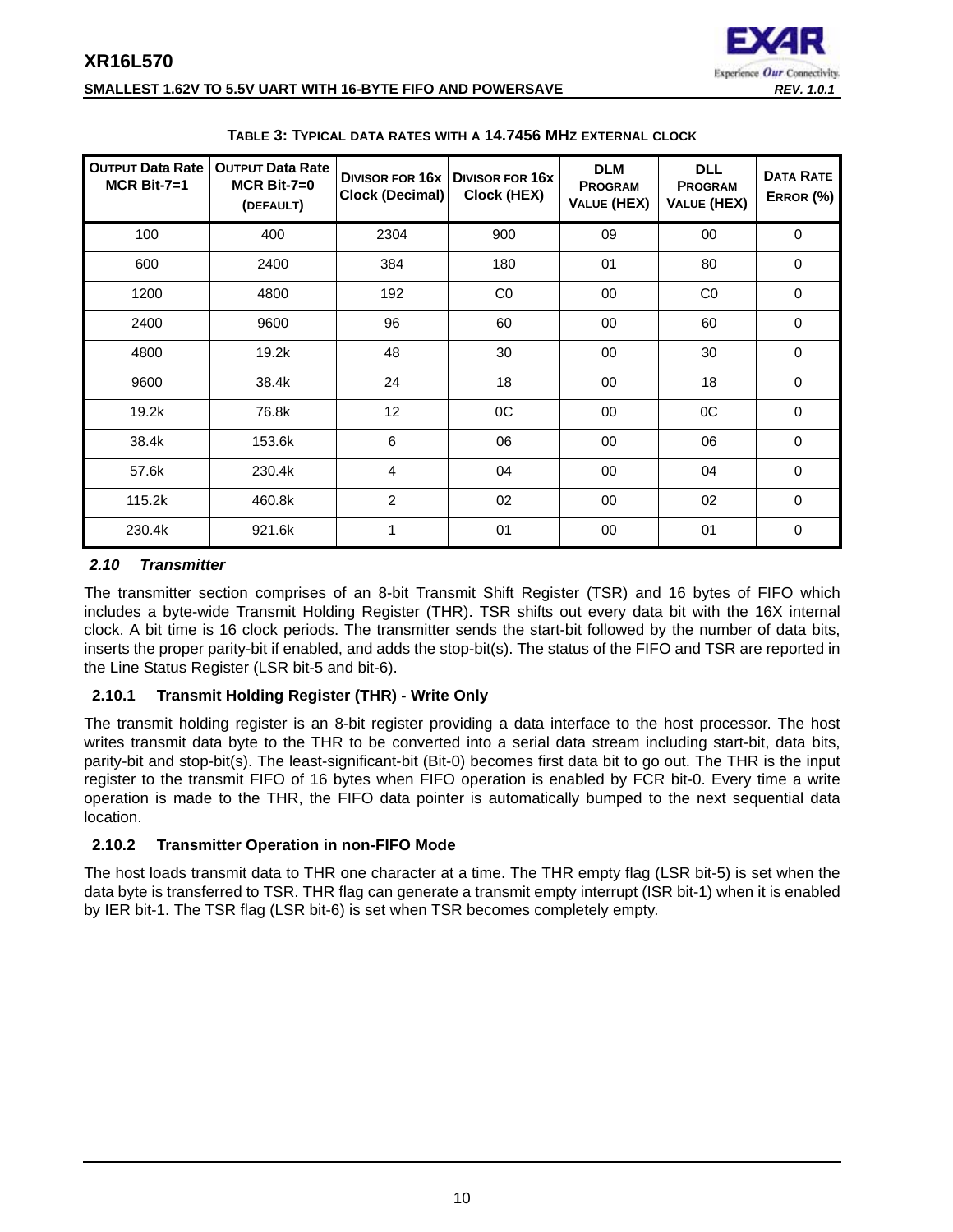

## <span id="page-10-1"></span>**FIGURE 7. TRANSMITTER OPERATION IN NON-FIFO MODE**



## <span id="page-10-2"></span>**2.10.3 Transmitter Operation in FIFO Mode**

The host may fill the transmit FIFO with up to 16 bytes of transmit data. The THR empty flag (LSR bit-5) is set whenever the FIFO is empty. The THR empty flag can generate a transmit empty interrupt (ISR bit-1) when the amount of data in the FIFO falls below its programmed trigger level. The transmit empty interrupt is enabled by IER bit-1. The Transmitter Empty Flag (LSR bit-6) is set when both the TSR and the FIFO become empty.

<span id="page-10-3"></span>



## <span id="page-10-0"></span>*2.11 RECEIVER*

The receiver section contains an 8-bit Receive Shift Register (RSR) and 16 bytes of FIFO which includes a byte-wide Receive Holding Register (RHR). The RSR uses the 16X clock for timing. On the falling edge of a start or a false start bit, an internal receiver counter starts counting at the 16X clock rate. After 8 clocks the start bit period should be at the center of the start bit. At this time the start bit is sampled and if it is still a logic 0 it is validated as a start bit. Evaluating the start bit in this manner prevents the receiver from assembling a false character. Each of the data, parity and stop bits is sampled at the middle of the bit to prevent false framing. If there were any error(s), they are reported in the LSR register bits 2-4. Upon unloading the receive data byte from RHR, the receive FIFO pointer is bumped and the error tags are immediately updated to reflect the status of the data byte in RHR register. RHR can generate a receive data ready interrupt upon receiving a character or delay until it reaches the FIFO trigger level. Furthermore, data delivery to the host is guaranteed by a receive data ready time-out interrupt when data is not received for 4 word lengths as defined by LCR[1:0] plus 12 bits time. This is equivalent to 3.7-4.6 character times. The RHR interrupt is enabled by IER bit-0.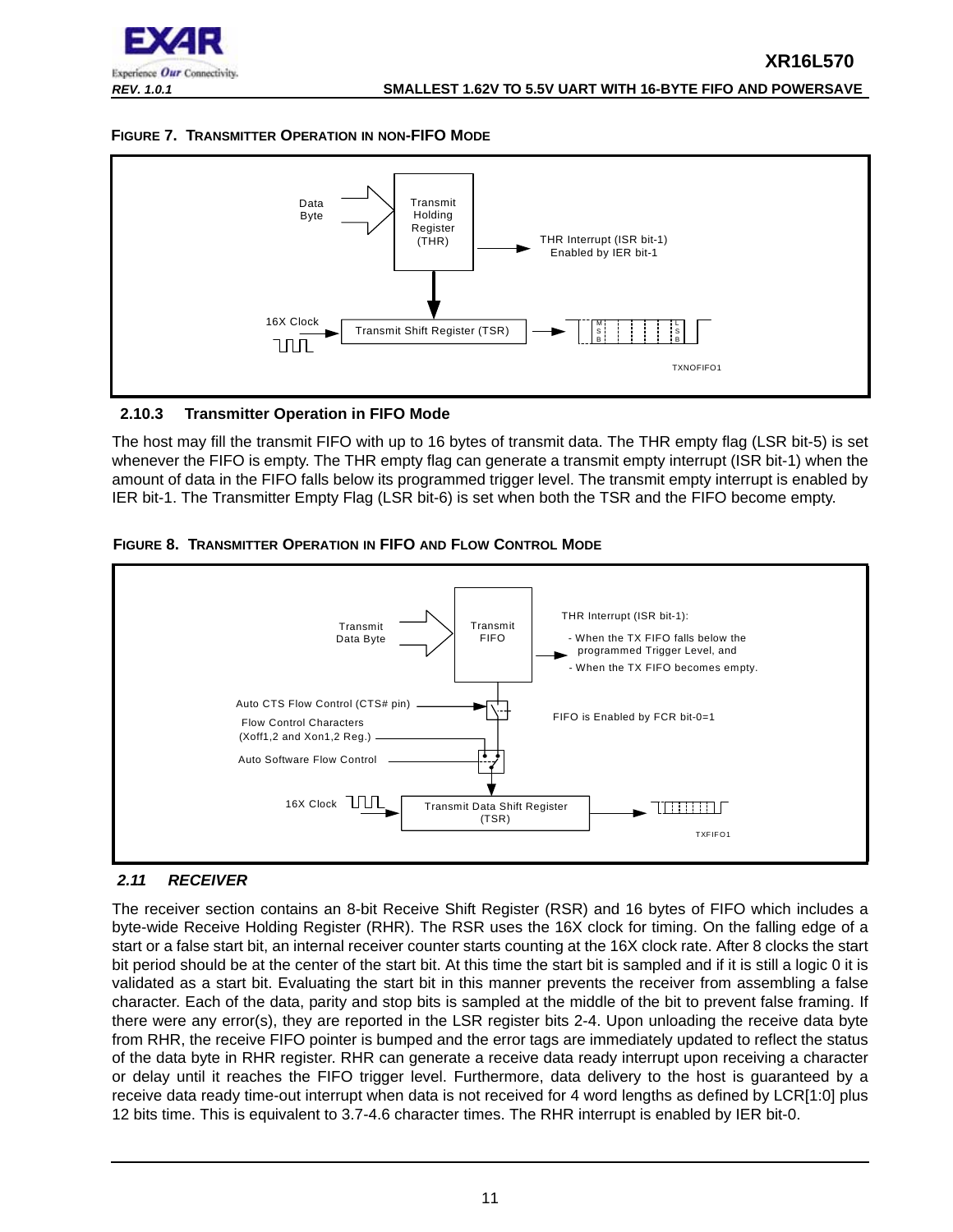## **SMALLEST 1.62V TO 5.5V UART WITH 16-BYTE FIFO AND POWERSAVE** *REV. 1.0.1*

## Experience Our Connectivity.

## <span id="page-11-0"></span>**2.11.1 Receive Holding Register (RHR) - Read-Only**

The Receive Holding Register is an 8-bit register that holds a receive data byte from the Receive Shift Register. It provides the receive data interface to the host processor. The RHR register is part of the receive FIFO of 16 bytes by 11-bits wide, the 3 extra bits are for the 3 error tags to be reported in LSR register. When the FIFO is enabled by FCR bit-0, the RHR contains the first data character received by the FIFO. After the RHR is read, the next character byte is loaded into the RHR and the errors associated with the current data byte are immediately updated in the LSR bits 2-4.

<span id="page-11-1"></span>



<span id="page-11-2"></span>**FIGURE 10. RECEIVER OPERATION IN FIFO AND AUTO RTS FLOW CONTROL MODE**

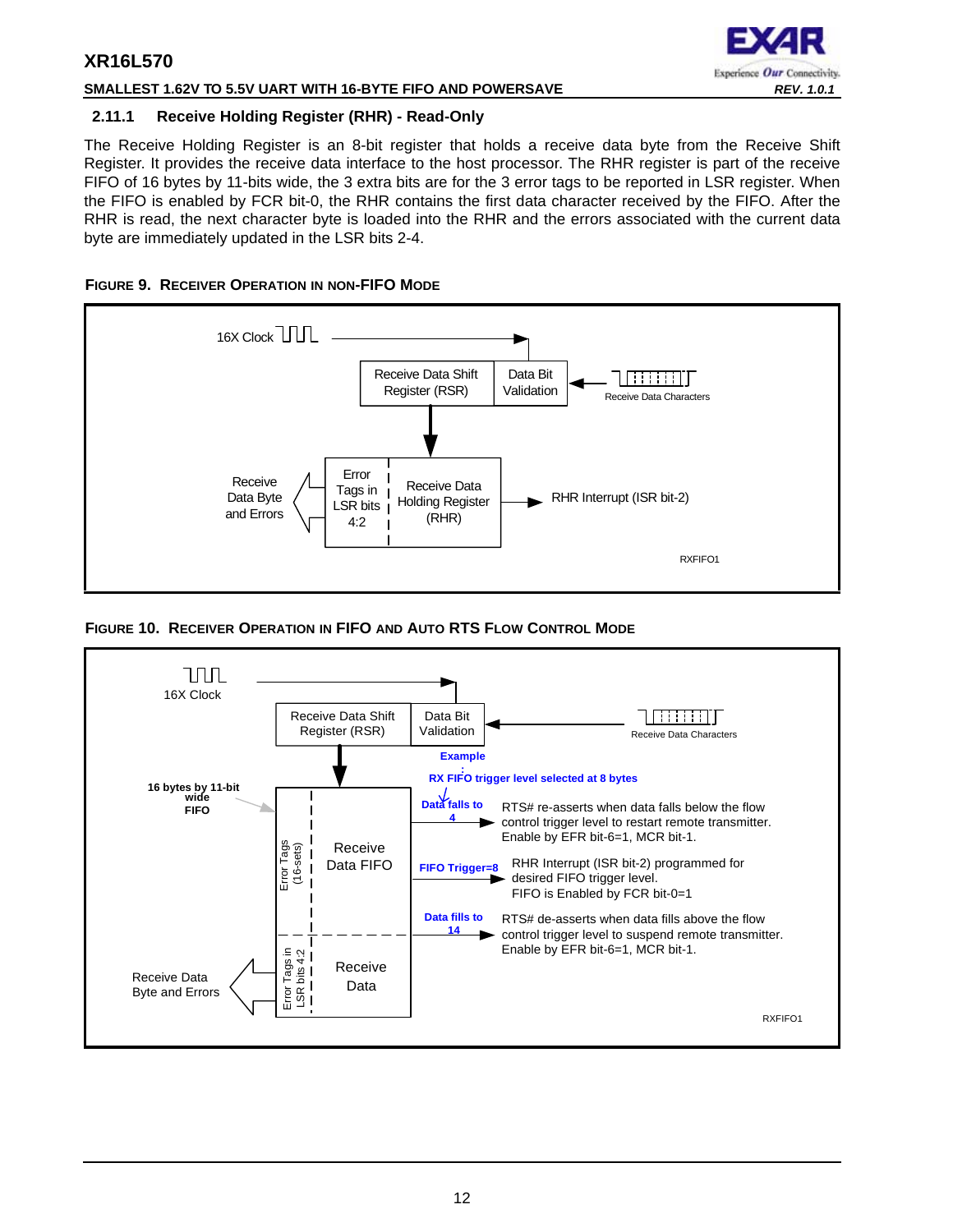

## <span id="page-12-0"></span>*2.12 Auto RTS (Hardware) Flow Control*

Automatic RTS hardware flow control is used to prevent data overrun to the local receiver FIFO. The RTS# output is used to request remote unit to suspend/resume data transmission. The auto RTS flow control features is enabled to fit specific application requirement (see **[Figure](#page-13-0) 11**):

- Enable auto RTS flow control using EFR bit-6.
- The auto RTS function must be started by asserting RTS# output pin (MCR bit-1 to logic 1 after it is enabled).

If using the Auto RTS interrupt:

• Enable RTS interrupt through IER bit-6 (after setting EFR bit-4). The UART issues an interrupt when the RTS# pin makes a transition from low to high: ISR bit-5 will be set to logic 1.

## <span id="page-12-1"></span>*2.13 Auto RTS Hysteresis*

The L570 has a new feature that provides flow control trigger hysteresis while maintaining compatibility with the ST16C550 UART. With the Auto RTS function enabled, an interrupt is generated when the receive FIFO reaches the programmed RX trigger level. The RTS# pin will not be forced to a logic 1 (RTS off), until the receive FIFO reaches one trigger level above the programmed trigger level in the trigger table (**[Table](#page-25-0) 8**). The RTS# pin will return to a logic 0 after the RX FIFO is unloaded to one trigger level lower than the programmed trigger level. This is described in **[Figure](#page-13-0) 11**. Under the above described conditions, the L570 will continue to accept data until the receive FIFO gets full. The Auto RTS function is initiated when the RTS# output pin is asserted to a logic 0 (RTS On).

## <span id="page-12-2"></span>*2.14 Auto CTS Flow Control*

Automatic CTS flow control is used to prevent data overrun to the remote receiver FIFO. The CTS# input is monitored to suspend/restart the local transmitter. The auto CTS flow control feature is selected to fit specific application requirement (see **[Figure](#page-13-0) 11**):

• Enable auto CTS flow control using EFR bit-7.

If using the Auto CTS interrupt:

• Enable CTS interrupt through IER bit-7 (after setting EFR bit-4). The UART issues an interrupt when the CTS# pin is de-asserted (HIGH): ISR bit-5 will be set to 1, and UART will suspend transmission as soon as the stop bit of the character in process is shifted out. Transmission is resumed after the CTS# input is reasserted (LOW), indicating more data may be sent.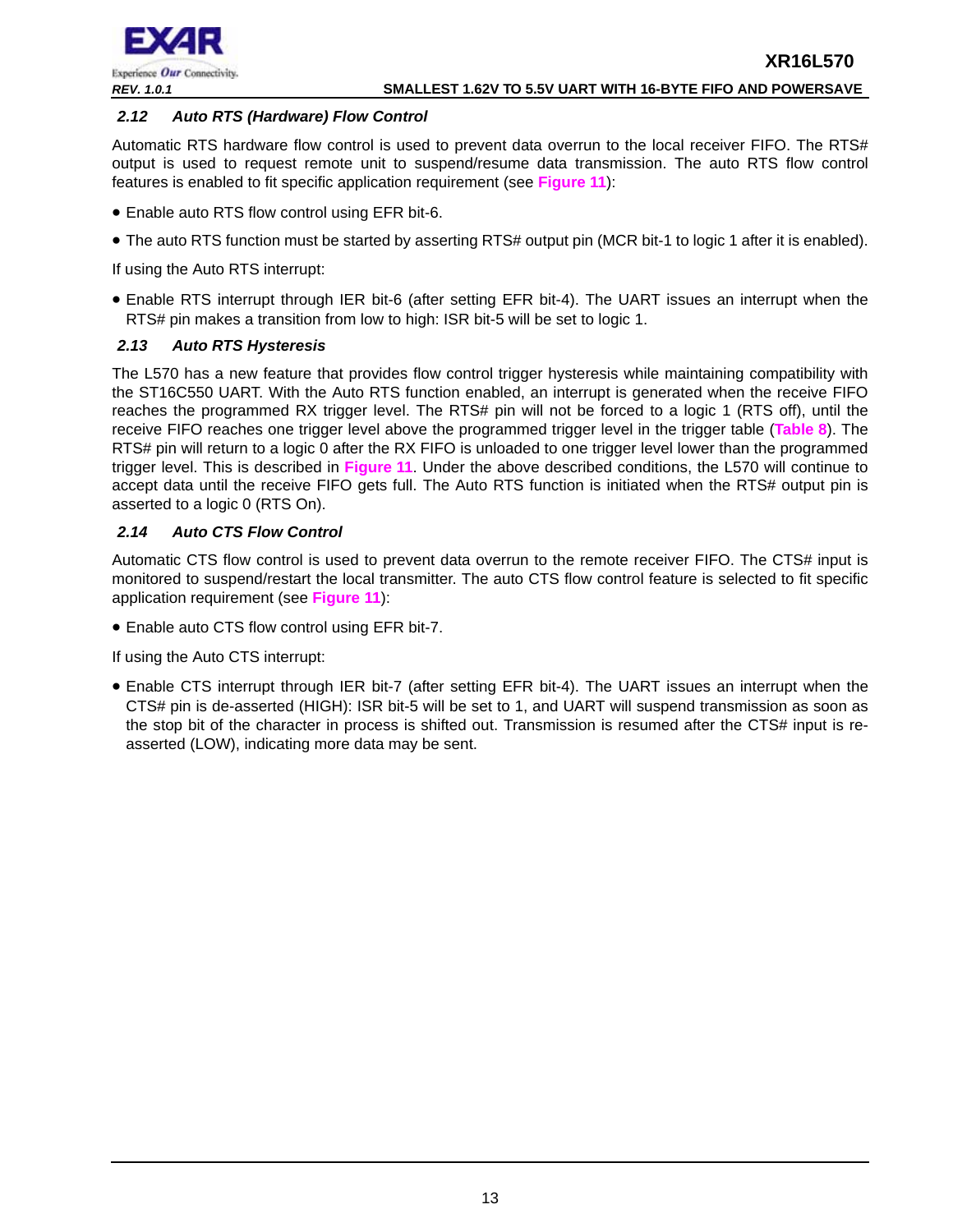## **XR16L570 SMALLEST 1.62V TO 5.5V UART WITH 16-BYTE FIFO AND POWERSAVE** *REV. 1.0.1*



## <span id="page-13-0"></span>**FIGURE 11. AUTO RTS AND CTS FLOW CONTROL OPERATION**



*remote UART (UARTB). CTSB# allows its transmitter to send data (3). TXB data arrives and fills UARTA receive FIFO (4). When RXA data fills up to its receive FIFO trigger level, UARTA activates its RXA data ready interrupt (5) and continues to receive and put data into its FIFO. If interrupt service latency is long and data is not being unloaded, UARTA monitors its receive data fill level to match the upper threshold of RTS delay and de-assert RTSA# (6). CTSB# follows (7) and request UARTB transmitter to suspend data transfer. UARTB stops or finishes sending the data bits in its transmit shift register (8). When receive FIFO data in UARTA is unloaded to match the lower threshold of RTS delay (9), UARTA re-asserts RTSA# (10), CTSB# recognizes the change (11) and restarts its transmitter and data flow again until next receive FIFO trigger (12). This same event applies to the reverse direction when UARTA sends data to UARTB with RTSB# and CTSA# controlling the data flow.*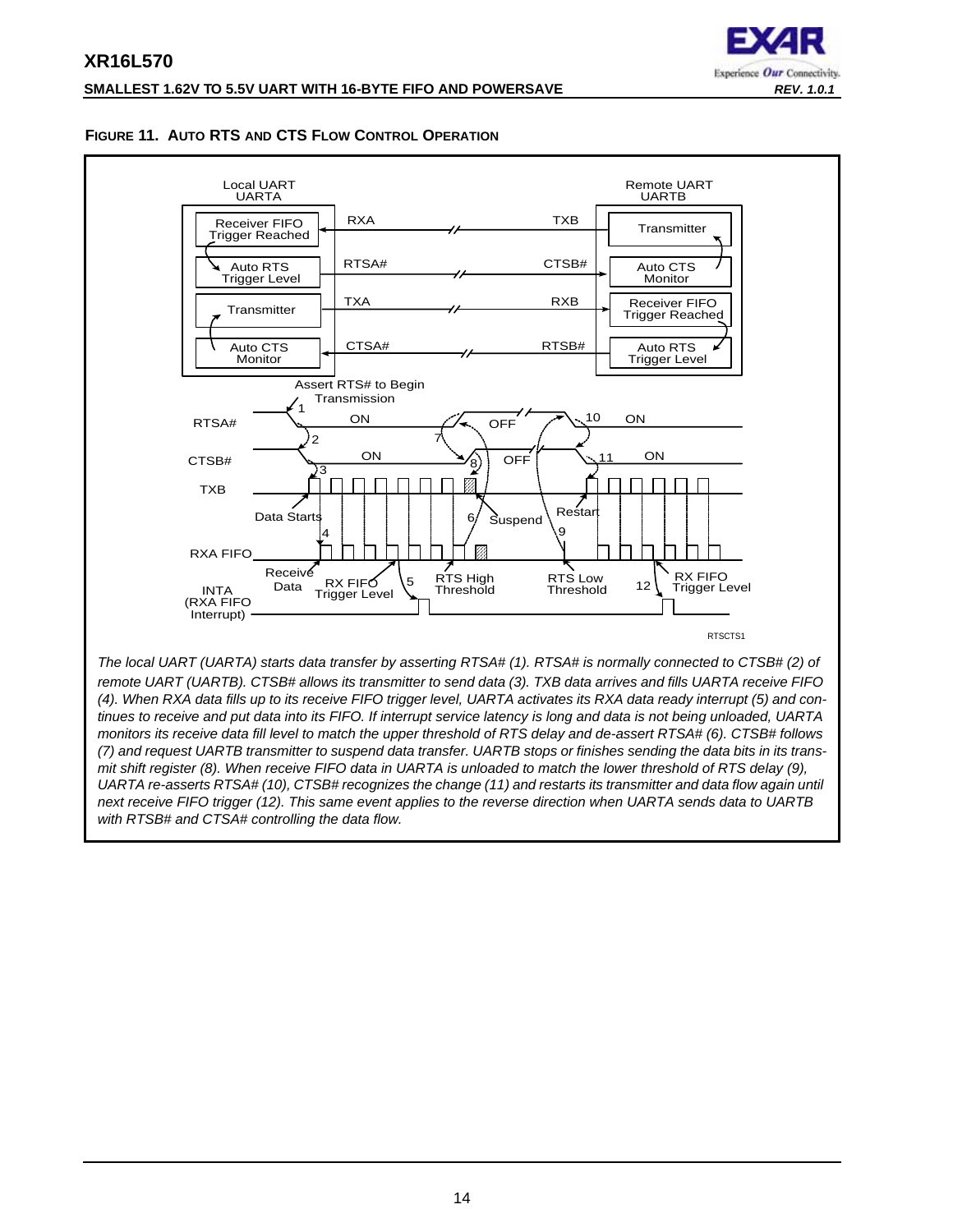

## <span id="page-14-0"></span>*2.15 Auto Xon/Xoff (Software) Flow Control*

When software flow control is enabled (**[See Table](#page-31-0) 10**), the L570 compares one or two sequential receive data characters with the programmed Xon or Xoff-1,2 character value(s). If receive character(s) (RX) match the programmed values, the L570 will halt transmission (TX) as soon as the current character has completed transmission. When a match occurs, the Xoff (if enabled via IER bit-5) flag will be set and the interrupt output pin will be activated. Following a suspension due to a match of the Xoff character, the L570 will monitor the receive data stream for a match to the Xon-1,2 character. If a match is found, the L570 will resume operation and clear the flags (ISR bit-4).

Reset initially sets the contents of the Xon/Xoff 8-bit flow control registers to a logic 0. Following reset the user can write any Xon/Xoff value desired for software flow control. Different conditions can be set to detect Xon/ Xoff characters (**[See Table](#page-31-0) 10**) and suspend/resume transmissions. When double 8-bit Xon/Xoff characters are selected, the L570 compares two consecutive receive characters with two software flow control 8-bit values (Xon1, Xon2, Xoff1, Xoff2) and controls TX transmissions accordingly. Under the above described flow control mechanisms, flow control characters are not placed (stacked) in the user accessible RX data buffer or FIFO.

In the event that the receive buffer is overfilling and flow control needs to be executed, the L570 automatically sends an Xoff message (when enabled) via the serial TX output to the remote modem. The L570 sends the Xoff character(s) two-character-times (= time taken to send two characters at the programmed baud rate) after the receive FIFO crosses the programmed trigger level. To clear this condition, the L570 will transmit the programmed Xon character(s) as soon as receive FIFO is less than one trigger level below the programmed trigger level (see **[Table](#page-25-0) 8**). **The table below describes this**.

<span id="page-14-1"></span>

| <b>RX TRIGGER LEVEL</b> | <b>INT PIN ACTIVATION</b> | <b>XOFF CHARACTER(S) SENT</b><br>(CHARACTERS IN RX FIFO) | <b>XON CHARACTER(S) SENT</b><br>(CHARACTERS IN RX FIFO) |
|-------------------------|---------------------------|----------------------------------------------------------|---------------------------------------------------------|
|                         |                           | $4*$                                                     |                                                         |
|                         |                           |                                                          |                                                         |
|                         |                           | n*                                                       |                                                         |
|                         |                           | 14*                                                      |                                                         |

**TABLE 4: AUTO XON/XOFF (SOFTWARE) FLOW CONTROL**

\* *After the trigger level is reached, an xoff character is sent after a short span of time (= time required to send 2* characters); for example, after 2.083ms has elapsed for 9600 baud and 8-bit word length, no parity and 1 stop bit setting.

## <span id="page-14-2"></span>*2.16 Special Character Detect*

A special character detect feature is provided to detect an 8-bit character when bit-5 is set in the Enhanced Feature Register (EFR). When this character (Xoff2) is detected, it will be placed in the FIFO along with normal incoming RX data.

The L570 compares each incoming receive character with the programmed Xoff-2 data. If a match exists, the received data will be transferred to the RX FIFO and ISR bit-4 will be set to indicate detection of special character. Although the Internal Register Table shows Xon, Xoff Registers with eight bits of character information, the actual number of bits is dependent on the programmed word length. Line Control Register (LCR) bits 0-1 defines the number of character bits, i.e., either 5 bits, 6 bits, 7 bits, or 8 bits. The word length selected by LCR bits 0-1 also determines the number of bits that will be used for the special character comparison. Bit-0 in the Xon, Xoff Registers corresponds with the LSB bit for the receive character.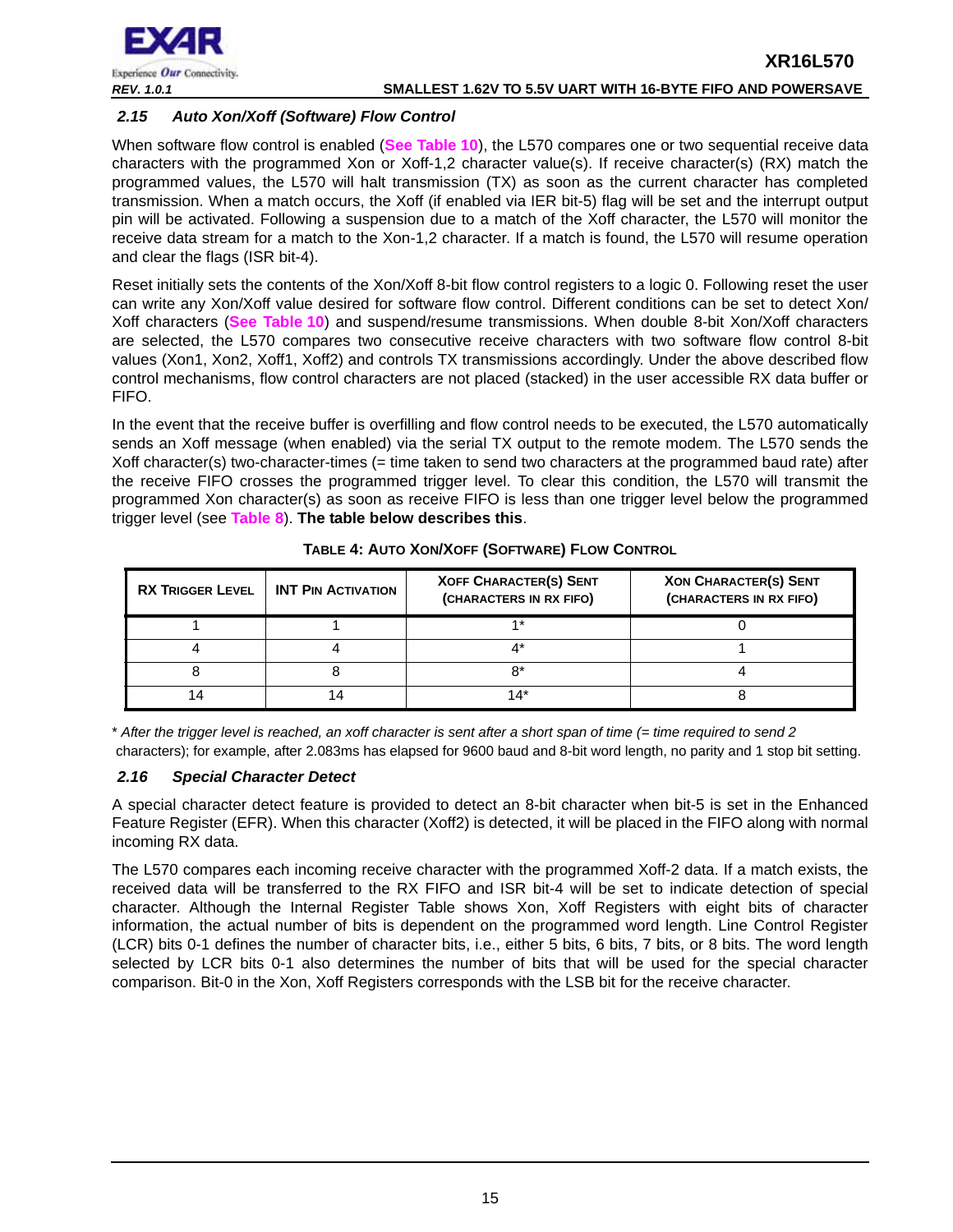## **SMALLEST 1.62V TO 5.5V UART WITH 16-BYTE FIFO AND POWERSAVE** *REV. 1.0.1*

## <span id="page-15-1"></span>*2.17 Infrared Mode*

The L570 UART includes the infrared encoder and decoder compatible to the IrDA (Infrared Data Association) version 1.0. The IrDA 1.0 standard that stipulates the infrared encoder sends out a 3/16 of a bit wide HIGHpulse for each "0" bit in the transmit data stream. This signal encoding reduces the on-time of the infrared LED, hence reduces the power consumption. See **[Figure](#page-15-0) 12** below.

Experience Our Connectivity.

The infrared encoder and decoder are enabled by setting MCR register bit-6 to a '1'. When the infrared feature is enabled, the transmit data output, TX, idles at logic zero level. Likewise, the RX input assumes an idle level of logic zero from a reset and power up, see **[Figure](#page-15-0) 12**.

Typically, the wireless infrared decoder receives the input pulse from the infrared sensing diode on the RX pin. Each time it senses a light pulse, it returns a logic 1 to the data bit stream. However, this is not true with some infrared modules on the market which indicate a logic 0 by a light pulse. So the L570 has a provision to invert the input polarity to accommodate this. In this case, the user can enable MCR bit-2 to invert the IR signal at the RX pin.



<span id="page-15-0"></span>**FIGURE 12. INFRARED TRANSMIT DATA ENCODING AND RECEIVE DATA DECODING**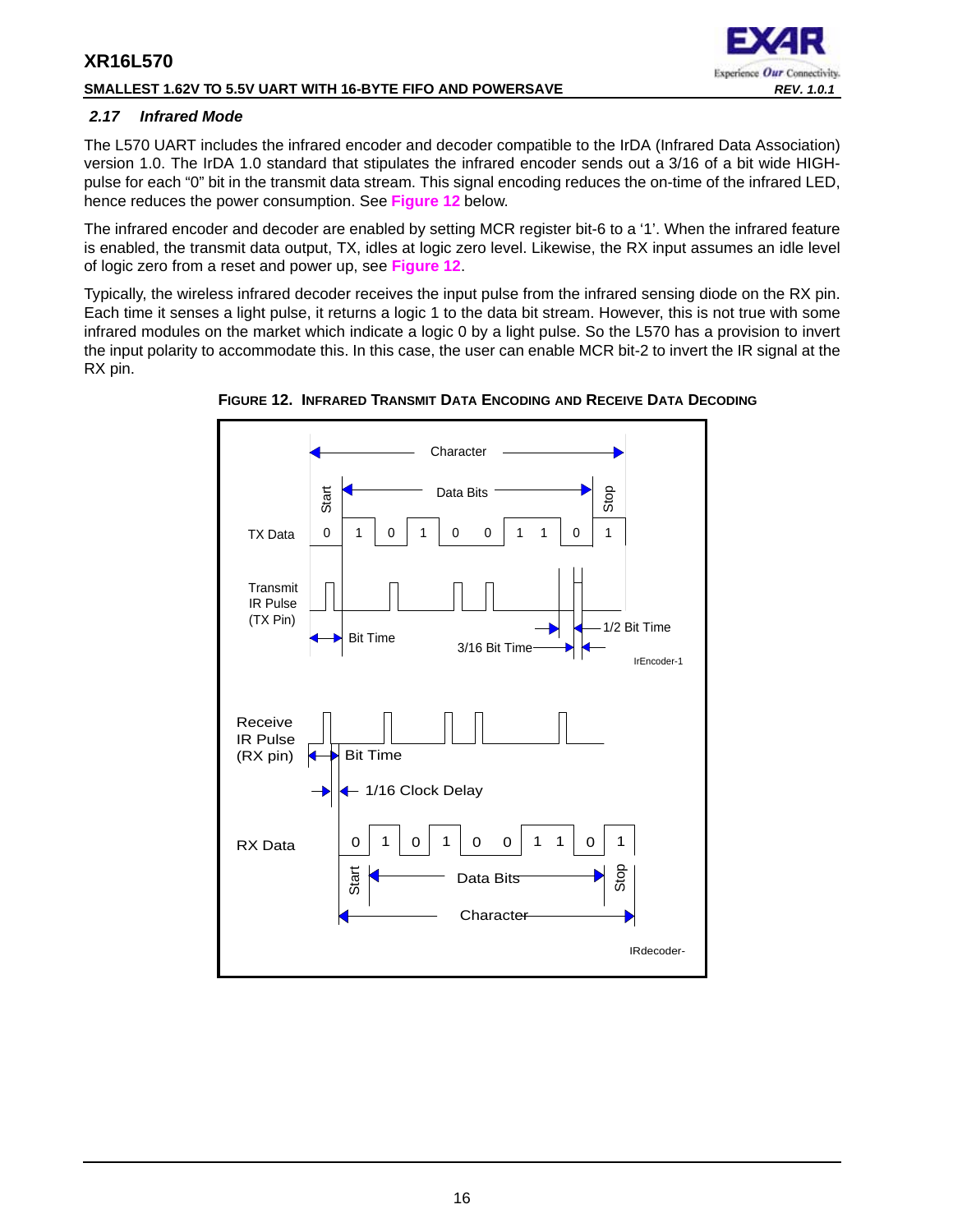

## *REV. 1.0.1* **SMALLEST 1.62V TO 5.5V UART WITH 16-BYTE FIFO AND POWERSAVE**

#### <span id="page-16-1"></span>*2.18 Sleep Mode with Wake-Up Interrupt and Power-Save Feature*

The L570 supports low voltage system designs, hence, a sleep mode with wake-up interrupt and Power-Save feature is included to reduce power consumption when the device is not actively used.

## <span id="page-16-2"></span>**2.18.1 Sleep Mode**

All of these conditions must be satisfied for the L570 to enter sleep mode:

- $\blacksquare$  no interrupts pending (ISR bit-0 = 1)
- the 16-bit divisor programmed in DLM and DLL registers is a non-zero value
- sleep mode is enabled (IER bit-4 = 1)
- $\blacksquare$  modem inputs are not toggling (MSR bits 0-3 = 0)
- RX input pin is idling at a logic 1

The L570 resumes normal operation by any of the following:

- a receive data start bit transition (HIGH to LOW)
- a data byte is loaded to the transmitter, THR or FIFO
- a change of logic state on the modem or general purpose serial input CTS#

If the L570 is awakened by any one of the above conditions, it issues an interrupt as soon as the oscillator circuit is up and running and the device is ready to transmit/receive. This interrupt has the same encoding (bit-0 of ISR register = 1) as "no interrupt pending" and will clear when the ISR register is read. This will show up in the ISR register only if no other interrupts are enabled. The L570 will return to the sleep mode automatically after all interrupting conditions have been serviced and cleared. If the L570 is awakened by the modem input CTS#, a read to the MSR is required to reset the modem input. In any case, the sleep mode will not be entered while an interrupt is pending. The L570 will stay in the sleep mode of operation until it is disabled by setting IER bit-4 to a logic 0.

## <span id="page-16-0"></span>**2.18.2 Power-Save Feature**

If the address lines, data bus lines, IOW#, IOR#, CS# and modem input lines remain steady when the L570 is in sleep mode, the maximum current will be in the microamp range as specified in the DC Electrical Characteristics on [page](#page-34-0) 35. If the input lines are floating or are toggling while the L570 is in sleep mode, the current can be up to 100 times more. If not using the Power-Save feature, an external buffer would be required to keep the address and data bus lines from toggling or floating to achieve the low current. But if the Power-Save feature is enabled (PwrSave pin connected to VCC), this will eliminate the need for an external buffer by internally isolating the address, data and control signals (see Figure 1 on page 1) from other bus activities that could cause wasteful power drain. The L570 enters Power-Save mode when this pin is connected to VCC and the L570 is in sleep mode (see Sleep Mode section above).

Since Power-Save mode isolates the address, data and control signals, **the device will wake-up only by**:

- a receive data start bit transition (HIGH to LOW) at the RX input or
- a change of logic state on the modem or general purpose serial input CTS#

The L570 will return to the Power-Save mode automatically after a read to the MSR (to reset the modem input CTS#) and all interrupting conditions have been serviced and cleared. The L570 will stay in the Power-Save mode of operation until it is disabled by setting IER bit-4 to a logic 0 and/or the Power-Save pin is connected to GND. **The Power-Save feature is only available in the 24-QFN package only.**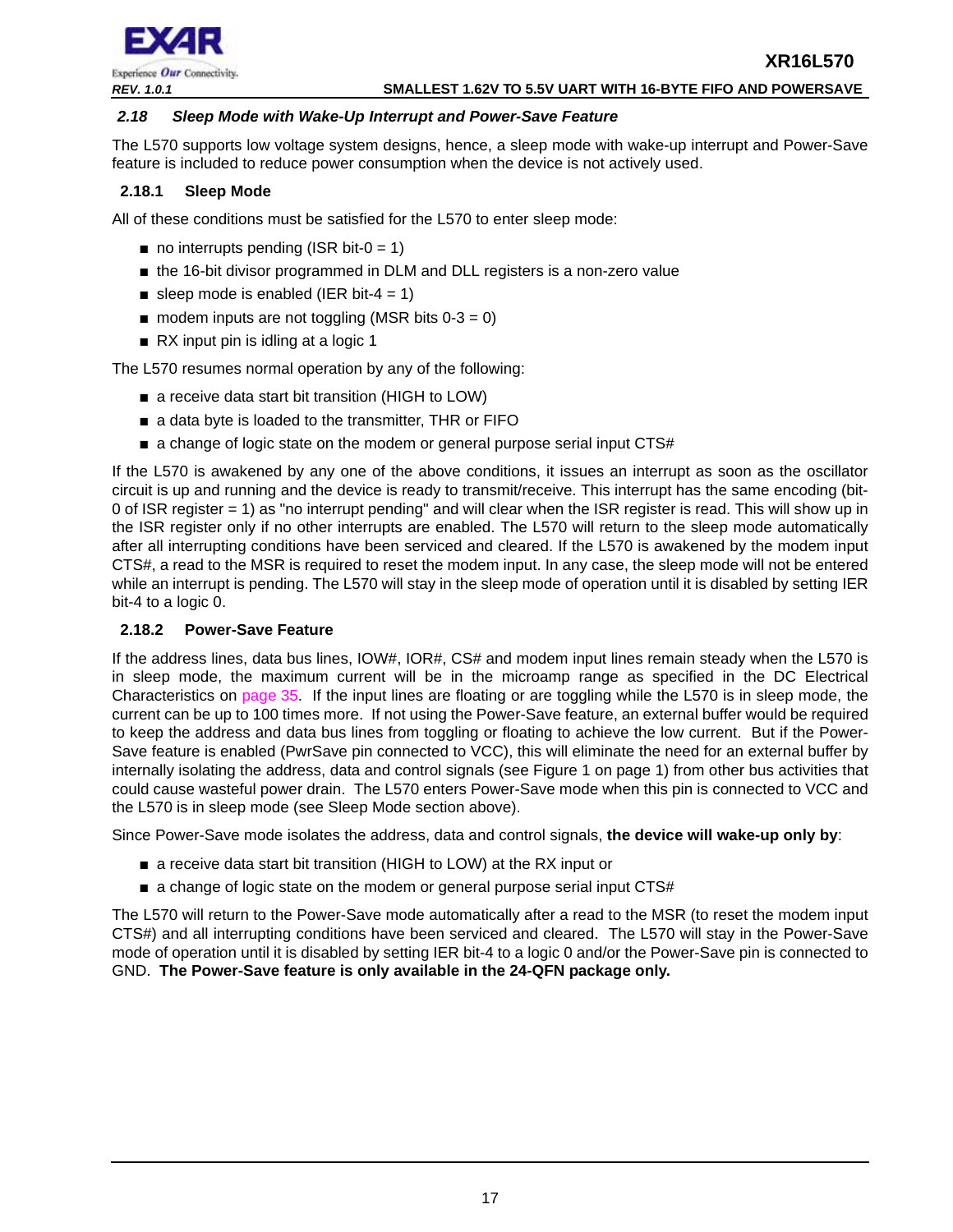## **SMALLEST 1.62V TO 5.5V UART WITH 16-BYTE FIFO AND POWERSAVE** *REV. 1.0.1*



## <span id="page-17-1"></span>*2.19 Internal Loopback*

The L570 UART provides an internal loopback capability for system diagnostic purposes. The internal loopback mode is enabled by setting MCR register bit-4 to logic 1. All regular UART functions operate normally including automatic hardware and software flow control. **[Figure](#page-17-0) 13** shows how the modem port signals are reconfigured. The general purpose outputs OP1#, OP2#, the modem output DTR# and the modem inputs DSR#, RI# and CD# are not available in the 24-QFN package of the L570. However, in internal loopback mode, the DTR#, OP1# and OP2# bits in the MCR register, control the DSR#, RI# and CD# bits in the MSR register respectively. Transmit data from the transmit shift register output is internally routed to the receive shift register input allowing the system to receive the same data that it was sending. The TX pin is held HIGH while RTS# is de-asserted, and CTS# input is ignored. Caution: the RX input pins must be held HIGH during loopback test else upon exiting the loopback test the UART may detect and report a false "break" signal.



#### <span id="page-17-0"></span>**FIGURE 13. INTERNAL LOOP BACK**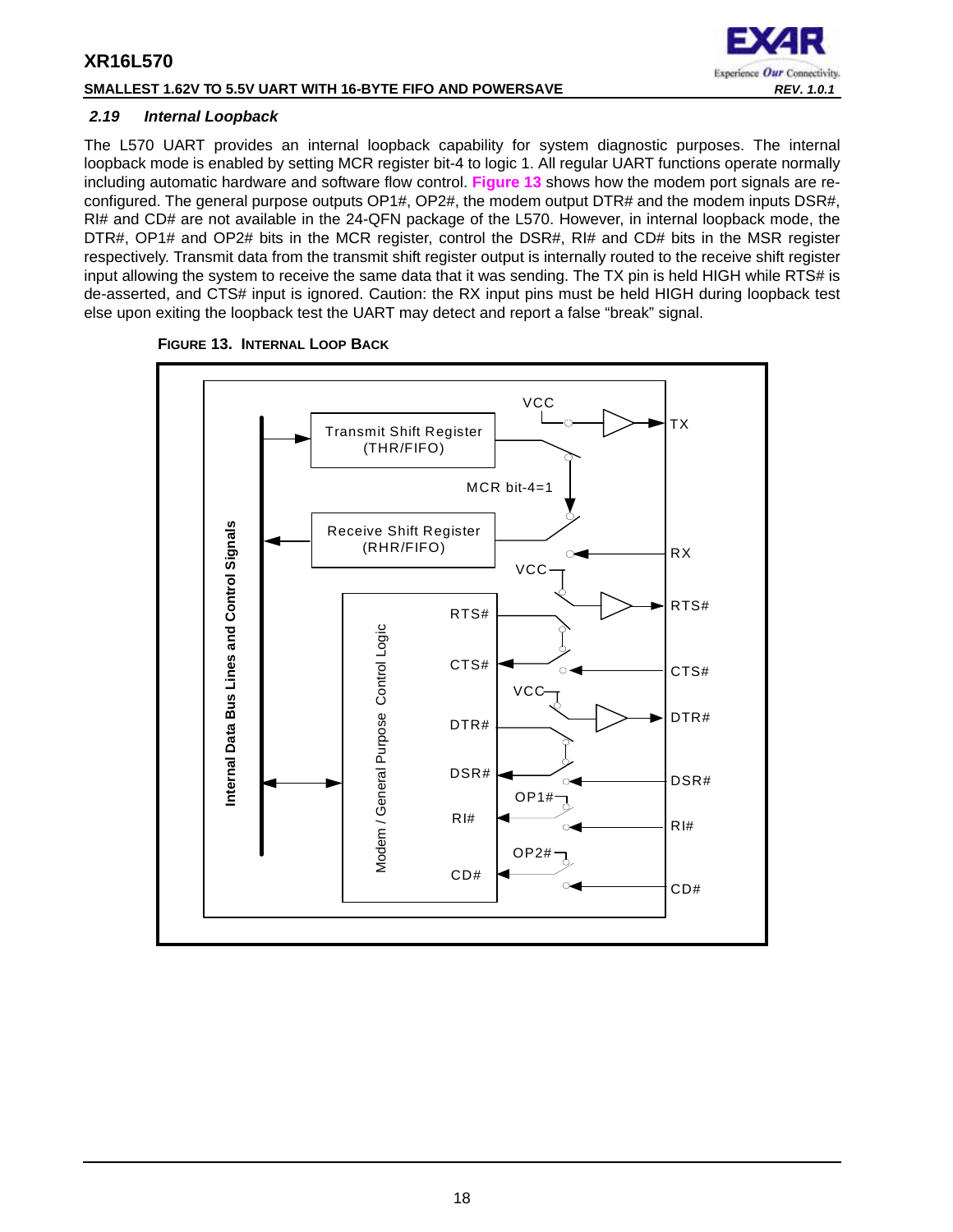

## <span id="page-18-0"></span>**3.0 UART INTERNAL REGISTERS**

The L570 has a set of configuration registers selected by address lines A0, A1 and A2 with CS# asserted. The complete register set is shown on **[Table](#page-18-1) 5** and **[Table](#page-19-0) 6**.

<span id="page-18-1"></span>

| A2, A1, A0 ADDRESSES           | <b>REGISTER</b>                                                   | <b>READ/WRITE</b>       | <b>COMMENTS</b>        |
|--------------------------------|-------------------------------------------------------------------|-------------------------|------------------------|
|                                | <b>16C550 COMPATIBLE REGISTERS</b>                                |                         |                        |
| $\Omega$<br>$0\quad 0$         | RHR - Receive Holding Register<br>THR - Transmit Holding Register | Read-only<br>Write-only | $LCR[7] = 0$           |
| $0\quad 0$<br>$\Omega$         | DLL - Div Latch Low Byte                                          | Read/Write              | $LCR[7] = 1$           |
| 0 <sub>1</sub><br>$\Omega$     | DLM - Div Latch High Byte                                         | Read/Write              |                        |
| $0\quad 0$<br>$\Omega$         | DREV - Device Revision Code                                       | Read-only               | $DLL$ , $DLM = 0x00$ , |
| 0 <sub>1</sub><br>$\Omega$     | DVID - Device Identification Code                                 | Read-only               | $LCR[7] = 1$           |
| 0 <sub>1</sub><br>$\mathbf 0$  | IER - Interrupt Enable Register                                   | Read/Write              | $LCR[7] = 0$           |
| $\Omega$<br>$1\quad0$          | ISR - Interrupt Status Register<br>FCR - FIFO Control Register    | Read-only<br>Write-only | $LCR \neq 0xBF$        |
| $\mathbf 0$<br>$1 \quad 1$     | <b>LCR - Line Control Register</b>                                | Read/Write              |                        |
| $0\quad 0$<br>$\mathbf{1}$     | MCR - Modem Control Register                                      | Read/Write              |                        |
| $\mathbf{1}$<br>0 <sub>1</sub> | <b>LSR - Line Status Register</b><br>Reserved                     | Read-only<br>Write-only | $LCR \neq 0xBF$        |
| $\mathbf{1}$<br>$1\quad$ 0     | MSR - Modem Status Register<br>Reserved                           | Read-only<br>Write-only |                        |
| $1 \quad 1$<br>$\mathbf{1}$    | SPR - Scratchpad Register                                         | Read/Write              | $LCR \neq 0xBF$        |
|                                | <b>ENHANCED REGISTERS</b>                                         |                         |                        |
| $\Omega$<br>$1\quad$ 0         | EFR - Enhanced Function Register                                  | Read/Write              |                        |
| $0\quad 0$<br>$\mathbf{1}$     | Xon-1 - Xon Character 1                                           | Read/Write              |                        |
| 0 <sub>1</sub><br>$\mathbf{1}$ | Xon-2 - Xon Character 2                                           | Read/Write              | $LCR = 0xBF$           |
| $1\quad$ 0<br>$\mathbf{1}$     | Xoff-1 - Xoff Character 1                                         | Read/Write              |                        |
| $\mathbf{1}$<br>1 <sub>1</sub> | Xoff-2 - Xoff Character 2                                         | Read/Write              |                        |

## **TABLE 5: UART INTERNAL REGISTERS**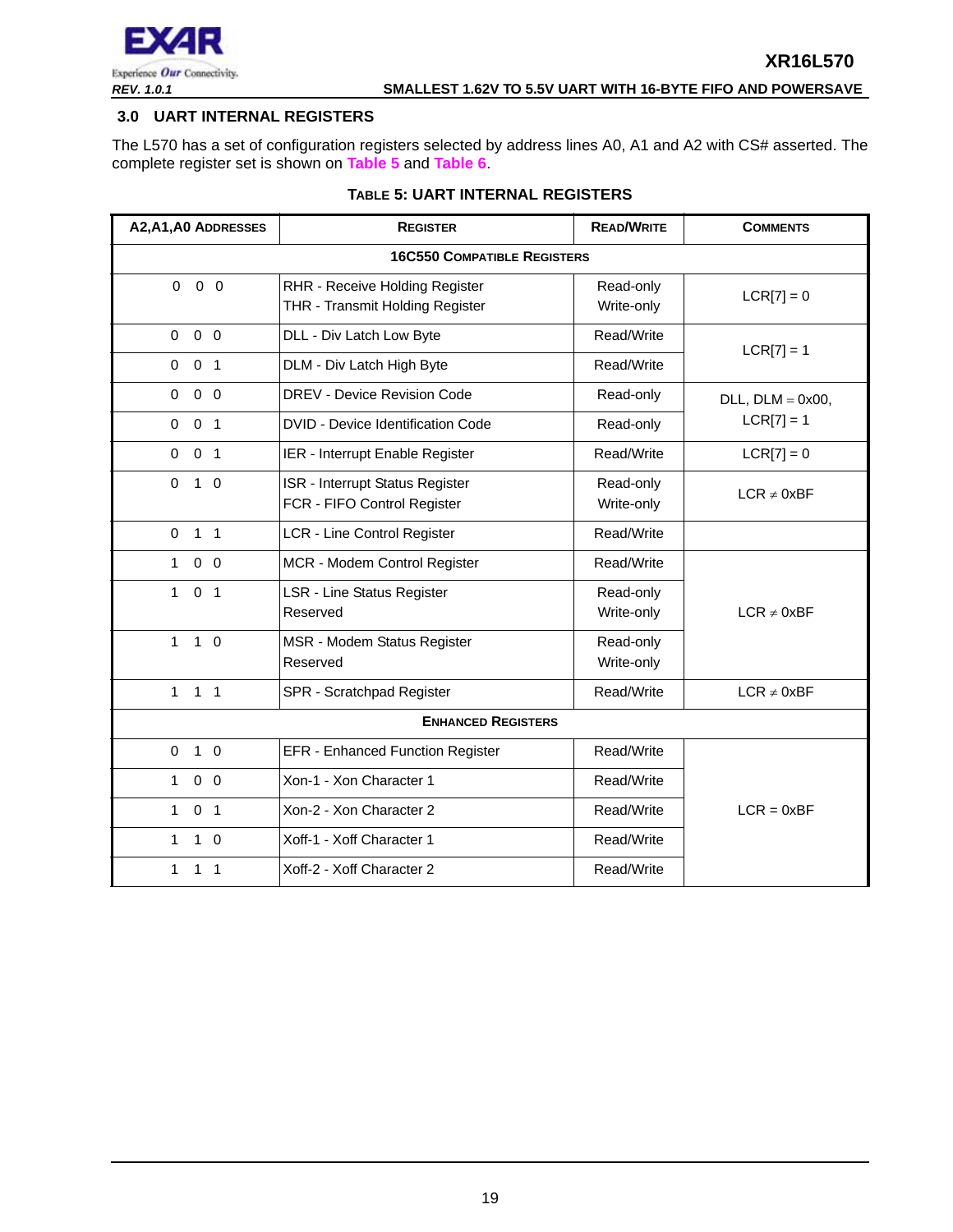<span id="page-19-0"></span>.



#### **SMALLEST 1.62V TO 5.5V UART WITH 16-BYTE FIFO AND POWERSAVE** *REV. 1.0.1*

#### **ADDRESS A2-A0 REG NAME READ/ WRITE BIT-7 BIT-6 BIT-5 BIT-4 BIT-3 BIT-2 BIT-1 BIT-0 COMMENT 16C550 Compatible Registers** 0 0 0 | RHR | RD | Bit-7 | Bit-6 | Bit-5 | Bit-4 | Bit-3 | Bit-2 | Bit-1 | Bit-0 LCR[7]=0 0 0 0 | THR | WR | Bit-7 | Bit-6 | Bit-5 | Bit-4 | Bit-3 | Bit-2 | Bit-1 | Bit-0 0 0 1 | IER | RD/WR | 0/ | 0/ | 0/ | 0/ | Modem Stat. Int. Enable RX Line Stat. Int. Enable TX Empty Int Enable RX Data Int. Enable CTS Int. Enable RTS Int. Enable Xoff Int. Enable Sleep Mode Enable  $010$  SR RD FIFOS Enabled FIFOs Enabled 0/ 0/ INT Source Bit-3 INT Source Bit-2 INT Source Bit-1 INT Source Bit-0  $LCR \neq 0xBF$ INT Source Bit-5 INT Source Bit-4 0 10 FCR WR RXFIFO **Trigger RXFIFO Trigger** 0/ 0/ DMA Mode Enable TX FIFO Reset RX **FIFO** Reset FIFOs Enable **TXFIFO Trigger TXFIFO Trigger** 0 1 1 LCR RD/WR Divisor Enable Set TX Break Set Parity Even Parity Parity Enable Stop **Bits** Word Length Bit-1 Word Length Bit-0 1 0 0 | MCR | RD/WR | 0/ | 0/ | 0/ | Internal Loopback Enable INT Output Enable (OP2#)  $(OP1#)$  RTS# **Output Control** DTR# **Output Control**  $LCR \neq 0xBF$ **BRG** Prescaler IR Mode ENable XonAny Invert IR RX 101 | LSR | RD | RX FIFO **Global** Error THR & TSR Empty THR Empty RX Break RX Framing Error RX Parity Error RX Overrun Error RX Data Ready 110  $MSR$  RD  $CD#$ Input RI# Input DSR# Input CTS# Input Delta CD# Delta RI# Delta DSR# Delta CTS# 1 1 1 | SPR RD/WR Bit-7 | Bit-6 | Bit-5 | Bit-4 | Bit-3 | Bit-2 | Bit-1 | Bit-0 | LCR ≠ 0xBF **Baud Rate Generator Divisor** 0 0 0 | DLL RD/WR | Bit-7 | Bit-6 | Bit-5 | Bit-4 | Bit-3 | Bit-2 | Bit-1 | Bit-0 | LCR[7]=1 0 0 1 | DLM | RD/WR | Bit-7 | Bit-6 | Bit-5 | Bit-4 | Bit-3 | Bit-2 | Bit-1 | Bit-0 0 0 0 | DREV | RD | Bit-7 | Bit-6 | Bit-5 | Bit-4 | Bit-3 | Bit-2 | Bit-1 | Bit-0 | LCR[7]=1 DLL=0x00 DLM=0x00 0 0 1 DVID RD 0 0 0 0 0 0 0 1

## **TABLE 6: INTERNAL REGISTERS DESCRIPTION. SHADED BITS ARE ENABLED WHEN EFR BIT-4=1**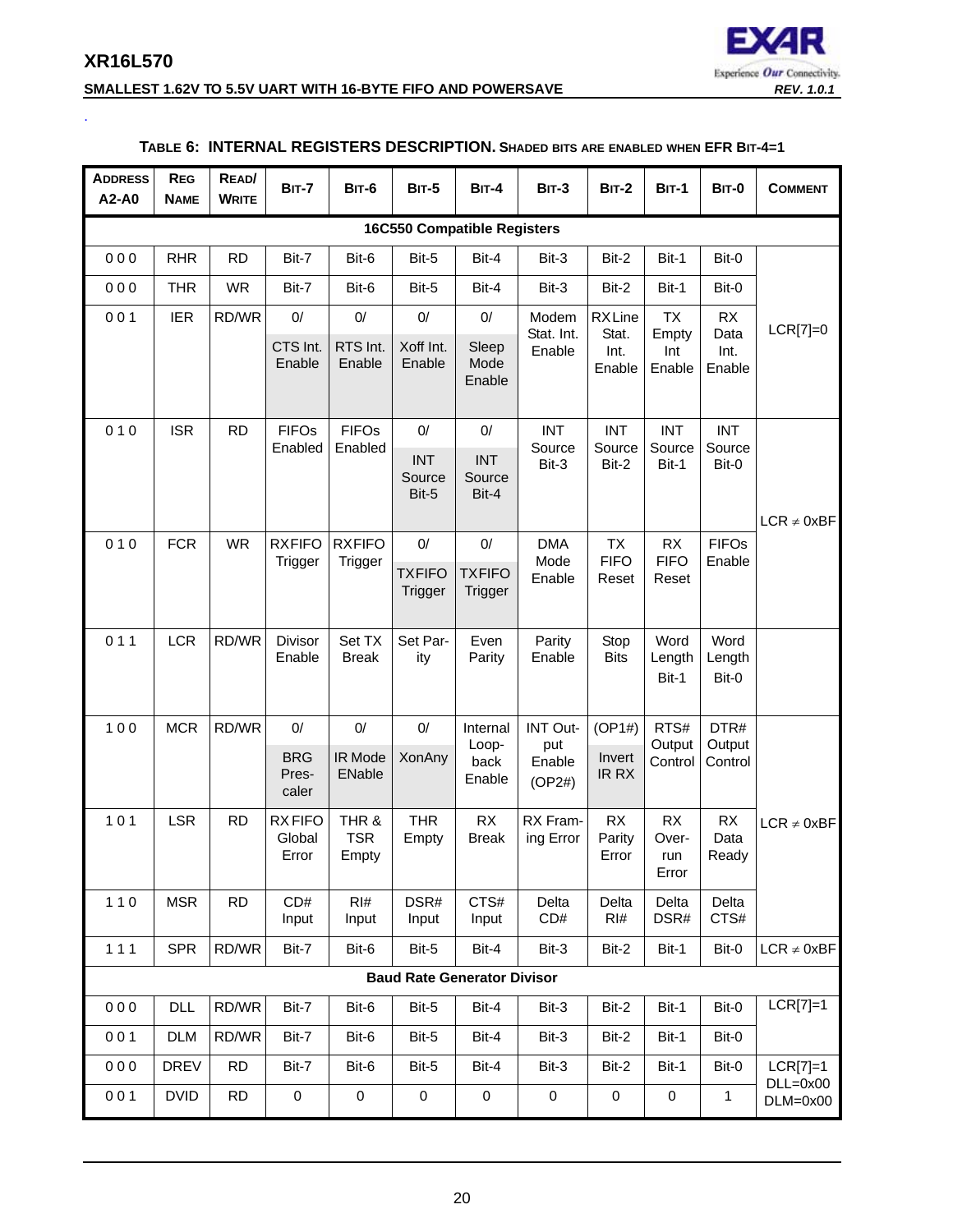

#### *REV. 1.0.1* **SMALLEST 1.62V TO 5.5V UART WITH 16-BYTE FIFO AND POWERSAVE**

#### **TABLE 6: INTERNAL REGISTERS DESCRIPTION. SHADED BITS ARE ENABLED WHEN EFR BIT-4=1**

| <b>ADDRESS</b><br>$A2-A0$ | <b>REG</b><br><b>NAME</b> | READ/<br><b>WRITE</b> | BIT-7                        | BIT-6                        | <b>BIT-5</b>              | $BIT-4$                                                                  | $BIT-3$                                       | <b>BIT-2</b>                                  | <b>BIT-1</b>                                  | BIT-0                                         | <b>COMMENT</b>      |
|---------------------------|---------------------------|-----------------------|------------------------------|------------------------------|---------------------------|--------------------------------------------------------------------------|-----------------------------------------------|-----------------------------------------------|-----------------------------------------------|-----------------------------------------------|---------------------|
|                           | <b>Enhanced Registers</b> |                       |                              |                              |                           |                                                                          |                                               |                                               |                                               |                                               |                     |
| 010                       | <b>EFR</b>                | RD/WR                 | Auto<br><b>CTS</b><br>Enable | Auto<br><b>RTS</b><br>Enable | Special<br>Char<br>Select | Enable<br>IER [7:4],<br>ISR [5:4],<br>FCR[5:4], l<br>MCR[7:5],<br>MCR[2] | Soft-<br>ware<br><b>Flow</b><br>Cntl<br>Bit-3 | Soft-<br>ware<br><b>Flow</b><br>Cntl<br>Bit-2 | Soft-<br>ware<br><b>Flow</b><br>Cntl<br>Bit-1 | Soft-<br>ware<br><b>Flow</b><br>Cntl<br>Bit-0 |                     |
| 100                       | XON <sub>1</sub>          | <b>WR</b>             | Bit-7                        | Bit-6                        | Bit-5                     | Bit-4                                                                    | Bit-3                                         | Bit-2                                         | Bit-1                                         | Bit-0                                         | $LCR = 0 \times BF$ |
| 101                       | XON <sub>2</sub>          | <b>WR</b>             | Bit-7                        | Bit-6                        | Bit-5                     | Bit-4                                                                    | Bit-3                                         | Bit-2                                         | Bit-1                                         | Bit-0                                         |                     |
| 110                       | XOFF1                     | <b>WR</b>             | Bit-7                        | Bit-6                        | Bit-5                     | Bit-4                                                                    | Bit-3                                         | Bit-2                                         | Bit-1                                         | Bit-0                                         |                     |
| 111                       | XOFF <sub>2</sub>         | <b>WR</b>             | Bit-7                        | Bit-6                        | Bit-5                     | Bit-4                                                                    | Bit-3                                         | Bit-2                                         | Bit-1                                         | Bit-0                                         |                     |

## <span id="page-20-0"></span>**4.0 INTERNAL REGISTER DESCRIPTIONS**

## <span id="page-20-1"></span>*4.1 Receive Holding Register (RHR) - Read- Only*

**[SEE"RECEIVER" ON PAGE](#page-10-0) 11.**

## <span id="page-20-2"></span>*4.2 Transmit Holding Register (THR) - Write-Only*

**[SEE"TRANSMITTER" ON PAGE](#page-9-1) 10.**

## <span id="page-20-3"></span>*4.3 Baud Rate Generator Divisors (DLL and DLM) - Read/Write*

The Baud Rate Generator (BRG) is a 16-bit counter that generates the data rate for the transmitter. The rate is programmed through registers DLL and DLM which are only accessible when LCR bit-7 is set to '1'. **[SEE"PROGRAMMABLE BAUD RATE GENERATOR" ON PAGE](#page-8-0) 9.**

## <span id="page-20-4"></span>*4.4 Interrupt Enable Register (IER) - Read/Write*

The Interrupt Enable Register (IER) masks the interrupts from receive data ready, transmit empty, line status and modem status registers. These interrupts are reported in the Interrupt Status Register (ISR).

## <span id="page-20-5"></span>**4.4.1 IER versus Receive FIFO Interrupt Mode Operation**

When the receive FIFO (FCR BIT-0 = 1) and receive interrupts (IER BIT-0 = 1) are enabled, the RHR interrupts (see ISR bits 2 and 3) status will reflect the following:

- **A.** The receive data available interrupts are issued to the host when the FIFO has reached the programmed trigger level. It will be cleared when the FIFO drops below the programmed trigger level.
- **B.** FIFO level will be reflected in the ISR register when the FIFO trigger level is reached. Both the ISR register status bit and the interrupt will be cleared when the FIFO drops below the trigger level.
- **C.** The receive data ready bit (LSR BIT-0) is set as soon as a character is transferred from the shift register to the receive FIFO. It is reset when the FIFO is empty.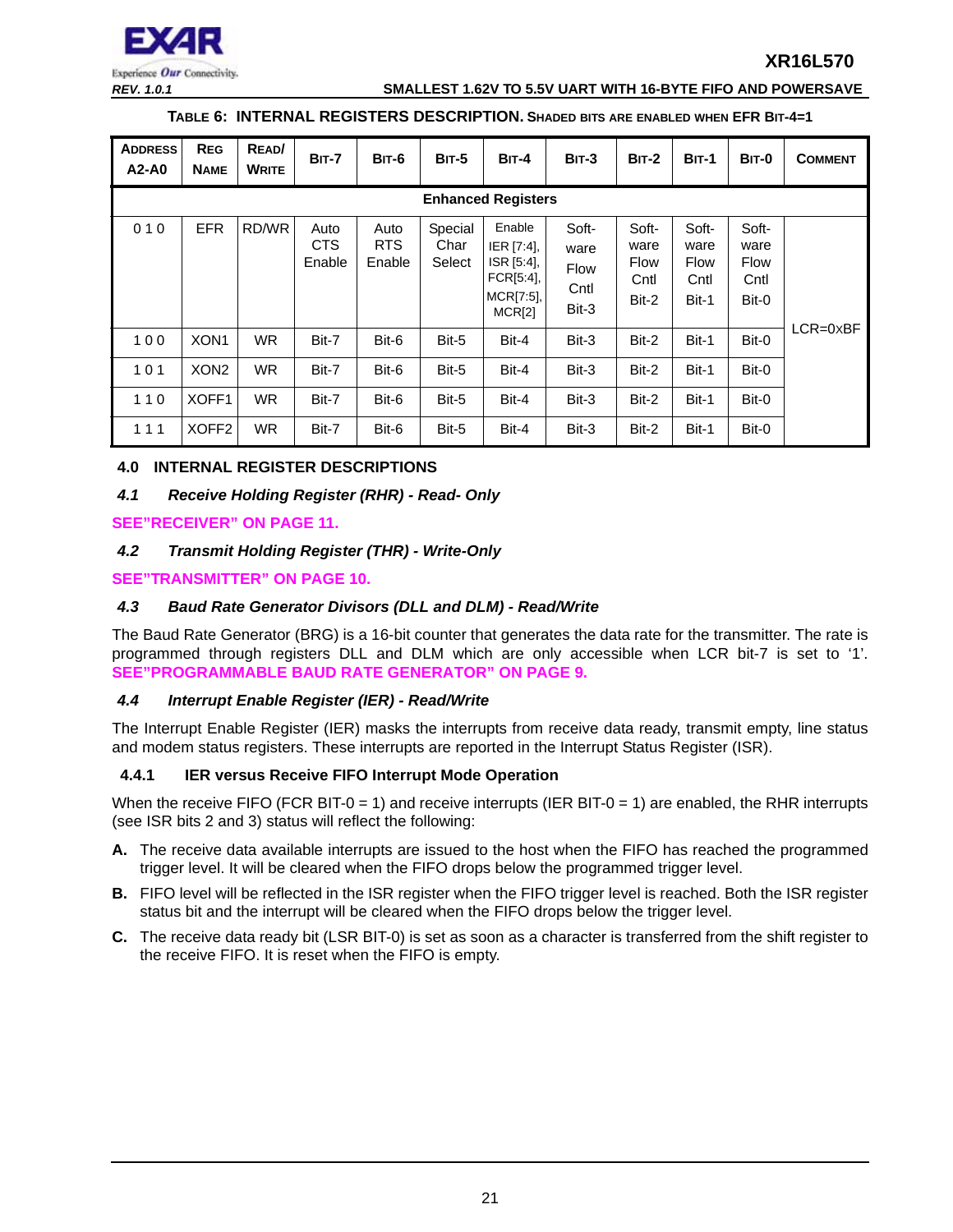#### **SMALLEST 1.62V TO 5.5V UART WITH 16-BYTE FIFO AND POWERSAVE** *REV. 1.0.1*

## Experience Our Connectivity.

## <span id="page-21-0"></span>**4.4.2 IER versus Receive/Transmit FIFO Polled Mode Operation**

When FCR bit-0 equals a logic 1 for FIFO enable; resetting IER bits 0-3 enables the XR16L570 in the FIFO polled mode of operation. Since the receiver and transmitter have separate bits in the LSR either or both can be used in the polled mode by selecting respective transmit or receive control bit(s).

- **A.** LSR BIT-0 indicates there is data in RHR or RX FIFO.
- **B.** LSR BIT-1 indicates an overrun error has occurred and that data in the FIFO may not be valid.
- **C.** LSR BIT 2-4 provides the type of receive data errors encountered for the data byte in RHR, if any.
- **D.** LSR BIT-5 indicates THR is empty.
- **E.** LSR BIT-6 indicates when both the transmit FIFO and TSR are empty.
- **F.** LSR BIT-7 indicates a data error in at least one character in the RX FIFO.

## **IER[0]: RHR Interrupt Enable**

The receive data ready interrupt will be issued when RHR has a data character in the non-FIFO mode or when the receive FIFO has reached the programmed trigger level in the FIFO mode.

- $\bullet$  Logic  $0 =$  Disable the receive data ready interrupt (default).
- Logic 1 = Enable the receiver data ready interrupt.

## **IER[1]: THR Interrupt Enable**

This bit enables the Transmit Ready interrupt which is issued whenever the THR becomes empty in the non-FIFO mode or when data in the FIFO falls below the programmed trigger level in the FIFO mode. If the THR is empty when this bit is enabled, an interrupt will be generated.

- Logic 0 = Disable Transmit Ready interrupt (default).
- Logic 1 = Enable Transmit Ready interrupt.

## **IER[2]: Receive Line Status Interrupt Enable**

If any of the LSR register bits 1, 2, 3 or 4 is a logic 1, it will generate an interrupt to inform the host controller about the error status of the current data byte in FIFO. LSR bit-1 generates an interrupt immediately when the character has been received. LSR bits 2-4 generate an interrupt when the character with errors is ready to be read out of the FIFO.

- Logic  $0 =$  Disable the receiver line status interrupt (default).
- Logic  $1 =$  Enable the receiver line status interrupt.

## **IER[3]: Modem Status Interrupt Enable**

- $\bullet$  Logic  $0 =$  Disable the modem status register interrupt (default).
- Logic 1 = Enable the modem status register interrupt.

## **IER[4]: Sleep Mode Enable (requires EFR bit-4 = 1)**

- Logic 0 = Disable Sleep Mode (default).
- Logic 1 = Enable Sleep Mode. See Sleep Mode section for further details.

## **IER[5]: Xoff Interrupt Enable (requires EFR bit-4=1)**

- Logic 0 = Disable the software flow control, receive Xoff interrupt. (default)
- Logic 1 = Enable the software flow control, receive Xoff interrupt. See Software Flow Control section for details.

## **IER[6]: RTS# Output Interrupt Enable (requires EFR bit-4=1)**

 $\bullet$  Logic 0 = Disable the RTS# interrupt (default).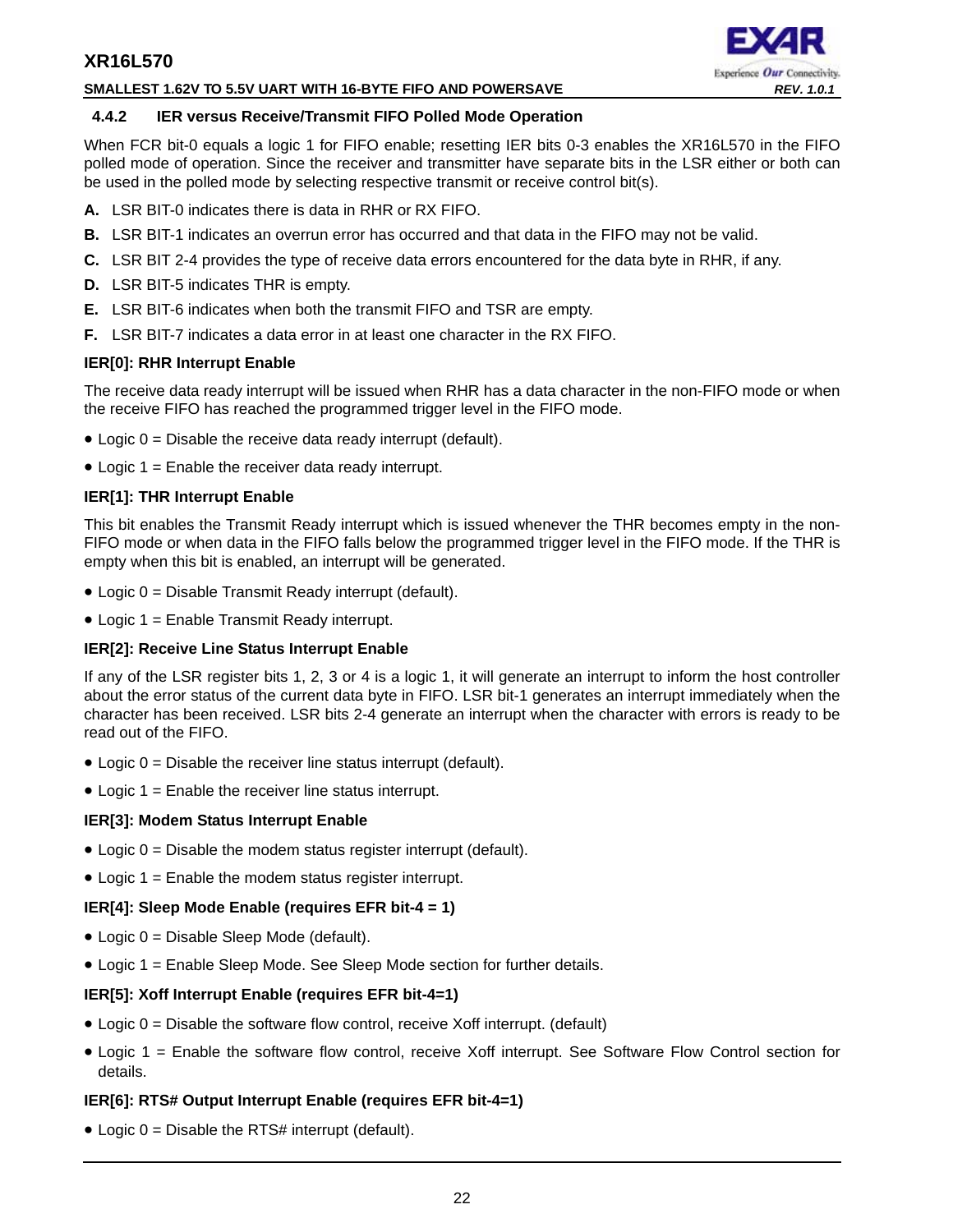## *REV. 1.0.1* **SMALLEST 1.62V TO 5.5V UART WITH 16-BYTE FIFO AND POWERSAVE**

• Logic 1 = Enable the RTS# interrupt. The UART issues an interrupt when the RTS# pin makes a transition from low to high.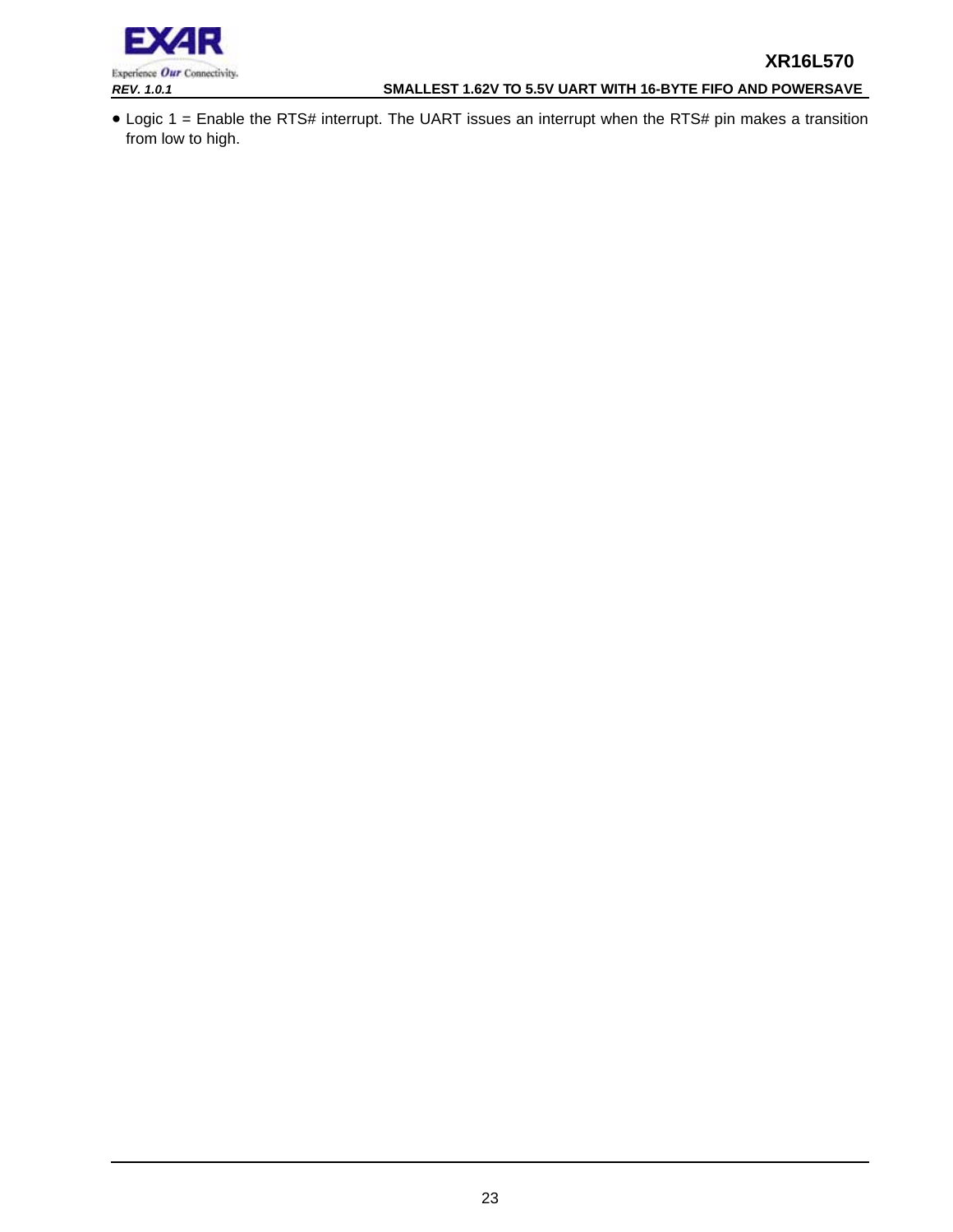## **SMALLEST 1.62V TO 5.5V UART WITH 16-BYTE FIFO AND POWERSAVE** *REV. 1.0.1*



## **IER[7]: CTS# Input Interrupt Enable (requires EFR bit-4=1)**

- Logic  $0 =$  Disable the CTS# interrupt (default).
- Logic 1 = Enable the CTS# interrupt. The UART issues an interrupt when CTS# pin makes a transition from low to high.

## <span id="page-23-0"></span>*4.5 Interrupt Status Register (ISR) - Read-Only*

The UART provides multiple levels of prioritized interrupts to minimize external software interaction. The Interrupt Status Register (ISR) provides the user with six interrupt status bits. Performing a read cycle on the ISR will give the user the current highest pending interrupt level to be serviced, others are queued up to be serviced next. No other interrupts are acknowledged until the pending interrupt is serviced. The Interrupt Source Table, **[Table](#page-24-0) 7**, shows the data values (bit 0-5) for the interrupt priority levels and the interrupt sources associated with each of these interrupt levels.

## <span id="page-23-1"></span>**4.5.1 Interrupt Generation:**

- LSR is by any of the LSR bits 1, 2, 3 and 4.
- RXRDY is by RX trigger level.
- RXRDY Time-out is by a 4-char plus 12 bits delay timer.
- TXRDY is by TX trigger level or TX FIFO empty.
- MSR is by any of the MSR bits 0, 1, 2 and 3.
- Receive Xoff/Special character is by detection of a Xoff or Special character.
- CTS# is when its transmitter toggles the input pin (from low to high) during auto CTS flow control enabled by EFR bit-7.
- RTS# is when its receiver toggles the output pin (from low to high) during auto RTS flow control enabled by EFR bit-6.
- Wake-up Interrupt is when the device wakes up from sleep mode. See Sleep Mode section for more details.

## <span id="page-23-2"></span>**4.5.2 Interrupt Clearing:**

- LSR interrupt is cleared by reading the LSR register (but FIFO error bit does not clear until the character(s) that generated the interrupt(s) is (are) read from the FIFO).
- RXRDY interrupt is cleared by reading data until FIFO falls below the trigger level.
- RXRDY Time-out interrupt is cleared by reading the RHR register.
- TXRDY interrupt is cleared by reading the ISR register or writing to the THR register.
- MSR interrupt is cleared by reading the MSR register.
- Xoff interrupt is cleared by reading the ISR or when Xon character(s) is received.
- Special character interrupt is cleared by reading the ISR or after the next character is received.
- RTS# and CTS# flow control interrupts are cleared by reading the MSR register.
- Wake-up interrupt is cleared by reading the ISR register.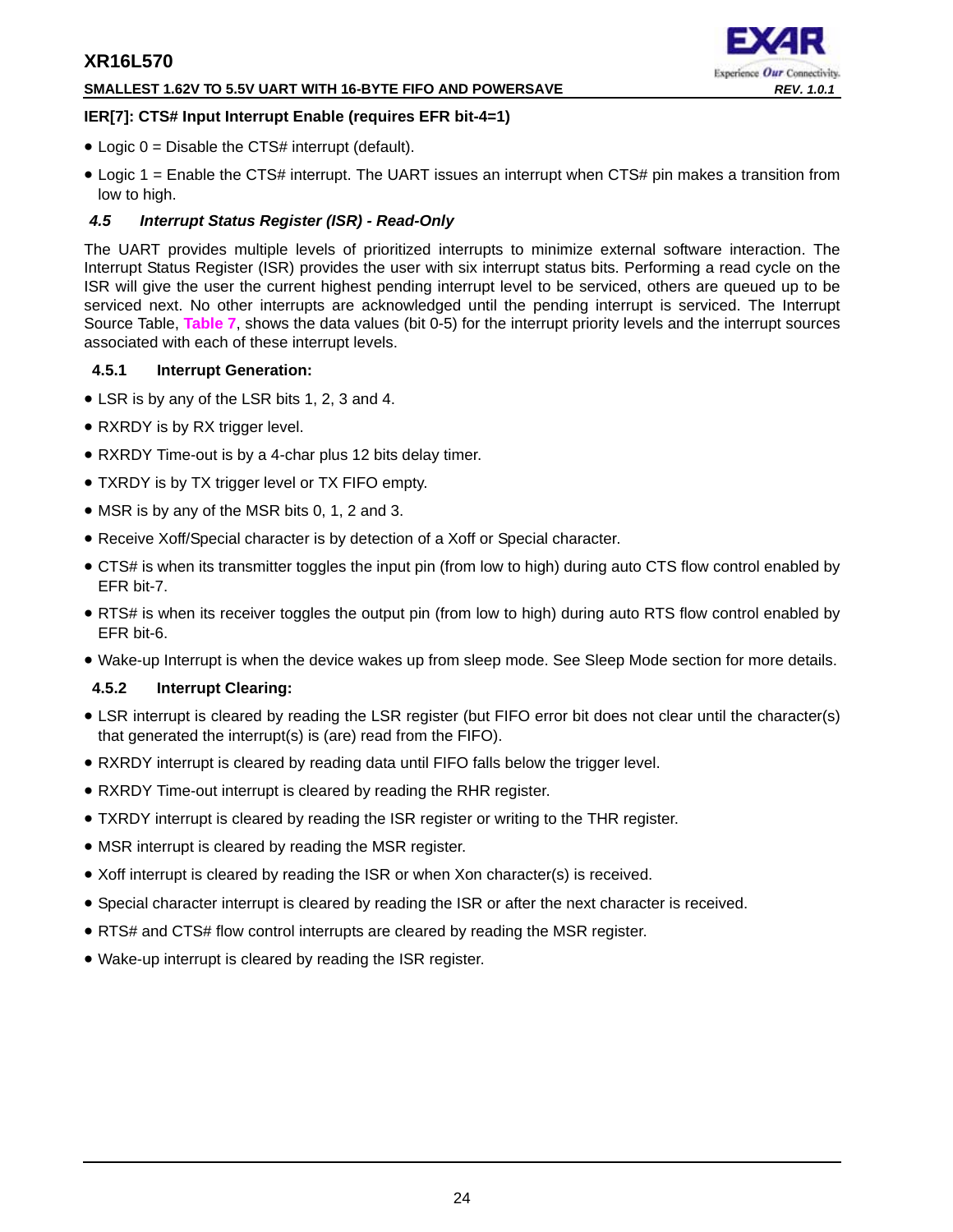#### *REV. 1.0.1* **SMALLEST 1.62V TO 5.5V UART WITH 16-BYTE FIFO AND POWERSAVE**

<span id="page-24-0"></span>

| <b>PRIORITY</b> |              |              |          | <b>ISR REGISTER STATUS BITS</b> |              | <b>SOURCE OF INTERRUPT</b> |                                            |
|-----------------|--------------|--------------|----------|---------------------------------|--------------|----------------------------|--------------------------------------------|
| <b>LEVEL</b>    | <b>BIT-5</b> | <b>BIT-4</b> | $BIT-3$  | <b>BIT-2</b>                    | <b>BIT-1</b> | <b>BIT-0</b>               |                                            |
| 1               | $\Omega$     | $\mathbf 0$  | $\Omega$ | 1                               | 1            | $\mathbf 0$                | <b>LSR (Receiver Line Status Register)</b> |
| 2               | $\Omega$     | $\Omega$     | 1        | 1                               | $\Omega$     | 0                          | <b>RXRDY (Receive Data Time-out)</b>       |
| 3               | $\Omega$     | $\Omega$     | $\Omega$ | 1                               | $\Omega$     | $\mathbf 0$                | <b>RXRDY (Received Data Ready)</b>         |
| 4               | $\Omega$     | $\Omega$     | $\Omega$ | $\Omega$                        | 1            | $\mathbf 0$                | <b>TXRDY</b> (Transmit Ready)              |
| 5               | $\Omega$     | $\Omega$     | $\Omega$ | $\Omega$                        | $\Omega$     | $\Omega$                   | MSR (Modem Status Register)                |
| 6               | $\Omega$     | 1            | $\Omega$ | $\Omega$                        | $\Omega$     | $\mathbf 0$                | RXRDY (Received Xoff or Special character) |
| 7               | 1            | $\Omega$     | $\Omega$ | $\Omega$                        | $\Omega$     | $\mathbf 0$                | CTS#, RTS# change of state                 |
|                 | $\Omega$     | $\Omega$     | $\Omega$ | $\Omega$                        | $\Omega$     | 1                          | None (default) or Wake-up Interrupt        |

## **TABLE 7: INTERRUPT SOURCE AND PRIORITY LEVEL**

## **ISR[0]: Interrupt Status**

- Logic 0 = An interrupt is pending and the ISR contents may be used as a pointer to the appropriate interrupt service routine.
- Logic 1 = No interrupt pending (default condition) or wake-up interrupt. The wake-up interrupt is issued when the L570 has been awakened from sleep mode.

## **ISR[3:1]: Interrupt Status**

These bits indicate the source for a pending interrupt at interrupt priority levels (See Interrupt Source **[Table](#page-24-0) 7**).

## **ISR[5:4]: Interrupt Status**

These bits are enabled when EFR bit-4 is set to a logic 1. ISR bit-4 indicates that the receiver detected a data match of the Xoff character(s). Note that once set to a logic 1, the ISR bit-4 will stay a logic 1 until a Xon character is received. ISR bit-5 indicates that CTS# or RTS# has changed state.

## **ISR[7:6]: FIFO Enable Status**

These bits are set to a logic 0 when the FIFOs are disabled. They are set to a logic 1 when the FIFOs are enabled.

## <span id="page-24-1"></span>*4.6 FIFO Control Register (FCR) - Write-Only*

This register is used to enable the FIFOs, clear the FIFOs, set the transmit/receive FIFO trigger levels, and select the DMA mode. The DMA, and FIFO modes are defined as follows:

## **FCR[0]: TX and RX FIFO Enable**

- Logic 0 = Disable the transmit and receive FIFO (default).
- Logic 1 = Enable the transmit and receive FIFOs. This bit must be set to logic 1 when other FCR bits are written or they will not be programmed.

## **FCR[1]: RX FIFO Reset**

This bit is only active when FCR bit-0 is a '1'.

- Logic 0 = No receive FIFO reset (default)
- Logic 1 = Reset the receive FIFO pointers and FIFO level counter logic (the receive shift register is not cleared or altered). This bit will return to a logic 0 after resetting the FIFO.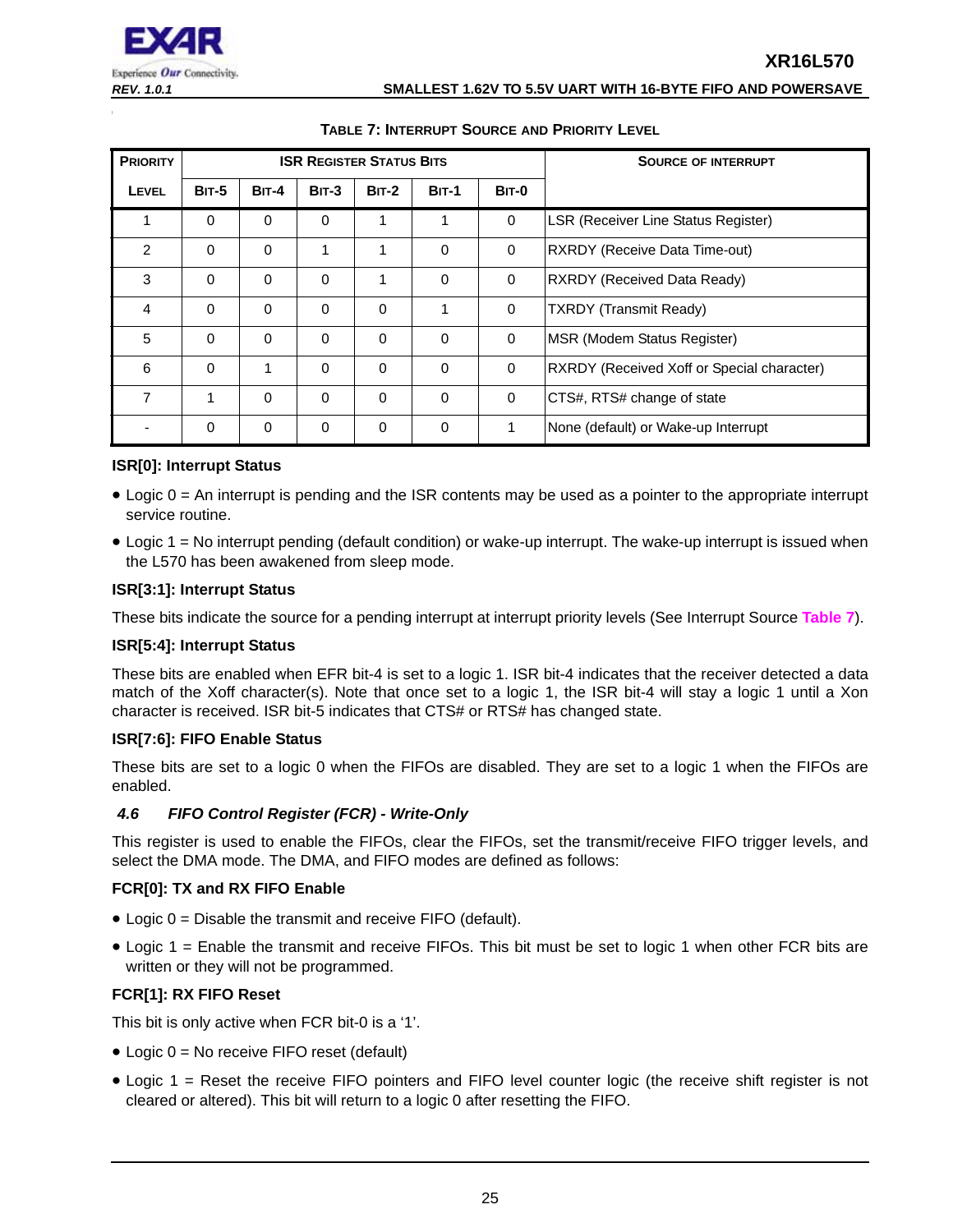## **SMALLEST 1.62V TO 5.5V UART WITH 16-BYTE FIFO AND POWERSAVE** *REV. 1.0.1*



## **FCR[2]: TX FIFO Reset**

This bit is only active when FCR bit-0 is a '1'.

- Logic 0 = No transmit FIFO reset (default).
- Logic 1 = Reset the transmit FIFO pointers and FIFO level counter logic (the transmit shift register is not cleared or altered). This bit will return to a logic 0 after resetting the FIFO.

## **FCR[3]: DMA Mode Select (Legacy)**

This bit has no function and should be left at '0'.

## **FCR[5:4]: Transmit FIFO Trigger Select**

 $(200)$  = default, TX trigger level = 1)

These 2 bits set the trigger level for the transmit FIFO. The UART will issue a transmit interrupt when the number of characters in the FIFO falls below the selected trigger level, or when it gets empty in case that the FIFO did not get filled over the trigger level on last re-load. **[Table](#page-25-0) 8** below shows the selections. EFR bit-4 must be set to '1' before these bits can be accessed.

## **FCR[7:6]: Receive FIFO Trigger Select**

 $(100)$  = default, RX trigger level = 1)

<span id="page-25-0"></span>These 2 bits are used to set the trigger level for the receive FIFO. The UART will issue a receive interrupt when the number of the characters in the FIFO crosses the trigger level. **[Table](#page-25-0) 8** shows the selections.

| <b>FCR</b><br><b>BIT-7</b> | <b>FCR</b><br>BIT-6 | <b>FCR</b><br><b>BIT-5</b> | <b>FCR</b><br>$BIT-4$ | <b>RECEIVE</b> | <b>TRANSMIT</b><br><b>TRIGGER LEVEL TRIGGER LEVEL</b> | <b>COMPATIBILITY</b>        |
|----------------------------|---------------------|----------------------------|-----------------------|----------------|-------------------------------------------------------|-----------------------------|
|                            |                     | 0                          | O                     |                | 1 (default)                                           | 16C580 and 16L580 compati-  |
|                            |                     | 0                          |                       |                |                                                       | ble.                        |
|                            |                     |                            |                       |                | 8                                                     |                             |
|                            |                     |                            |                       |                | 14                                                    |                             |
| $\Omega$                   | ∩                   |                            |                       | 1 (default)    |                                                       | 16C550, 16C580, 16L580,     |
| 0                          |                     |                            |                       | 4              |                                                       | 16C554, 16C2550 and 16C2552 |
|                            |                     |                            |                       | 8              |                                                       | compatible                  |
|                            |                     |                            |                       | 14             |                                                       |                             |

**TABLE 8: TRANSMIT AND RECEIVE FIFO TRIGGER LEVEL SELECTION**

## <span id="page-25-1"></span>*4.7 Line Control Register (LCR) - Read/Write*

The Line Control Register is used to specify the asynchronous data communication format. The word or character length, the number of stop bits, and the parity are selected by writing the appropriate bits in this register.

## **LCR[1:0]: TX and RX Word Length Select**

These two bits specify the word length to be transmitted or received.

| <b>BIT-1</b> | <b>BIT-0</b> | <b>WORD LENGTH</b> |
|--------------|--------------|--------------------|
|              |              | 5 (default)        |
|              |              |                    |
|              |              |                    |
|              |              |                    |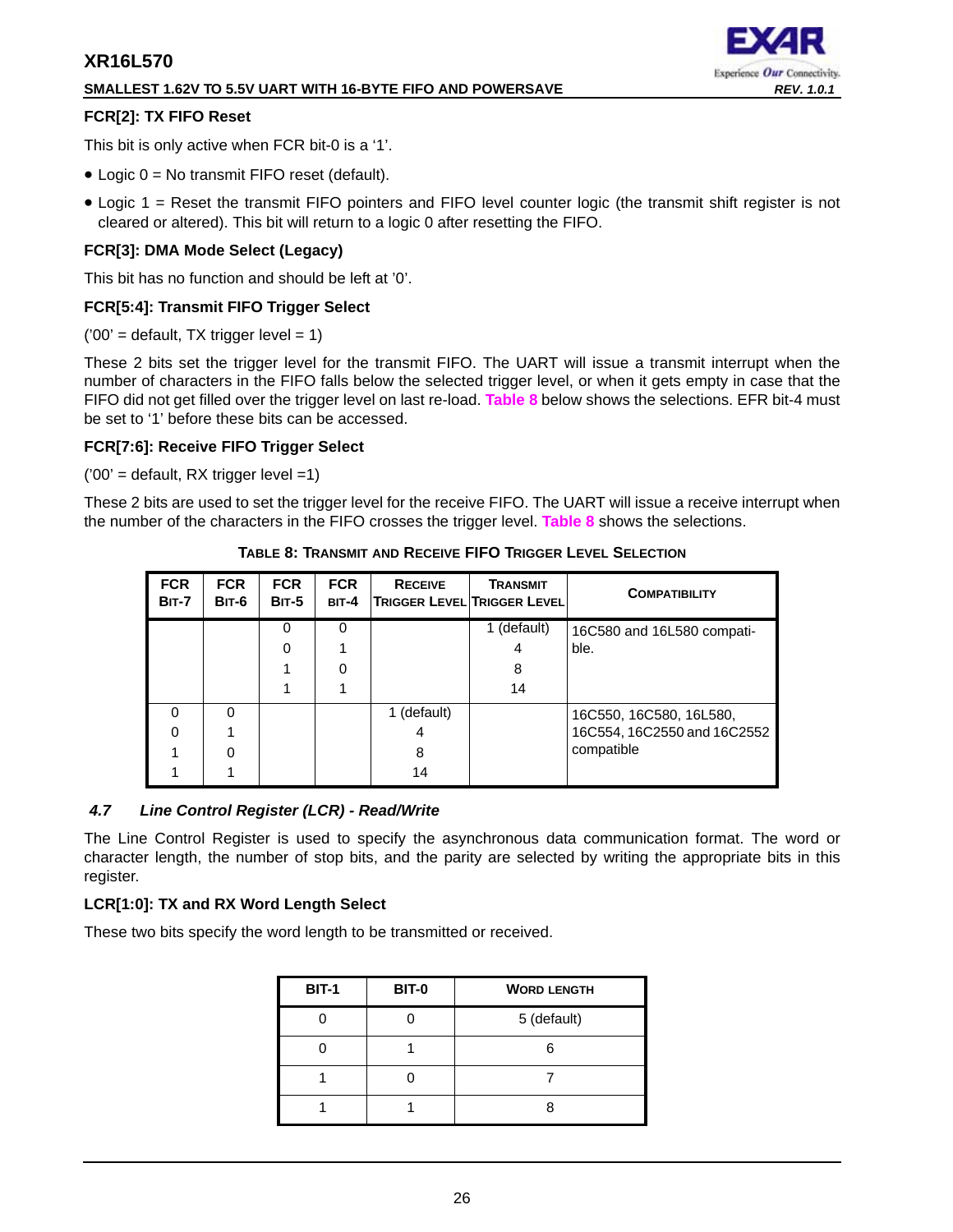

## **LCR[2]: TX and RX Stop-bit Length Select**

The length of stop bit is specified by this bit in conjunction with the programmed word length.

| <b>BIT-2</b> | <b>WORD</b><br><b>LENGTH</b> | <b>STOP BIT LENGTH</b><br>(BIT TIME(S)) |
|--------------|------------------------------|-----------------------------------------|
|              | 5,6,7,8                      | 1 (default)                             |
|              | 5                            | $1 - 1/2$                               |
|              | 6,7,8                        |                                         |

## **LCR[3]: TX and RX Parity Select**

Parity or no parity can be selected via this bit. The parity bit is a simple way used in communications for data integrity check. See **[Table](#page-26-0) 9** for parity selection summary below.

- Logic  $0 = No$  parity.
- Logic 1 = A parity bit is generated during the transmission while the receiver checks for parity error of the data character received.

## **LCR[4]: TX and RX Parity Select**

If the parity bit is enabled with LCR bit-3 set to a logic 1, LCR BIT-4 selects the even or odd parity format.

- Logic 0 = ODD Parity is generated by forcing an odd number of logic 1's in the transmitted character. The receiver must be programmed to check the same format (default).
- Logic 1 = EVEN Parity is generated by forcing an even number of logic 1's in the transmitted character. The receiver must be programmed to check the same format.

## **LCR[5]: TX and RX Parity Select**

If the parity bit is enabled, LCR BIT-5 selects the forced parity format.

- LCR BIT-5 = logic 0, parity is not forced (default).
- LCR BIT-5 = logic 1 and LCR BIT-4 = logic 0, parity bit is forced to a logical 1 for the transmit and receive data.
- <span id="page-26-0"></span>• LCR BIT-5 = logic 1 and LCR BIT-4 = logic 1, parity bit is forced to a logical 0 for the transmit and receive data.

|   | LCR BIT-5 LCR BIT-4 LCR BIT-3 | <b>PARITY SELECTION</b>     |
|---|-------------------------------|-----------------------------|
| Χ |                               | No parity                   |
|   |                               | Odd parity                  |
|   |                               | Even parity                 |
|   |                               | Force parity to mark, "1"   |
|   |                               | Forced parity to space, "0" |

## **TABLE 9: PARITY SELECTION**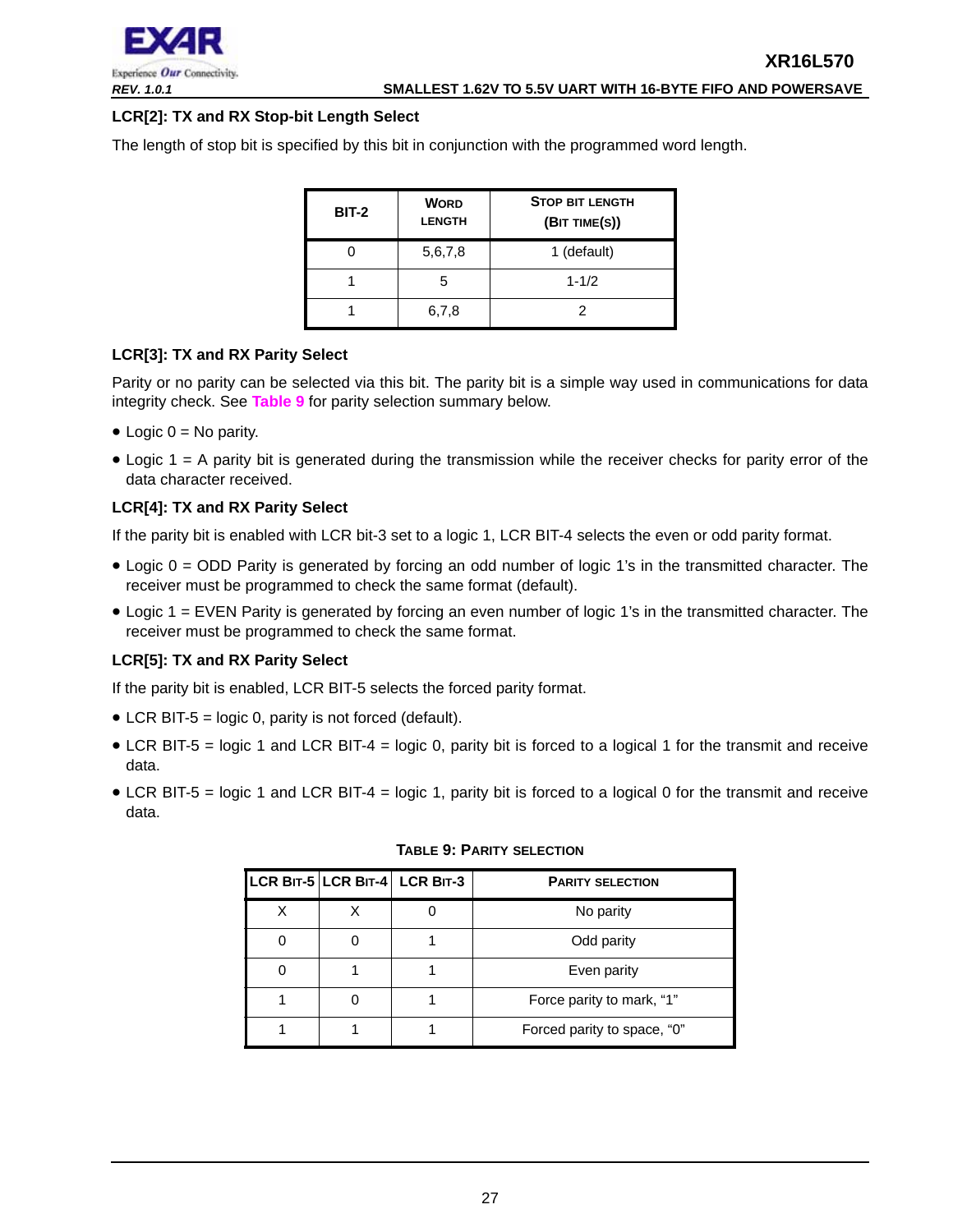## **SMALLEST 1.62V TO 5.5V UART WITH 16-BYTE FIFO AND POWERSAVE** *REV. 1.0.1*

## **LCR[6]: Transmit Break Enable**

When enabled, the Break control bit causes a break condition to be transmitted (the TX output is forced to a "space', logic 0, state). This condition remains, until disabled by setting LCR bit-6 to a logic 0.

- Logic  $0 = No$  TX break condition (default).
- Logic 1 = Forces the transmitter output (TX) to a "space", logic 0, for alerting the remote receiver of a line break condition.

## **LCR[7]: Baud Rate Divisors Enable**

Baud rate generator divisor (DLL/DLM) enable.

- Logic 0 = Data registers are selected (default).
- Logic 1 = Divisor latch registers are selected.

## <span id="page-27-0"></span>*4.8 Modem Control Register (MCR) or General Purpose Outputs Control - Read/Write*

The MCR register is used for controlling the serial/modem interface signals or general purpose inputs/outputs.

## **MCR[0]: DTR# Output**

The DTR# pin is not available in the 24-QFN package of the L570. This bit is used to control the status of the DSR bit in the MSR register in the internal loopback mode.

- Logic  $0 = Set DTR$  bit to be 0 (default)
- Logic  $1 = Set DTR$  bit to be 1.

## **MCR[1]: RTS# Output**

The RTS# pin is a modem control output and may be used for automatic hardware flow control by enabled by EFR bit-6. If the modem interface is not used, this output may be used as a general purpose output.

- Logic 0 = Force RTS# output to a logic 1 (default).
- Logic 1 = Force RTS# output to a logic 0.

## **MCR[2]: Invert Infrared RX Data or OP1# (legacy term)**

If IrDA mode is enabled by setting MCR $[6]$ =1 and if  $EFR[4] = 1$ , this bit acts as 'Invert Infrared RX data' command. If EFR[4] = 0 or in internal loopback mode, this bit functions like the OP1# in the 16C550.

- Logic 0 = Select RX input as active-low encoded IrDA data (if IrDA Mode is enabled by setting MCR[6] = 1 and  $EFR[4] = 1$ ) (default).
- Logic 1 = Select RX input as active-high encoded IrDA data (if  $MCR[6] = 1$  and  $EFR[4] = 1$ ). In this mode, this bit is write-only.

In the Internal Loopback Mode, this bit controls the state of the modem input RI# bit in the MSR register as shown in **[Figure](#page-17-0) 13**.

## **MCR[3]: INT Output Enable or OP2# (legacy term)**

This bit enables and disables the operation of interrupt output.

- Logic 0 = INT output disabled (three state mode) (default).
- Logic 1 = INT output enabled (active mode).

In the Internal Loopback Mode, this bit functions like the OP2# in the 16C550 and is used to set the state of the modem input CD# bit in the MSR register.

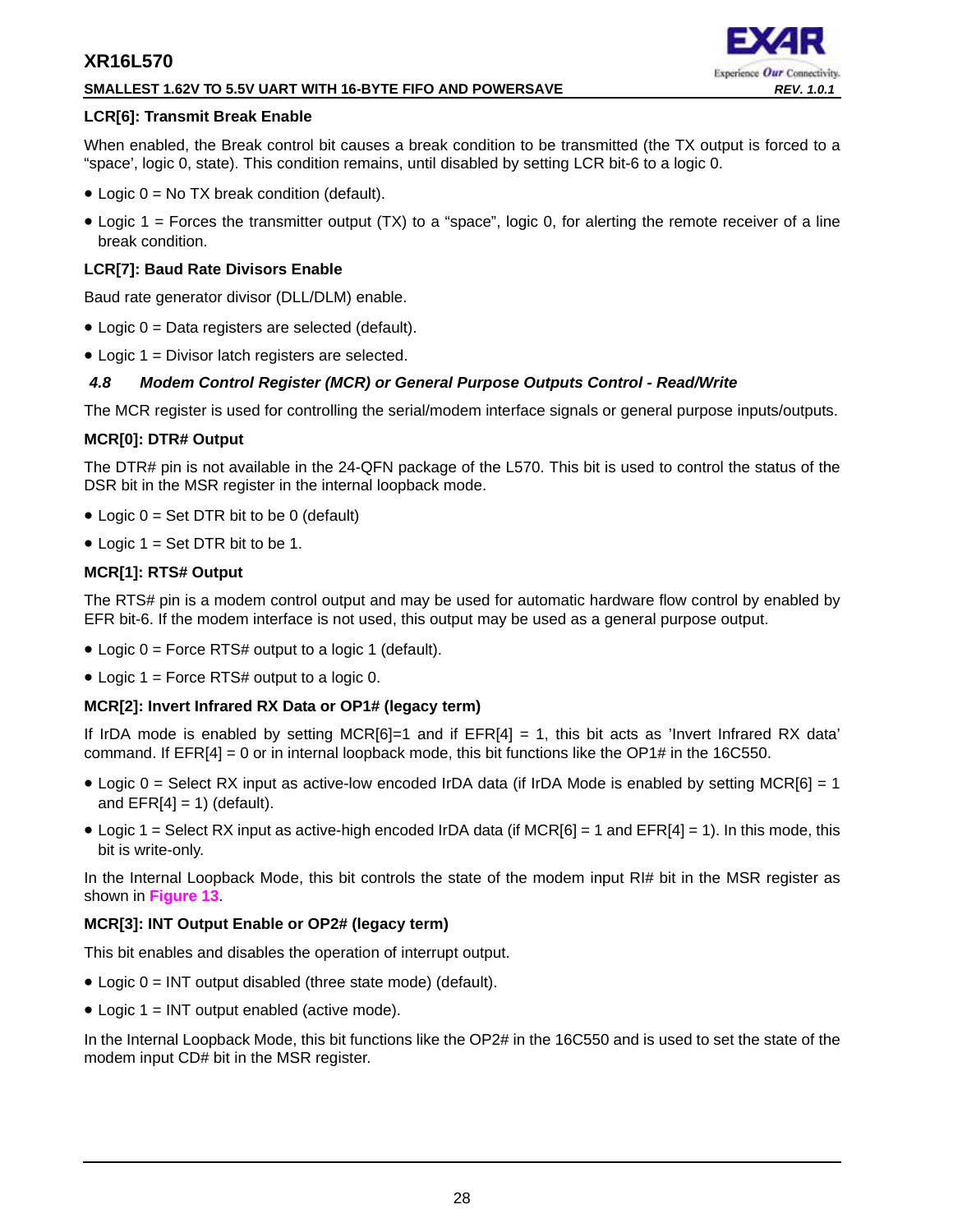

## **MCR[4]: Internal Loopback Enable**

- Logic 0 = Disable loopback mode (default).
- Logic 1 = Enable local loopback mode, see loopback section and **[Figure](#page-17-0) 13**.

## **MCR[5]: Xon-Any Enable**

- Logic 0 = Disable Xon-Any function (for 16C550 compatibility, default).
- Logic 1 = Enable Xon-Any function. In this mode, any RX character received will resume transmit operation. The RX character will be loaded into the RX FIFO, unless the RX character is an Xon or Xoff character and the L570 is programmed to use the Xon/Xoff flow control.

## **MCR[6]: Infrared Encoder/Decoder Enable**

- Logic 0 = Enable the standard modem receive and transmit input/output interface (default).
- Logic 1 = Enable infrared IrDA receive and transmit inputs/outputs. The TX/RX output/input are routed to the infrared encoder/decoder. The data input and output levels conform to the IrDA infrared interface requirement. While in this mode, the infrared TX output will be a logic 0 during idle data conditions.

## **MCR[7]: BRG Clock Prescaler Select**

- Logic 0 = Divide by one. The input clock from the external clock is fed directly to the Programmable Baud Rate Generator without further modification, i.e., divide by one (default).
- Logic 1 = Divide by four. The prescaler divides the input clock from the external clock by four and feeds it to the Programmable Baud Rate Generator, hence, data rates get reduced 4 times.

## <span id="page-28-0"></span>*4.9 Line Status Register (LSR) - Read Only*

This register provides the status of data transfers between the UART and the host.

## **LSR[0]: Receive Data Ready Indicator**

- Logic 0 = No data in receive holding register or FIFO (default).
- Logic 1 = Data has been received and is saved in the receive holding register or FIFO.

## **LSR[1]: Receiver Overrun Flag**

- Logic  $0 = No$  overrun error (default).
- Logic 1 = Overrun error. A data overrun error condition occurred in the receive shift register. This happens when additional data arrives while the FIFO is full. In this case the previous data in the receive shift register is overwritten. Note that under this condition the data byte in the receive shift register is not transferred into the FIFO, therefore the data in the FIFO is not corrupted by the error.

## **LSR[2]: Receive Data Parity Error Flag**

- Logic  $0 = No$  parity error (default).
- Logic 1 = Parity error. The receive character in RHR does not have correct parity information and is suspect. This error is associated with the character available for reading in RHR.

## **LSR[3]: Receive Data Framing Error Flag**

- Logic  $0 = No$  framing error (default).
- Logic 1 = Framing error. The receive character did not have a valid stop bit(s). This error is associated with the character available for reading in RHR.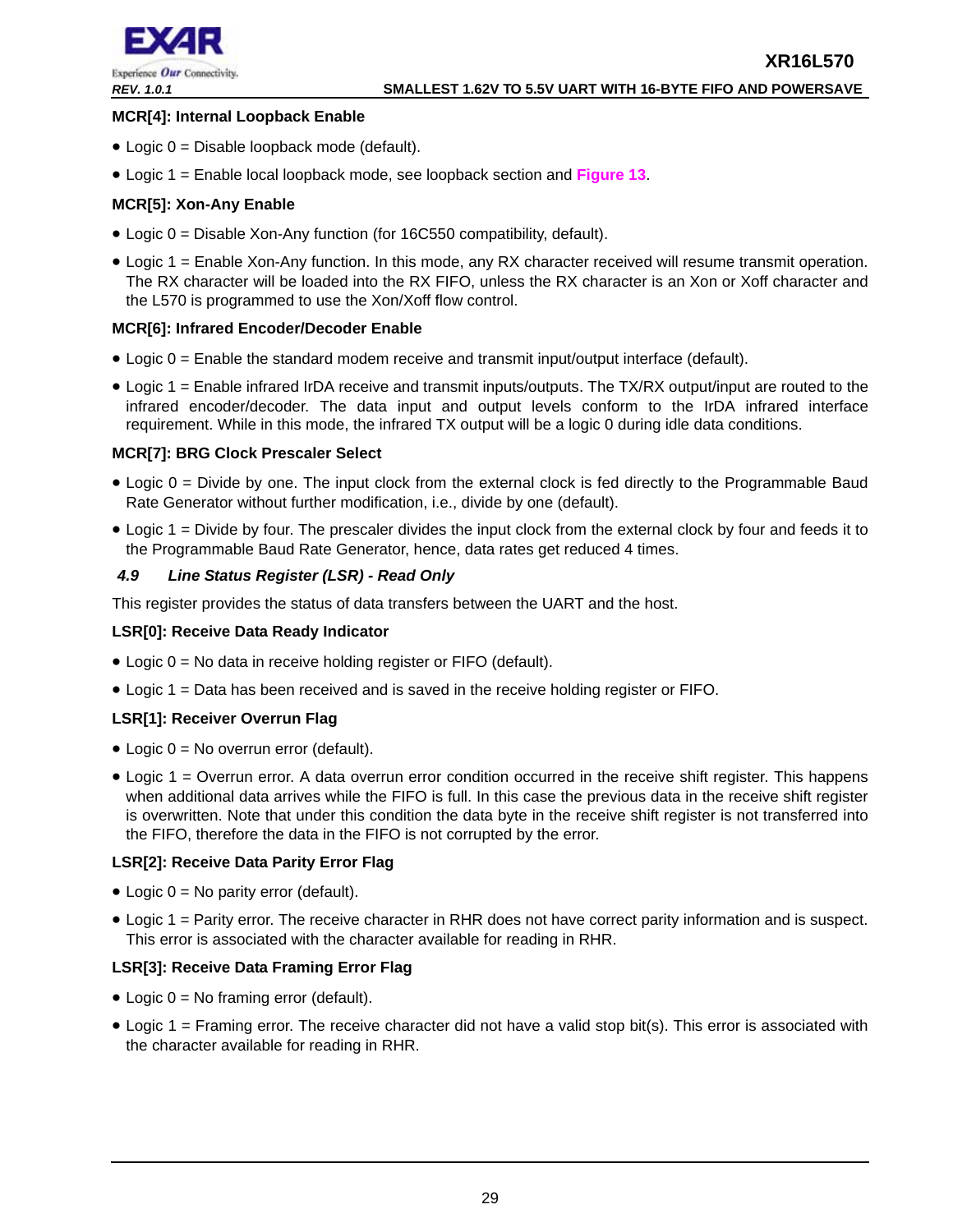## **SMALLEST 1.62V TO 5.5V UART WITH 16-BYTE FIFO AND POWERSAVE** *REV. 1.0.1*

# Experience Our Connectivity.

## **LSR[4]: Receive Break Flag**

- Logic  $0 = No$  break condition (default).
- Logic 1 = The receiver received a break signal (RX was a logic 0 for at least one character frame time). In the FIFO mode, only one break character is loaded into the FIFO. The break indication remains until the RX input returns to the idle condition, "mark" or logic 1.

## **LSR[5]: Transmit Holding Register Empty Flag**

This bit is the Transmit Holding Register Empty indicator. The THR bit is set to a logic 1 when the last data byte is transferred from the transmit holding register to the transmit shift register. The bit is reset to logic 0 concurrently with the data loading to the transmit holding register by the host. In the FIFO mode this bit is set when the transmit FIFO is empty, it is cleared when the transmit FIFO contains at least 1 byte.

## **LSR[6]: THR and TSR Empty Flag**

This bit is set to a logic 1 whenever the transmitter goes idle. It is set to logic 0 whenever either the THR or TSR contains a data character. In the FIFO mode this bit is set to a logic 1 whenever the transmit FIFO and transmit shift register are both empty.

## **LSR[7]: Receive FIFO Data Error Flag**

- Logic 0 = No FIFO error (default).
- Logic 1 = A global indicator for the sum of all error bits in the RX FIFO. At least one parity error, framing error or break indication is in the FIFO data. This bit clears when there is no more error(s) in any of the bytes in the RX FIFO.

## <span id="page-29-0"></span>*4.10 Modem Status Register (MSR) - Read Only*

This register provides the current state of the modem interface input signals. Lower four bits of this register are used to indicate the changed information. These bits are set to a logic 1 whenever a signal from the modem changes state. These bits may be used for general purpose inputs when they are not used with modem signals.

## **MSR[0]: Delta CTS# Input Flag**

- Logic  $0 = No$  change on CTS# input (default).
- Logic 1 = The CTS# input has changed state since the last time it was monitored. A modem status interrupt will be generated if MSR interrupt is enabled (IER bit-3).

## **MSR[1]: Delta DSR# Input Flag**

Since the 24-QFN package of the L570 does not have the DSR# modem input, this bit has functionality only in internal loopback mode when the DSR bit (MSR[4]) can be controlled via the DTR bit (MCR[0]).

- Logic 0 = No change on DSR# input (default).
- Logic 1 = The DSR# input has changed state since the last time it was monitored. A modem status interrupt will be generated if MSR interrupt is enabled (IER bit-3).

## **MSR[2]: Delta RI# Input Flag**

Since the 24-QFN package of the L570 does not have the RI# modem input, this bit has functionality only in internal loopback mode when the RI bit (MSR[6]) can be controlled via the OP1# bit (MCR[2]).

- Logic  $0 = No$  change on RI# input (default).
- Logic 1 = The RI# input has changed from a logic 0 to a logic 1, ending of the ringing signal. A modem status interrupt will be generated if MSR interrupt is enabled (IER bit-3).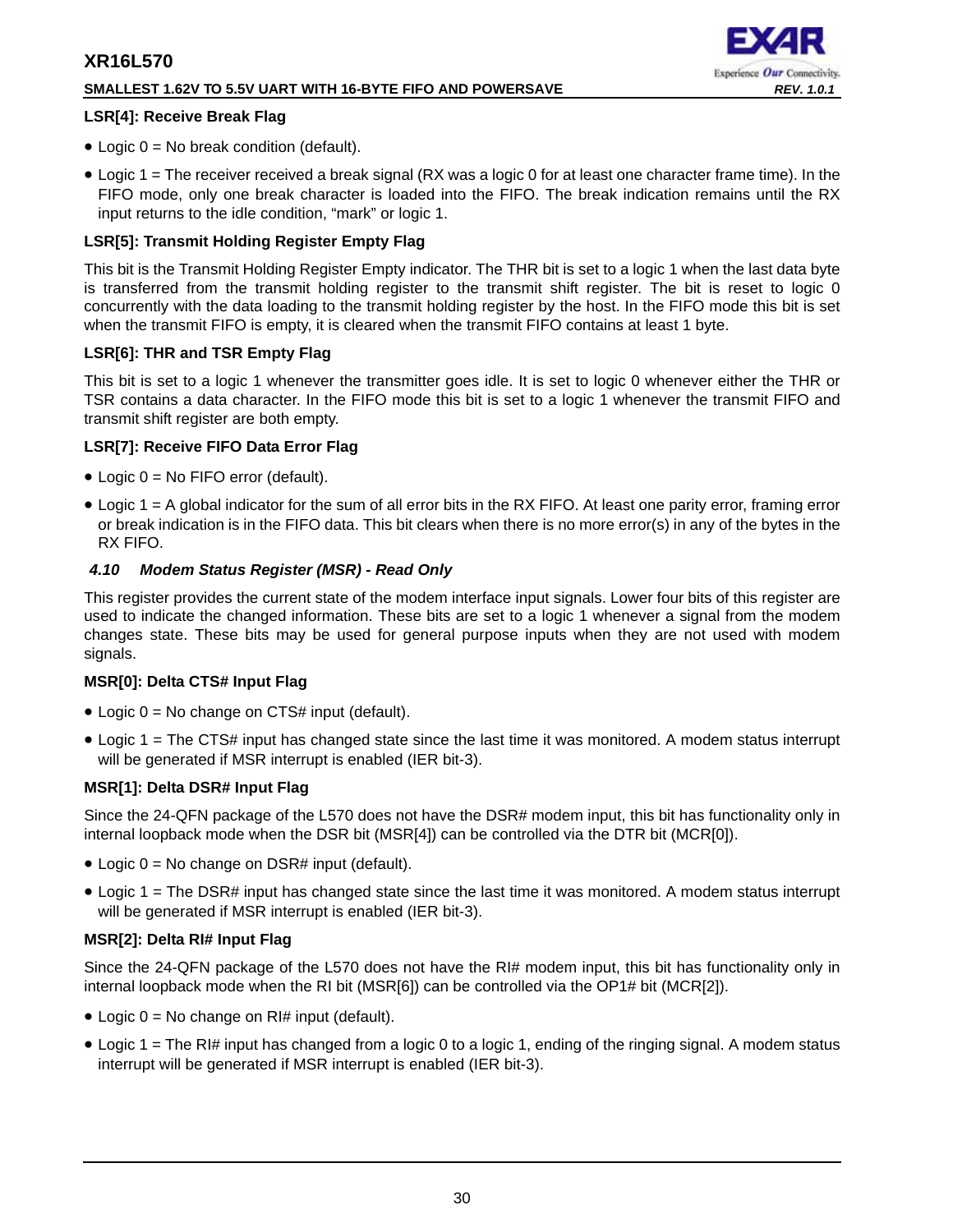

## **MSR[3]: Delta CD# Input Flag**

Since the 24-QFN package of the L570 does not have the CD# modem input, this bit has functionality only in internal loopback mode when the CD bit (MSR[7]) can be controlled via the OP2# bit (MCR[3]).

- Logic  $0 = No$  change on CD# input (default).
- Logic 1 = Indicates that the CD# input has changed state since the last time it was monitored. A modem status interrupt will be generated if MSR interrupt is enabled (IER bit-3).

## **MSR[4]: CTS Input Status**

CTS# pin may function as automatic hardware flow control signal input if it is enabled and selected by Auto CTS (EFR bit-7). Auto CTS flow control allows starting and stopping of local data transmissions based on the modem CTS# signal. A logic 1 on the CTS# pin will stop UART transmitter as soon as the current character has finished transmission, and a logic 0 will resume data transmission. Normally MSR bit-4 bit is the complement of the CTS# input. However in the loopback mode, this bit is equivalent to the RTS# bit in the MCR register. The CTS# input may be used as a general purpose input when the modem interface is not used.

## **MSR[5]: DSR Input Status**

Normally MSR bit-5 is the complement of the DSR# input in the 32-QFN package. In internal loopback mode, this bit is equivalent to the DTR# bit (MCR[0]). The 24-QFN package of the L570 does not have the DSR# modem input.

## **MSR[6]: RI Input Status**

Normally MSR bit-6 is the complement of the RI# input in the 32-QFN package. In internal loopback mode, this bit is equivalent to the OP1# bit (MCR[2]). The 24-QFN package of the L570 does not have the RI# modem input.

## **MSR[7]: CD Input Status**

Normally MSR bit-5 is the complement of the CD# input in the 32-QFN package. In internal loopback mode, this bit is equivalent to the OP2# bit (MCR[3]). The 24-QFN package of the L570 does not have the CD# modem input.

## <span id="page-30-0"></span>*4.11 Scratchpad Register (SPR) - Read/Write*

This is a 8-bit general purpose register for the user to store temporary data. The content of this register is preserved during sleep mode but becomes 0xFF (default) after a reset or a power off-on cycle.

## <span id="page-30-1"></span>*4.12 Baud Rate Generator Registers (DLL and DLM) - Read/Write*

The concatenation of the contents of DLM and DLL gives the 16-bit divisor value which is used to calculate the baud rate:

• Baud Rate = (Clock Frequency / 16) / Divisor

See MCR bit-7 and the baud rate table also.

## <span id="page-30-2"></span>*4.13 Device Identification Register (DVID) - Read Only*

This register contains the device ID (0x01 for XR16L570). Prior to reading this register, DLL and DLM should be set to 0x00.

## <span id="page-30-3"></span>*4.14 Device Revision Register (DREV) - Read Only*

This register contains the device revision information. For example, 0x01 means revision A. Prior to reading this register, DLL and DLM should be set to 0x00.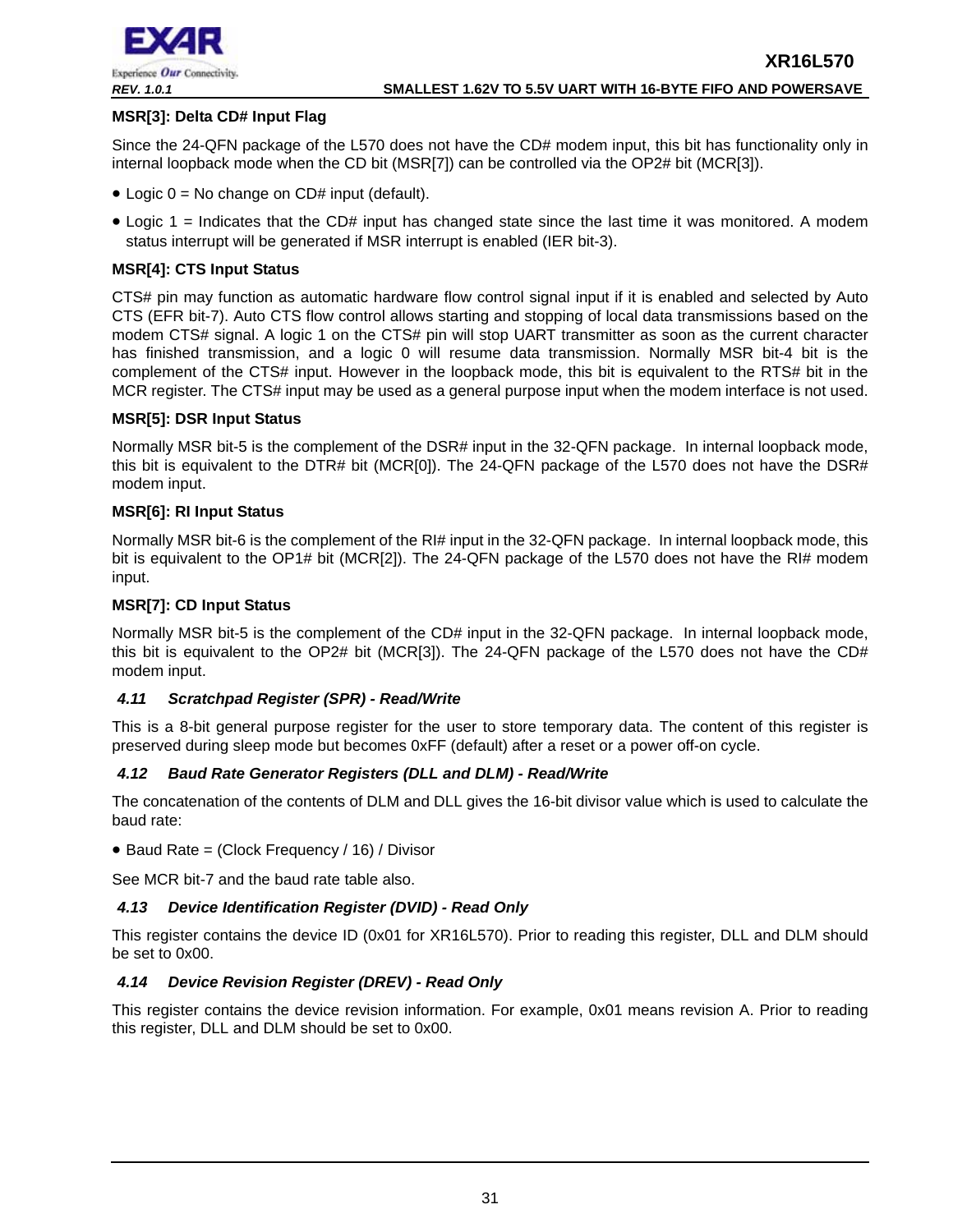## **SMALLEST 1.62V TO 5.5V UART WITH 16-BYTE FIFO AND POWERSAVE** *REV. 1.0.1*

## Experience Our Connectivity.

## <span id="page-31-1"></span>*4.15 Enhanced Feature Register (EFR)*

Enhanced features are enabled or disabled using this register. Bit 0-3 provide single or dual consecutive character software flow control selection (see **[Table](#page-31-0) 10**). When the Xon1 and Xon2 and Xoff1 and Xoff2 modes are selected, the double 8-bit words are concatenated into two sequential characters. Caution: note that whenever changing the TX or RX flow control bits, always reset all bits back to logic 0 (disable) before programming a new setting.

## **EFR[3:0]: Software Flow Control Select**

Single character and dual sequential characters software flow control is supported. Combinations of software flow control can be selected by programming these bits.

<span id="page-31-0"></span>

| EFR BIT-3<br>CONT-3 | EFR BIT-2<br>CONT-2 | <b>EFR BIT-1</b><br>CONT-1 | EFR BIT-0<br>CONT-0 | <b>TRANSMIT AND RECEIVE SOFTWARE FLOW CONTROL</b>                                            |
|---------------------|---------------------|----------------------------|---------------------|----------------------------------------------------------------------------------------------|
| 0                   | $\Omega$            | $\Omega$                   | $\mathbf{0}$        | No TX and RX flow control (default and reset)                                                |
| 0                   | $\Omega$            | X                          | X                   | No transmit flow control                                                                     |
|                     | 0                   | X                          | X                   | Transmit Xon1, Xoff1                                                                         |
| 0                   | 1                   | X                          | $\times$            | Transmit Xon2, Xoff2                                                                         |
|                     | 1                   | X                          | $\times$            | Transmit Xon1 and Xon2, Xoff1 and Xoff2                                                      |
| X                   | X                   | $\Omega$                   | $\Omega$            | No receive flow control                                                                      |
| X                   | X                   | 1                          | $\Omega$            | Receiver compares Xon1, Xoff1                                                                |
| $\times$            | X                   | $\mathbf 0$                | 1                   | Receiver compares Xon2, Xoff2                                                                |
|                     | $\Omega$            | 1                          | 1                   | Transmit Xon1, Xoff1<br>Receiver compares Xon1 or Xon2, Xoff1 or Xoff2                       |
| 0                   | 1                   | 1                          | 1                   | Transmit Xon2, Xoff2<br>Receiver compares Xon1 or Xon2, Xoff1 or Xoff2                       |
|                     | 1                   | 1                          | 1                   | Transmit Xon1 and Xon2, Xoff1 and Xoff2,<br>Receiver compares Xon1 and Xon2, Xoff1 and Xoff2 |
| 0                   | 0                   | 1                          |                     | No transmit flow control,<br>Receiver compares Xon1 and Xon2, Xoff1 and Xoff2                |

**TABLE 10: SOFTWARE FLOW CONTROL FUNCTIONS**

## **EFR[4]: Enhanced Function Bits Enable**

Enhanced function control bit. This bit enables IER bits 4-7, ISR bits 4-5, FCR bits 4-5, MCR bits 2, 5, 6 and 7 to be modified. After modifying any enhanced bits, EFR bit-4 can be set to a logic 0 to latch the new values. This feature prevents legacy software from altering or overwriting the enhanced functions once set. Normally, it is recommended to leave it enabled, logic 1.

- Logic 0 = modification disable/latch enhanced features. IER bits 4-7, ISR bits 4-5, FCR bits 4-5, and MCR bits 2, 5-7 are saved to retain the user settings. After a reset, the IER bits 4-7, ISR bits 4-5, FCR bits 4-5, and MCR bits 2, 5-7 are set to a logic 0 to be compatible with ST16C550 mode (default).
- Logic 1 = Enables the above-mentioned register bits to be modified by the user.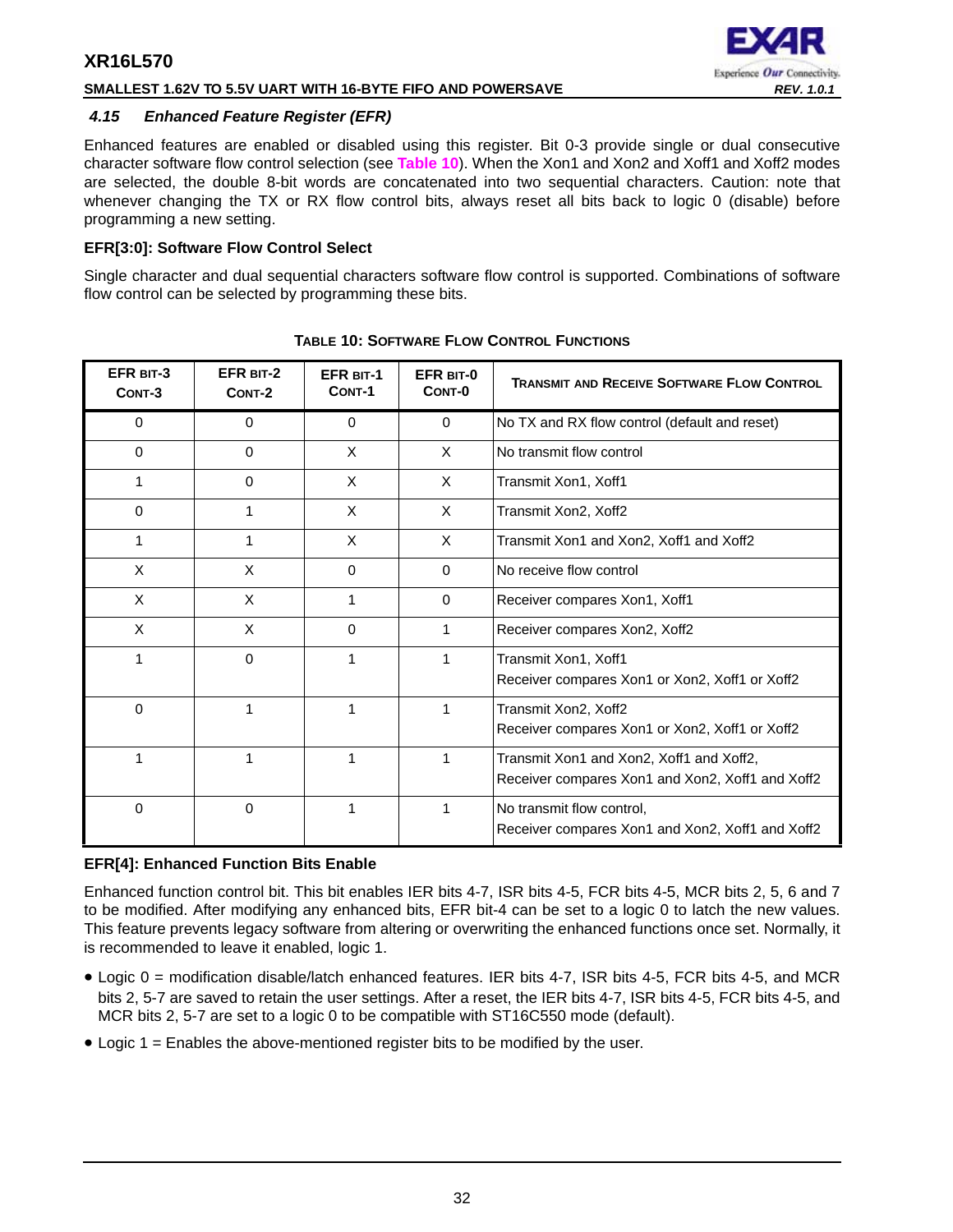

## **EFR[5]: Special Character Detect Enable**

- Logic 0 = Special Character Detect Disabled (default).
- Logic 1 = Special Character Detect Enabled. The UART compares each incoming receive character with data in Xoff-2 register. If a match exists, the receive data will be transferred to FIFO and ISR bit-4 will be set to indicate detection of the special character. Bit-0 corresponds with the LSB bit of the receive character. If flow control is set for comparing Xon1, Xoff1 (EFR [1:0]= '10') then flow control and special character work normally. However, if flow control is set for comparing Xon2, Xoff2 (EFR[1:0]= '01') then flow control works normally, but Xoff2 will not go to the FIFO, and will generate an Xoff interrupt and a special character interrupt, if enabled via IER bit-5.

## **EFR[6]: Auto RTS Flow Control Enable**

RTS# output may be used for hardware flow control by setting EFR bit-6 to logic 1. When Auto RTS is selected, an interrupt will be generated when the receive FIFO is filled to the programmed trigger level and RTS de-asserts to a logic 1 at one trigger level above the programmed trigger level. RTS# will return to a logic 0 when FIFO data falls below one trigger level below the programmed trigger level. The RTS# output must be asserted (logic 0) before the auto RTS can take effect. RTS# pin will function as a general purpose output when hardware flow control is disabled.

- Logic 0 = Automatic RTS flow control is disabled (default).
- Logic 1 = Enable Automatic RTS flow control.

## **EFR[7]: Auto CTS Flow Control Enable**

Automatic CTS Flow Control.

- Logic 0 = Automatic CTS flow control is disabled (default).
- Logic 1 = Enable Automatic CTS flow control. Data transmission stops when CTS# input de-asserts to logic 1. Data transmission resumes when CTS# returns to a logic 0.

## <span id="page-32-0"></span>*4.16 Software Flow Control Registers (XOFF1, XOFF2, XON1, XON2) - Write Only*

These registers are used as the programmable software flow control characters xoff1, xoff2, xon1, and xon2. For more details, refer to **["Section 2.15, Auto Xon/Xoff \(Software\) Flow Control" on page](#page-14-0) 15**.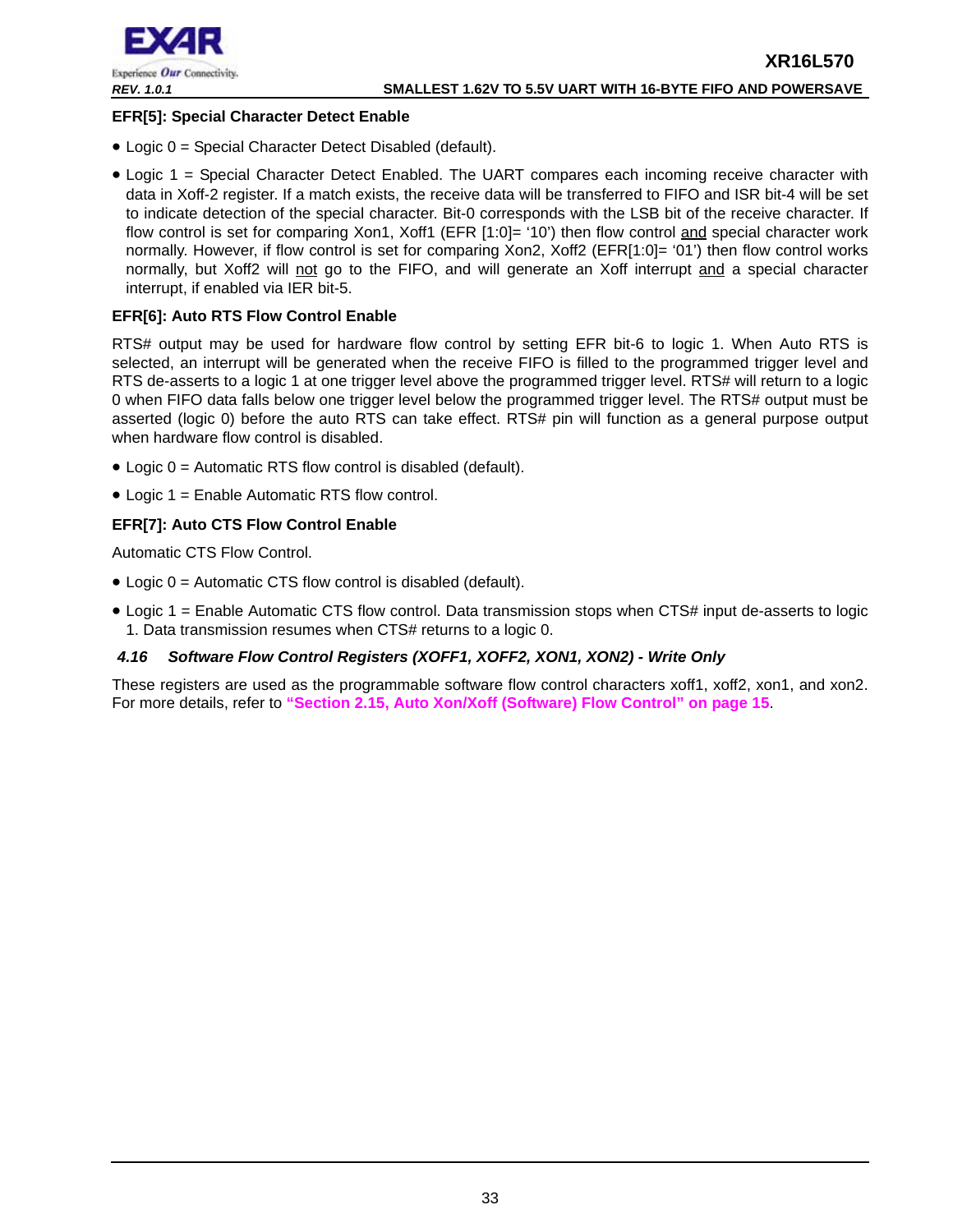

## **TABLE 11: UART RESET CONDITIONS FOR CHANNEL A AND B**

<span id="page-33-0"></span>

| <b>REGISTERS</b>   | <b>RESET STATE</b>                                                                                      |
|--------------------|---------------------------------------------------------------------------------------------------------|
| DLM and DLL        | Bits $15-0 = 0 \times 0001$ . Resets upon power up only and not when only<br>the Reset Pin is asserted. |
| <b>RHR</b>         | Bits $7-0 = 0 \times X$                                                                                 |
| <b>THR</b>         | Bits $7-0 = 0 \times X$                                                                                 |
| <b>IER</b>         | Bits $7-0 = 0 \times 00$                                                                                |
| <b>FCR</b>         | Bits $7 - 0 = 0 \times 00$                                                                              |
| <b>ISR</b>         | Bits $7-0 = 0 \times 01$                                                                                |
| <b>LCR</b>         | Bits $7-0 = 0 \times 00$                                                                                |
| <b>MCR</b>         | Bits $7-0 = 0 \times 00$                                                                                |
| <b>LSR</b>         | Bits $7-0 = 0 \times 60$                                                                                |
| <b>MSR</b>         | Bits $7-5$ , $3-0 =$ Logic 0<br>Bits $4 =$ Logic level of the CTS# input inverted                       |
|                    |                                                                                                         |
| <b>SPR</b>         | Bits $7-0 = 0 \times FF$                                                                                |
| <b>EFR</b>         | Bits $7-0 = 0 \times 00$                                                                                |
| XON1               | Bits $7-0 = 0 \times 00$                                                                                |
| XON <sub>2</sub>   | Bits $7-0 = 0 \times 00$                                                                                |
| XOFF1              | Bits $7 - 0 = 0 \times 00$                                                                              |
| XOFF <sub>2</sub>  | Bits $7-0 = 0 \times 00$                                                                                |
| <b>I/O SIGNALS</b> | <b>RESET STATE</b>                                                                                      |
| <b>TX</b>          | <b>HIGH</b>                                                                                             |
| RTS#               | <b>HIGH</b>                                                                                             |
| DTR#               | <b>HIGH</b>                                                                                             |
| <b>INT</b>         | <b>Three-State Condition</b>                                                                            |

## <span id="page-33-1"></span>**ABSOLUTE MAXIMUM RATINGS**

| Power Supply Range           | 7 Volts                              |
|------------------------------|--------------------------------------|
| Voltage at Any Pin           | GND-0.3 V to $7V$                    |
| <b>Operating Temperature</b> | -40 $^{\rm o}$ to +85 $^{\rm o}$ C . |
| Storage Temperature          | $-65^{\circ}$ to $+150^{\circ}$ C    |
| <b>Package Dissipation</b>   | 500 mW                               |

## <span id="page-33-2"></span>**TYPICAL PACKAGE THERMAL RESISTANCE DATA** (MARGIN OF ERROR: ± 15%)

| Thermal Resistance (24-QFN) | theta-ja = $38^{\circ}$ C/W, theta-jc = $26^{\circ}$ C/W |
|-----------------------------|----------------------------------------------------------|
| Thermal Resistance (32-QFN) | theta-ja = $33^{\circ}$ C/W, theta-jc = $22^{\circ}$ C/W |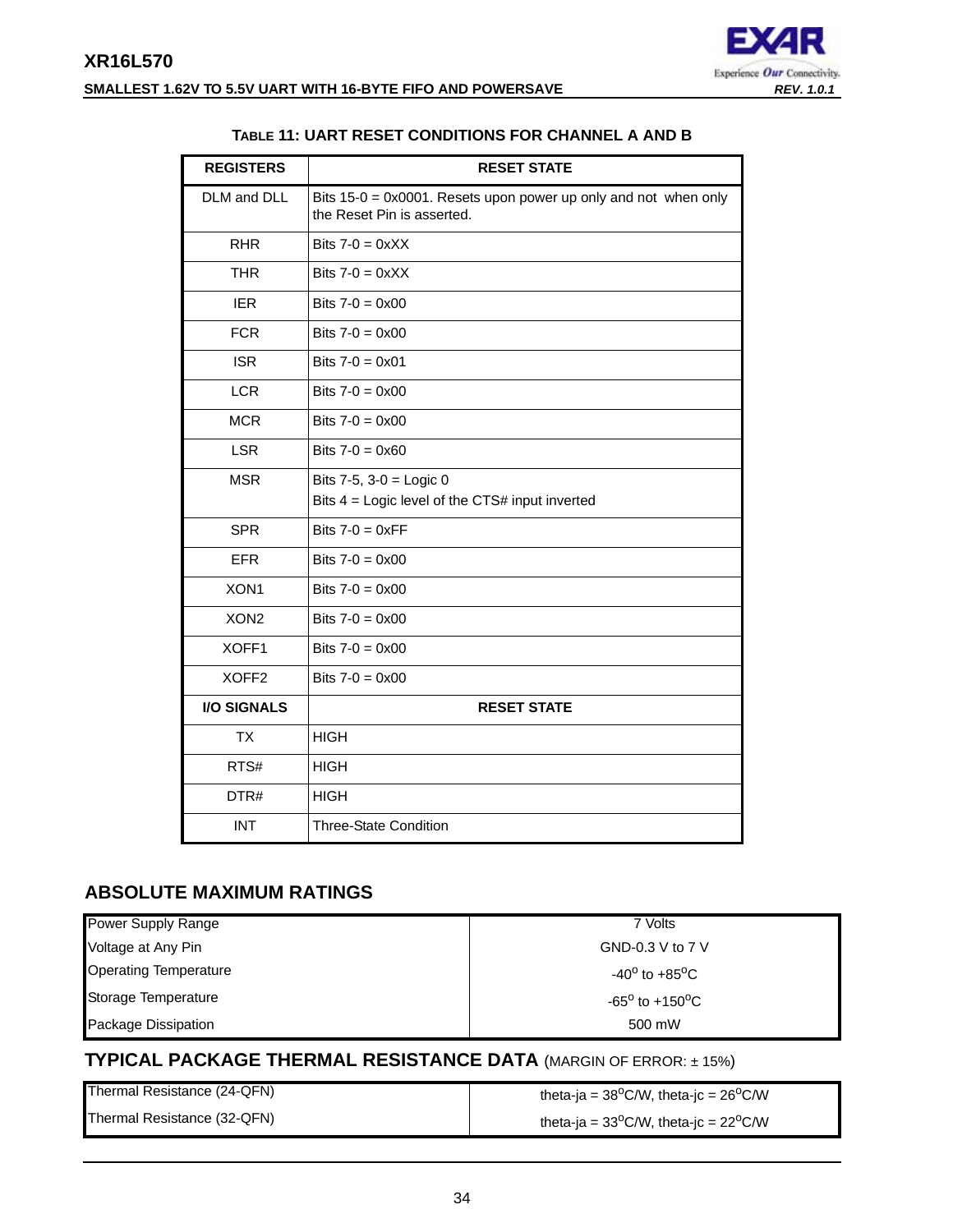

#### *REV. 1.0.1* **SMALLEST 1.62V TO 5.5V UART WITH 16-BYTE FIFO AND POWERSAVE**

## <span id="page-34-0"></span>*DC ELECTRICAL CHARACTERISTICS*

#### **UNLESS OTHERWISE NOTED: TA= -40O TO +85OC, VCC=2.97 - 5.5V**

|                                        |                            |            | <b>LIMITS</b> |            | <b>LIMITS</b> |              |                   |
|----------------------------------------|----------------------------|------------|---------------|------------|---------------|--------------|-------------------|
| <b>SYMBOL</b>                          | <b>PARAMETER</b>           | 3.3V       |               | 5.0V       |               | <b>UNITS</b> | <b>CONDITIONS</b> |
|                                        |                            | <b>MIN</b> | <b>MAX</b>    | <b>MIN</b> | <b>MAX</b>    |              |                   |
| $\overline{V}_{\text{ILCK}}$           | Clock Input Low Level      | $-0.3$     | 0.6           | $-0.5$     | 0.6           | $\vee$       |                   |
| $V_{IHCK}$                             | Clock Input High Level     | 2.4        | <b>VCC</b>    | 3.0        | <b>VCC</b>    | $\vee$       |                   |
| $V_{IL}$                               | Input Low Voltage          | $-0.3$     | 0.8           | $-0.5$     | 0.8           | $\vee$       |                   |
| $V_{\text{IH}}$                        | Input High Voltage         | 2.0        | 5.5           | 2.2        | 5.5           | $\vee$       |                   |
| $V_{OL}$                               | Output Low Voltage         |            |               |            | 0.4           | $\vee$       | $I_{OL} = 6$ mA   |
|                                        |                            |            | 0.4           |            |               | V            | $I_{OL} = 4 mA$   |
| $V_{OH}$                               | Output High Voltage        |            |               | 2.4        |               | $\vee$       | $I_{OH} = -6$ mA  |
|                                        |                            | 2.0        |               |            |               | V            | $I_{OH} = -1$ mA  |
| Ι'n.                                   | Input Low Leakage Current  |            | ±10           |            | ±10           | uA           |                   |
| ŀщ                                     | Input High Leakage Current |            | ±10           |            | ±10           | uA           |                   |
| $C_{IN}$                               | Input Pin Capacitance      |            | 5             |            | 5             | рF           |                   |
| $I_{\rm CC}$                           | Power Supply Current       |            | 2             |            | 3             | mA           |                   |
| I <sub>SLEEP</sub> /I <sub>PWRSV</sub> | Sleep / Power-Save Current |            | 15            |            | 30            | uA           | See Test          |

## <span id="page-34-1"></span>*DC ELECTRICAL CHARACTERISTICS*

## **UNLESS OTHERWISE NOTED: TA= -40O TO +85OC, VCC=1.62 - 2.75V**

|                                        |                            |        | <b>LIMITS</b> |            | <b>LIMITS</b>        |        |                            |
|----------------------------------------|----------------------------|--------|---------------|------------|----------------------|--------|----------------------------|
| <b>SYMBOL</b>                          | <b>PARAMETER</b>           |        | 1.8V          |            | 2.5V<br><b>UNITS</b> |        | <b>CONDITIONS</b>          |
|                                        |                            | MIN    | <b>MAX</b>    | <b>MIN</b> | <b>MAX</b>           |        |                            |
| $V_{ILCK}$                             | Clock Input Low Level      | $-0.3$ | 0.3           | $-0.3$     | 0.6                  | $\vee$ |                            |
| <b>V<sub>IHCK</sub></b>                | Clock Input High Level     | 1.4    | <b>VCC</b>    | 1.8        | <b>VCC</b>           | $\vee$ |                            |
| $V_{IL}$                               | Input Low Voltage          | $-0.3$ | 0.2           | $-0.3$     | 0.5                  | $\vee$ |                            |
| $V_{\text{IH}}$                        | Input High Voltage         | 1.4    | 5.5           | 1.8        | 5.5                  | $\vee$ |                            |
| $V_{OL}$                               | Output Low Voltage         |        |               |            | 0.4                  | $\vee$ | $I_{OL} = 2 mA$            |
|                                        |                            |        | 0.4           |            |                      | V      | $I_{OL} = 1.5$ mA          |
| $V_{OH}$                               | Output High Voltage        |        |               | 1.8        |                      | $\vee$ | $I_{OH} = -400 \text{ uA}$ |
|                                        |                            | 1.4    |               |            |                      | $\vee$ | $I_{OH} = -200 \text{ uA}$ |
| I <sub>IL</sub>                        | Input Low Leakage Current  |        | ±10           |            | ±10                  | uA     |                            |
| ŀщ                                     | Input High Leakage Current |        | ±10           |            | ±10                  | uA     |                            |
| $C_{IN}$                               | Input Pin Capacitance      |        | 5             |            | 5                    | pF     |                            |
| $I_{\rm CC}$                           | Power Supply Current       |        | 0.5           |            | 1                    | mA     |                            |
| I <sub>SLEEP</sub> /I <sub>PWRSV</sub> | <b>Sleep Current</b>       |        | 3             |            | 6                    | uA     | See Test                   |

Test: The following inputs must remain steady at VCC or GND state to minimize sleep current: A0-A2, D0-D7, IOR#, IOW#, CS# and all modem inputs. Also, RX input must idle at logic 1 state while asleep. Floating inputs may result in sleep currents in the mA range.

For PowerSave, the UART internally isolates all of these inputs (except the modem input CTS# and Reset pins) therefore eliminating any unnecessary external buffers to keep the inputs steady. **[SEE"POWER-SAVE FEATURE" ON PAGE](#page-16-0) 17.** To achieve minimum power drain, the voltage at any of the inputs of the L570 should NOT be lower than its VCC supply.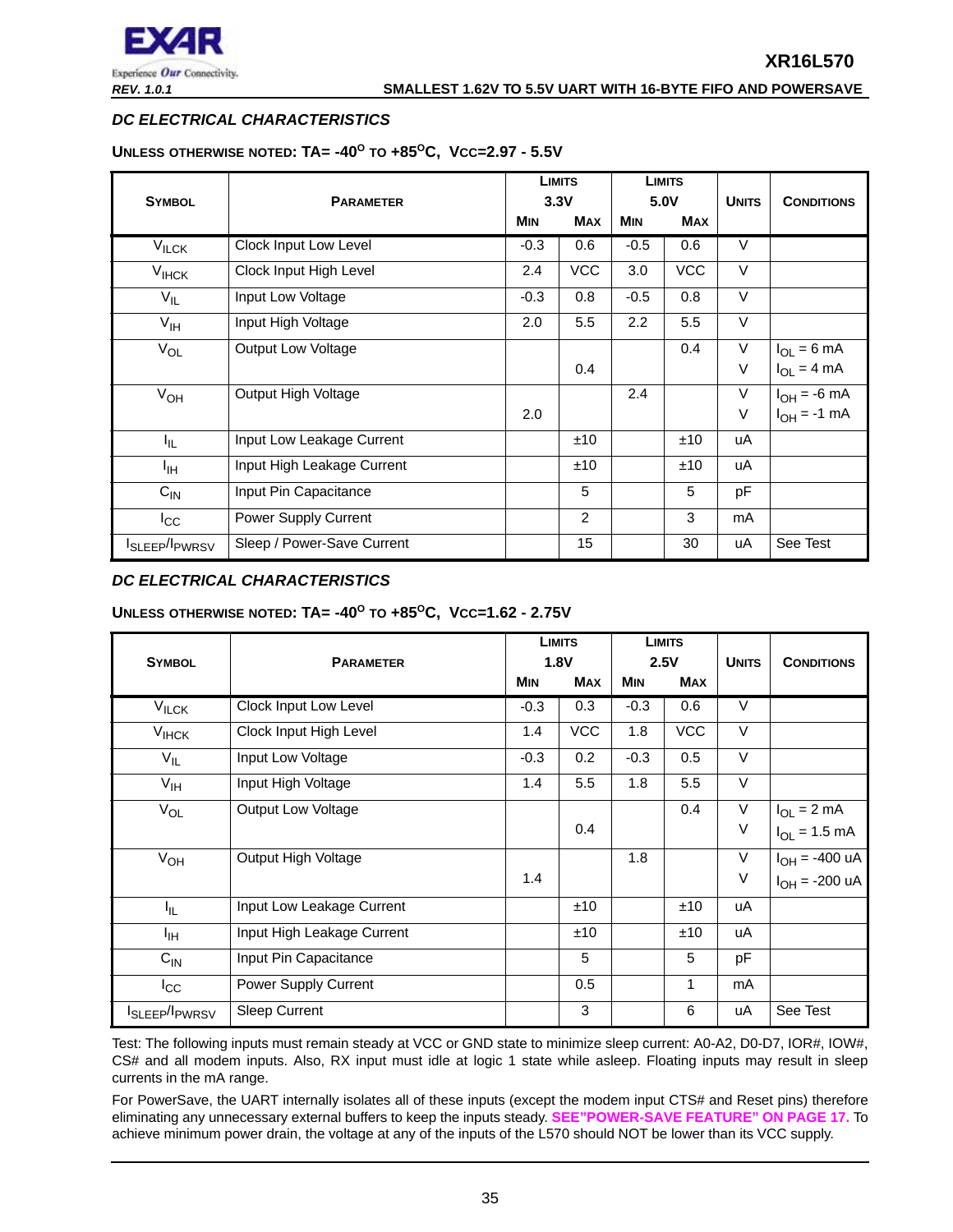## **SMALLEST 1.62V TO 5.5V UART WITH 16-BYTE FIFO AND POWERSAVE** *REV. 1.0.1*

## EXZE Experience Our Connectivity.

## <span id="page-35-0"></span>*AC ELECTRICAL CHARACTERISTICS*

<span id="page-35-1"></span>**UNLESS OTHERWISE NOTED: TA= -40O TO +85OC, VCC=2.97 - 5.5V, 70 PF LOAD WHERE APPLICABLE**

|                            |                                                |                  | <b>LIMITS</b> | <b>LIMITS</b> |              |             |
|----------------------------|------------------------------------------------|------------------|---------------|---------------|--------------|-------------|
| <b>SYMBOL</b>              | <b>PARAMETER</b>                               | 3.3              |               | 5.0           |              | <b>UNIT</b> |
|                            |                                                | <b>MIN</b>       | <b>MAX</b>    | <b>MIN</b>    | <b>MAX</b>   |             |
| $\blacksquare$             | <b>Crystal Oscillator Frequency</b>            |                  | 20            |               | 24           | <b>MHz</b>  |
| <b>OSC</b>                 | External Clock Frequency*                      |                  | 33            |               | 50           | <b>MHz</b>  |
| <b>CLK</b>                 | External Clock Low/High Time*                  | 15               |               | 10            |              | ns          |
| $T_{AS}$                   | Address Setup Time                             | 5                |               | 10            |              | ns          |
| T <sub>AH</sub>            | Address Hold Time                              | $\mathbf 0$      |               | $\mathbf 0$   |              | ns          |
| $T_{CS}$                   | Chip Select Width                              | 50               |               | 30            |              | ns          |
| $T_{RD}$                   | IOR# Strobe Width                              | 50               |               | 30            |              | ns          |
| $T_{DY}$                   | Read Cycle Delay                               | 50               |               | 30            |              | ns          |
| <b>T<sub>RDV</sub></b>     | Data Access Time                               |                  | 50            |               | 25           | ns          |
| $T_{DD}$                   | Data Disable Time                              | $\mathbf 0$      | 20            | $\Omega$      | 20           | ns          |
| $T_{WR}$                   | IOW# Strobe Width                              | 50               |               | 30            |              | ns          |
| $T_{DY}$                   | Write Cycle Delay                              | 50               |               | 30            |              | ns          |
| $T_{DS}$                   | Data Setup Time                                | 15               |               | 12            |              | ns          |
| T <sub>DH</sub>            | Data Hold Time                                 | 3                |               | 5             |              | ns          |
| T <sub>WDO</sub>           | Delay From IOW# To Output                      |                  | 75            |               | 50           | ns          |
| $T_{MOD}$                  | Delay To Set Interrupt From MODEM Input        |                  | 75            |               | 50           | ns          |
| $T_{RSI}$                  | Delay To Reset Interrupt From IOR#             |                  | 75            |               | 50           | ns          |
| $T_{\rm SSI}$              | Delay From Stop To Set Interrupt               |                  | $\mathbf{1}$  |               | $\mathbf{1}$ | <b>Bclk</b> |
| $T_{\rm RRI}$              | Delay From IOR# To Reset Interrupt             |                  | 75            |               | 50           | ns          |
| $\mathsf{T}_{\mathsf{SI}}$ | Delay From Stop To Interrupt                   |                  | 75            |               | 50           | ns          |
| $T_{INT}$                  | Delay From Initial INT Reset To Transmit Start | 8                | 24            | 8             | 24           | <b>Bclk</b> |
| T <sub>WRI</sub>           | Delay From IOW# To Reset Interrupt             |                  | 75            |               | 50           | ns          |
| $T_{RST}$                  | Reset Pulse Width                              | 40               |               | 40            |              | ns          |
| ${\sf N}$                  | <b>Baud Rate Divisor</b>                       | $\mathbf{1}$     | $2^{16} - 1$  | $\mathbf{1}$  | $2^{16} - 1$ |             |
| <b>Bclk</b>                | <b>Baud Clock</b>                              | 16X of data rate |               |               | Hz           |             |

*NOTE: \* For faster data rates, see the data rate characterization data on [page](#page-37-0) 38.*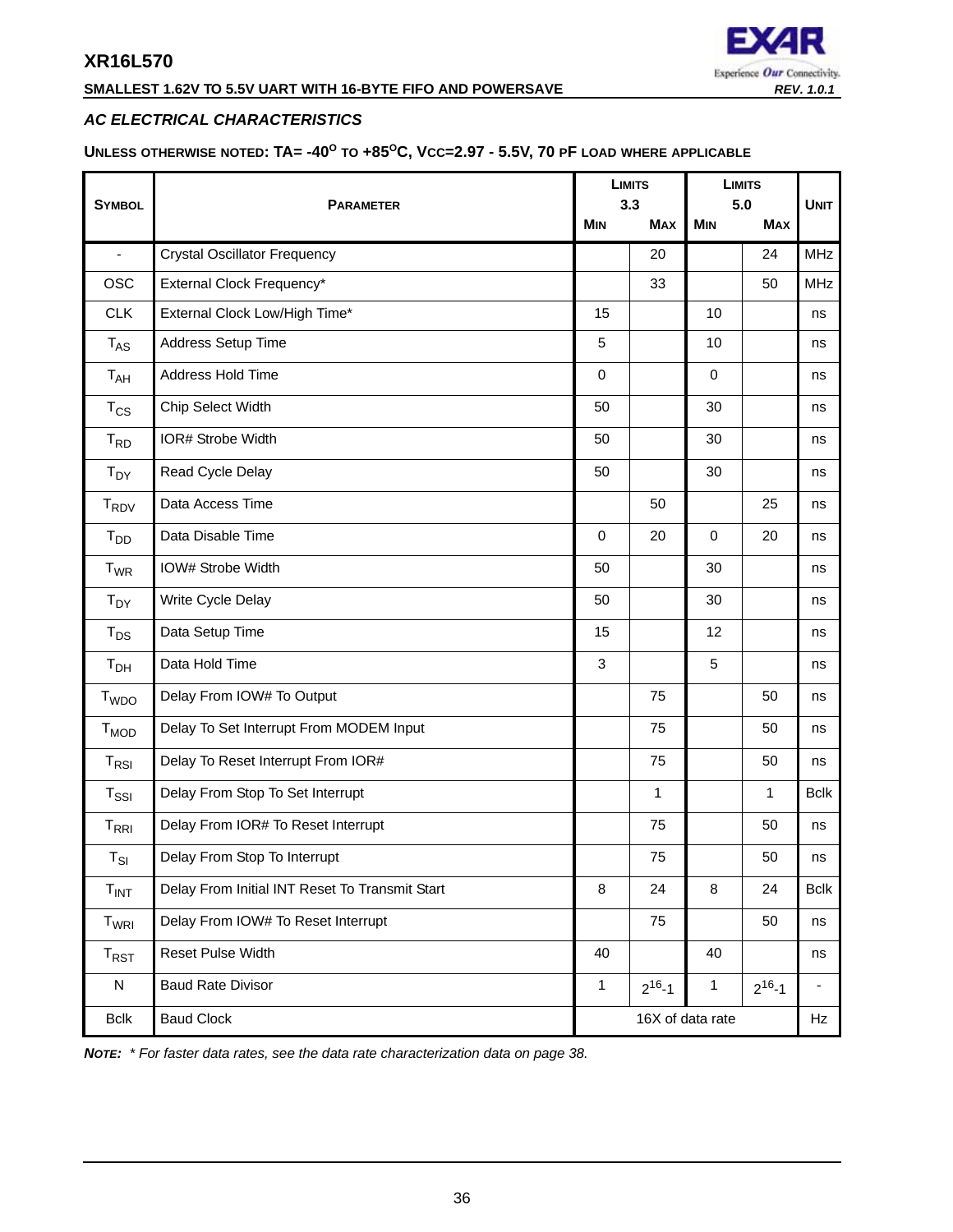

## <span id="page-36-0"></span>*AC ELECTRICAL CHARACTERISTICS*

<span id="page-36-1"></span>**UNLESS OTHERWISE NOTED: TA= -40O TO +85OC, VCC=1.62 - 2.75V, 70 PF LOAD WHERE APPLICABLE**

|                    |                                                |             | <b>LIMITS</b><br>1.8 | <b>LIMITS</b><br>2.5 |              | <b>UNIT</b>              |
|--------------------|------------------------------------------------|-------------|----------------------|----------------------|--------------|--------------------------|
| <b>SYMBOL</b>      | <b>PARAMETER</b>                               | <b>MIN</b>  | <b>MAX</b>           | <b>MIN</b>           | <b>MAX</b>   |                          |
| $\blacksquare$     | <b>Crystal Oscillator Frequency</b>            |             | 12                   |                      | 18           | <b>MHz</b>               |
| <b>OSC</b>         | External Clock Frequency*                      |             | 12                   |                      | 24           | <b>MHz</b>               |
| <b>CLK</b>         | External Clock Low/High Time*                  | 40          |                      | 20                   |              | ns                       |
| $T_{AS}$           | Address Setup Time                             | 5           |                      | 5                    |              | ns                       |
| T <sub>AH</sub>    | Address Hold Time                              | $\mathbf 0$ |                      | $\mathbf 0$          |              | ns                       |
| $T_{CS}$           | Chip Select Width                              | 250         |                      | 100                  |              | ns                       |
| $T_{RD}$           | IOR# Strobe Width                              | 250         |                      | 100                  |              | ns                       |
| $T_{DY}$           | Read Cycle Delay                               | 250         |                      | 100                  |              | ns                       |
| $T_{\mathsf{RDV}}$ | Data Access Time                               |             | 175                  |                      | 75           | ns                       |
| $T_{DD}$           | Data Disable Time                              | $\mathbf 0$ | 30                   | $\mathbf 0$          | 30           | ns                       |
| $T_{WR}$           | IOW# Strobe Width                              | 250         |                      | 100                  |              | ns                       |
| $T_{DY}$           | Write Cycle Delay                              | 250         |                      | 100                  |              | ns                       |
| $T_{DS}$           | Data Setup Time                                | 75          |                      | 25                   |              | ns                       |
| T <sub>DH</sub>    | Data Hold Time                                 | 3           |                      | 3                    |              | ns                       |
| T <sub>WDO</sub>   | Delay From IOW# To Output                      |             | 200                  |                      | 150          | ns                       |
| $T_{MOD}$          | Delay To Set Interrupt From MODEM Input        |             | 200                  |                      | 150          | ns                       |
| $T_{RSI}$          | Delay To Reset Interrupt From IOR#             |             | 200                  |                      | 150          | ns                       |
| $T_{\rm SSI}$      | Delay From Stop To Set Interrupt               |             | $\mathbf{1}$         |                      | 1            | <b>Bclk</b>              |
| $T_{\sf RRI}$      | Delay From IOR# To Reset Interrupt             |             | 200                  |                      | 150          | ns                       |
| $T_{SI}$           | Delay From Stop To Interrupt                   |             | 200                  |                      | 150          | ns                       |
| $T_{INT}$          | Delay From Initial INT Reset To Transmit Start | 8           | 24                   | 8                    | 24           | <b>Bclk</b>              |
| T <sub>WRI</sub>   | Delay From IOW# To Reset Interrupt             |             | 200                  |                      | 150          | ns                       |
| $T_{RST}$          | Reset Pulse Width                              | 40          |                      | 40                   |              | ns                       |
| ${\sf N}$          | <b>Baud Rate Divisor</b>                       | 1           | $2^{16} - 1$         | $\mathbf{1}$         | $2^{16} - 1$ | $\overline{\phantom{a}}$ |
| <b>Bclk</b>        | <b>Baud Clock</b>                              |             |                      | 16X of data rate     |              | Hz                       |

*NOTE: \* For faster data rates, see the data rate characterization data on [page](#page-37-0) 38.*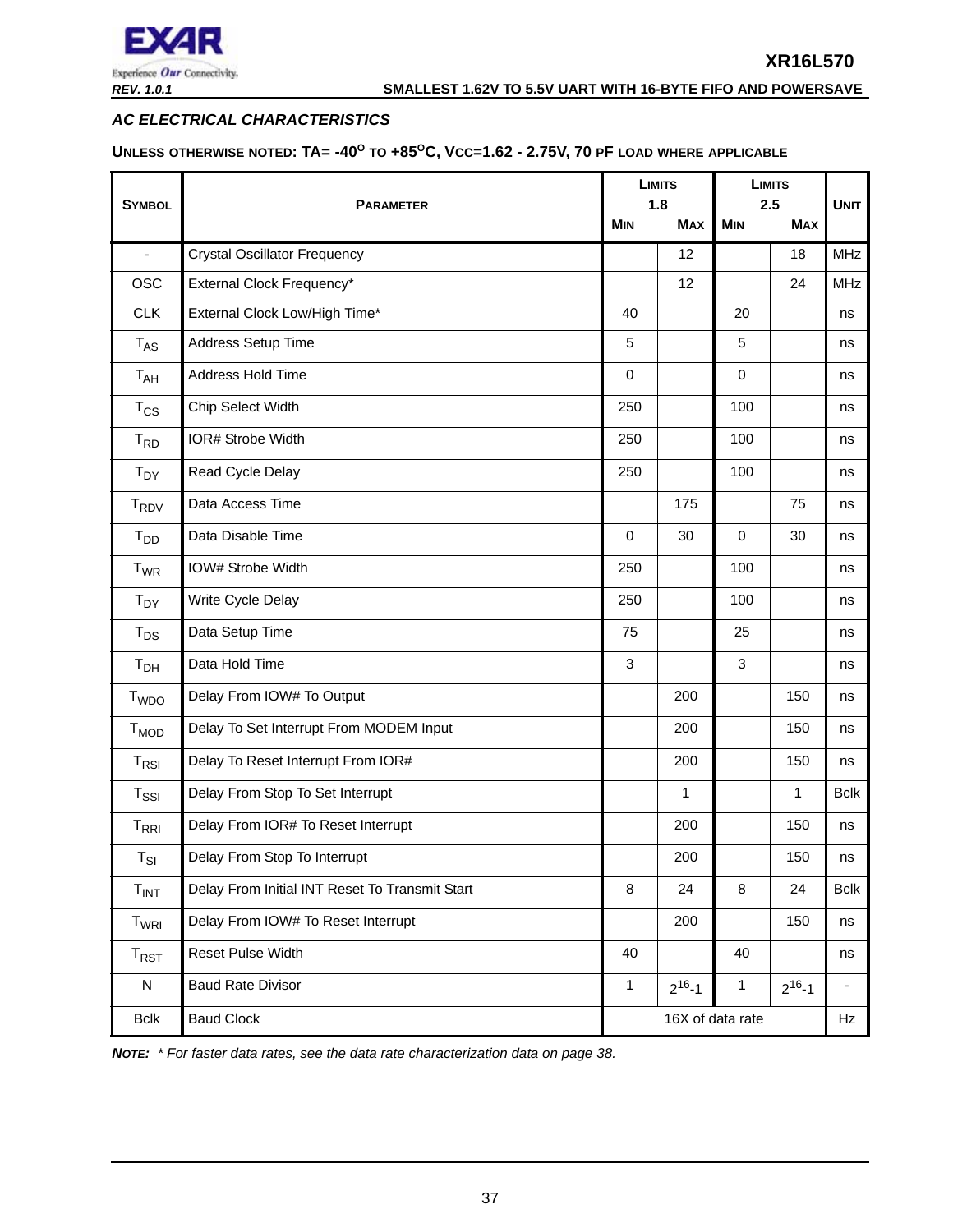## **SMALLEST 1.62V TO 5.5V UART WITH 16-BYTE FIFO AND POWERSAVE** *REV. 1.0.1*



## <span id="page-37-0"></span>*DATA RATE CHARACTERIZATION AT 5V*

## <span id="page-37-1"></span>**OPERATING TEMPERATURE RANGE = -40<sup>O</sup> TO +85OC**

| <b>PARAMETER</b>                           | <b>MIN</b> | <b>TYP</b> | <b>MAX</b> | UNIT        |
|--------------------------------------------|------------|------------|------------|-------------|
| Supply Voltage, VCC                        | 4.5        | 5          | 5.5        |             |
| Input High Voltage, V <sub>IH</sub>        | $0.6*VCC$  |            |            |             |
| Input Low Voltage, V <sub>II</sub>         |            |            | 0.6        |             |
| <b>External Clock/Oscillator Frequency</b> |            |            | 64         | <b>MHz</b>  |
| External Clock Low/High Time               | 8          |            |            | ns          |
| Serial Data Rate                           |            |            | 4          | <b>Mbps</b> |

## <span id="page-37-2"></span>*DATA RATE CHARACTERIZATION AT 3.3V*

## <span id="page-37-3"></span>**OPERATING TEMPERATURE RANGE = -40<sup>O</sup> TO +85OC**

| <b>PARAMETER</b>                           | <b>MIN</b> | <b>TYP</b> | <b>MAX</b> | <b>UNIT</b> |
|--------------------------------------------|------------|------------|------------|-------------|
| Supply Voltage                             | 2.97       | 3.3        | 3.63       |             |
| Input High Voltage, V <sub>IH</sub>        | 2.4        |            |            |             |
| Input Low Voltage, V <sub>II</sub>         |            |            | 0.6        |             |
| <b>External Clock/Oscillator Frequency</b> |            |            | 48         | <b>MHz</b>  |
| External Clock Low/High Time               | 10         |            |            | ns          |
| Serial Data Rate                           |            |            | 3          | <b>Mbps</b> |

## <span id="page-37-4"></span>*DATA RATE CHARACTERIZATION AT 2.5V*

## <span id="page-37-5"></span>**OPERATING TEMPERATURE RANGE = -40<sup>O</sup> TO +85OC**

| <b>PARAMETER</b>                           | <b>MIN</b> | <b>TYP</b> | <b>MAX</b> | UNIT        |
|--------------------------------------------|------------|------------|------------|-------------|
| Supply Voltage                             | 2.25       | 2.5        | 2.75       |             |
| Input High Voltage, V <sub>IH</sub>        | 2.0        |            |            |             |
| Input Low Voltage, V <sub>II</sub>         |            |            | 0.6        |             |
| <b>External Clock/Oscillator Frequency</b> |            |            | 16         | <b>MHz</b>  |
| External Clock Low/High Time               | 30         |            |            | ns          |
| Serial Data Rate                           |            |            |            | <b>Mbps</b> |

## <span id="page-37-6"></span>*DATA RATE CHARACTERIZATION AT 1.8V*

## <span id="page-37-7"></span>**OPERATING TEMPERATURE RANGE = -40<sup>O</sup> TO +85OC**

| <b>PARAMETER</b>                           | <b>MIN</b> | <b>TYP</b> | <b>MAX</b> | <b>UNIT</b> |
|--------------------------------------------|------------|------------|------------|-------------|
| Supply Voltage                             | 1.62       | 1.8        | 1.98       |             |
| Input High Voltage, V <sub>IH</sub>        | 1.4        |            |            |             |
| Input Low Voltage, V <sub>II</sub>         |            |            | 0.4        |             |
| <b>External Clock/Oscillator Frequency</b> |            |            | 12         | <b>MHz</b>  |
| External Clock Low/High Time               | 40         |            |            | ns          |
| Serial Data Rate                           |            |            | 750        | <b>Kbps</b> |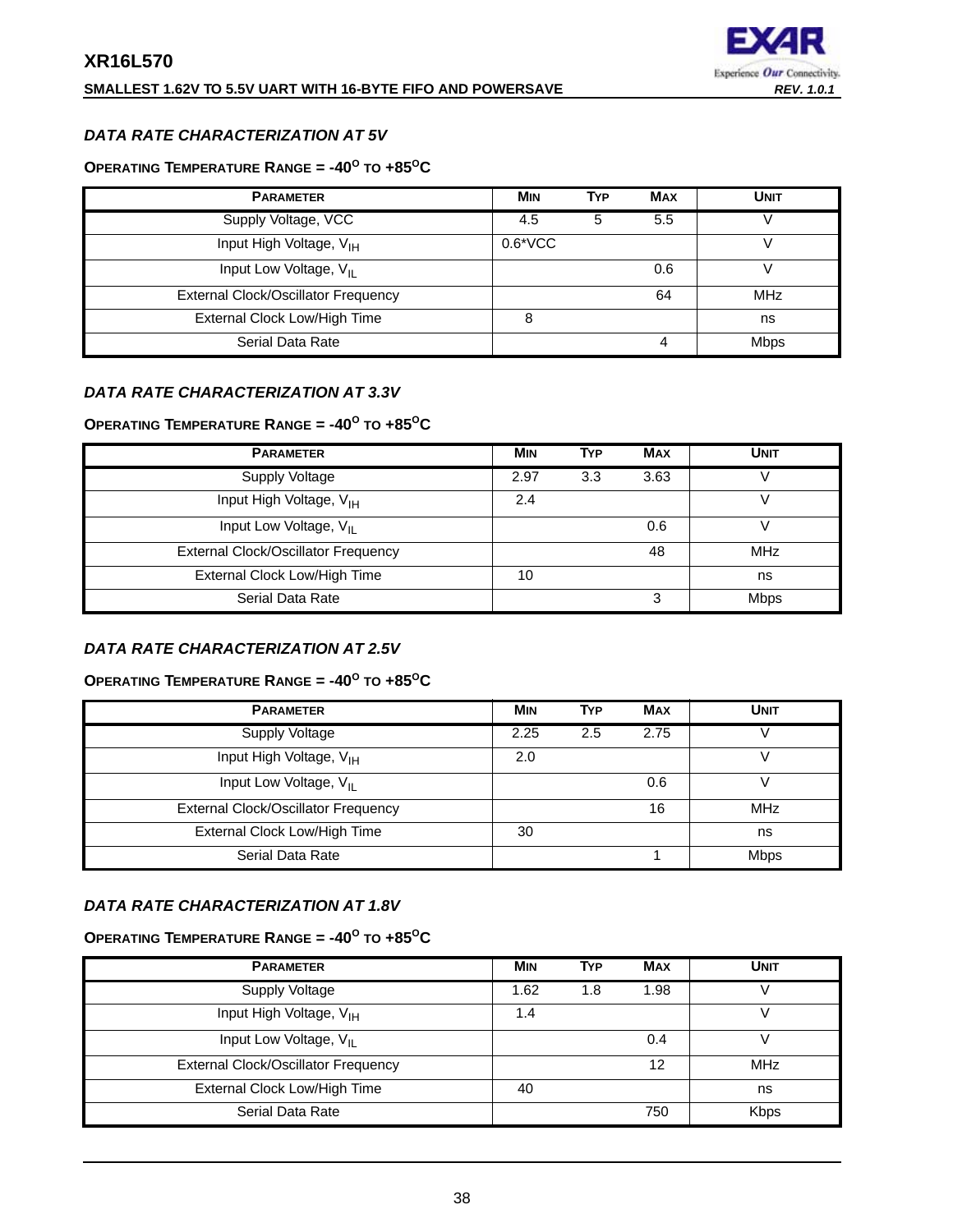

## <span id="page-38-0"></span>**FIGURE 14. CLOCK TIMING**



<span id="page-38-1"></span>

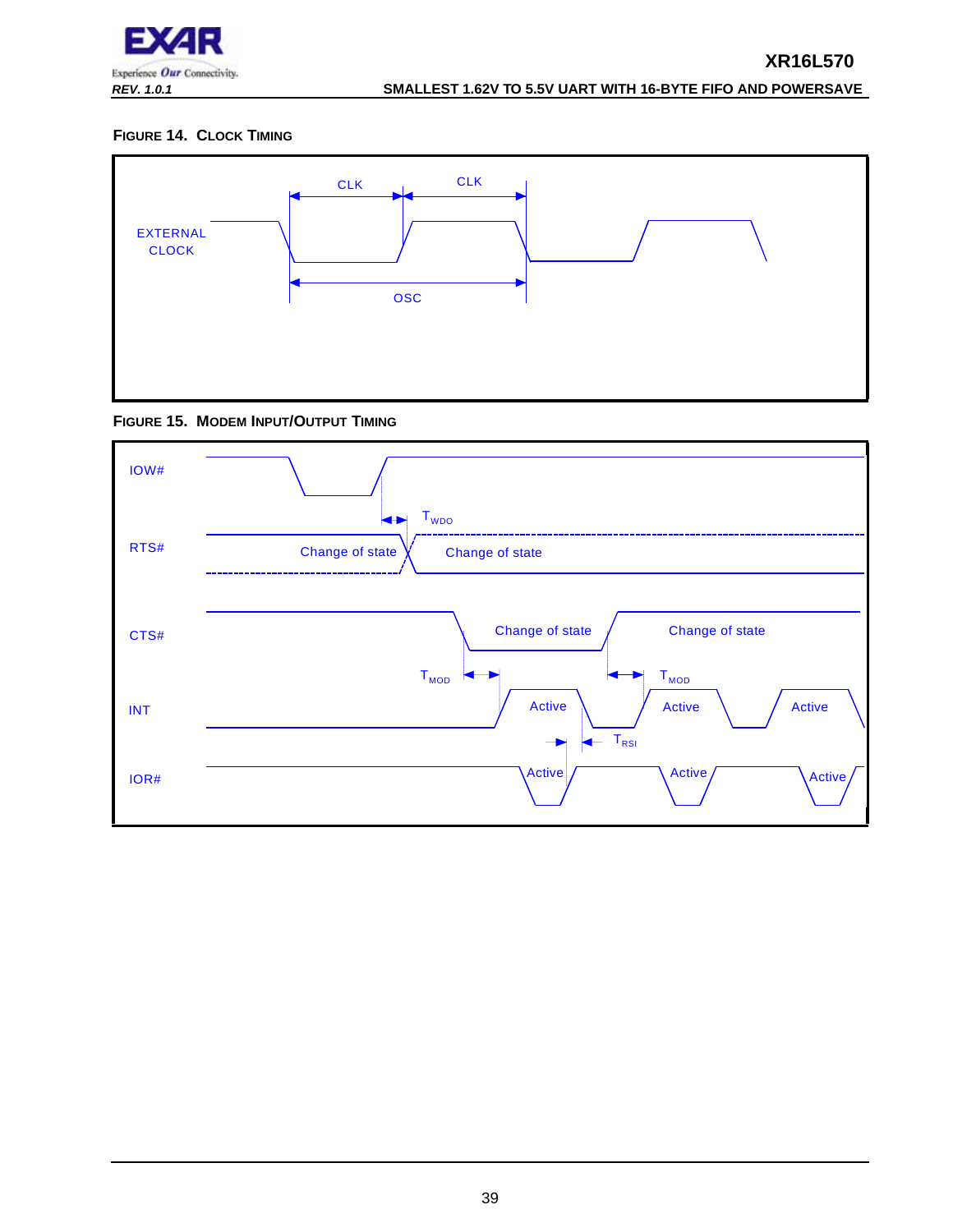## **SMALLEST 1.62V TO 5.5V UART WITH 16-BYTE FIFO AND POWERSAVE** *REV. 1.0.1*



## <span id="page-39-0"></span>**FIGURE 16. DATA BUS READ TIMING**



<span id="page-39-1"></span>

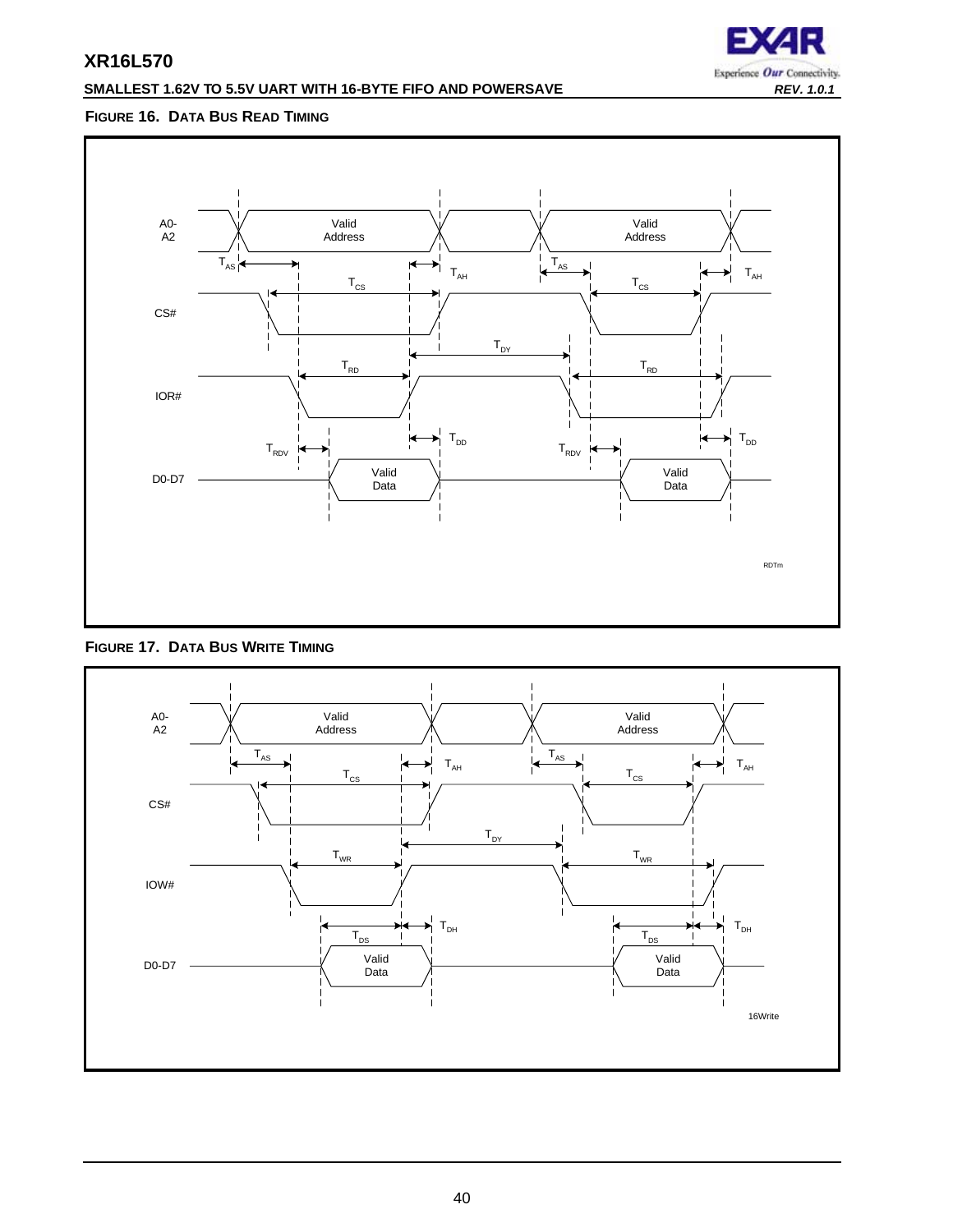

<span id="page-40-0"></span>



<span id="page-40-1"></span>**FIGURE 19. TRANSMIT READY INTERRUPT TIMING [NON-FIFO MODE]**

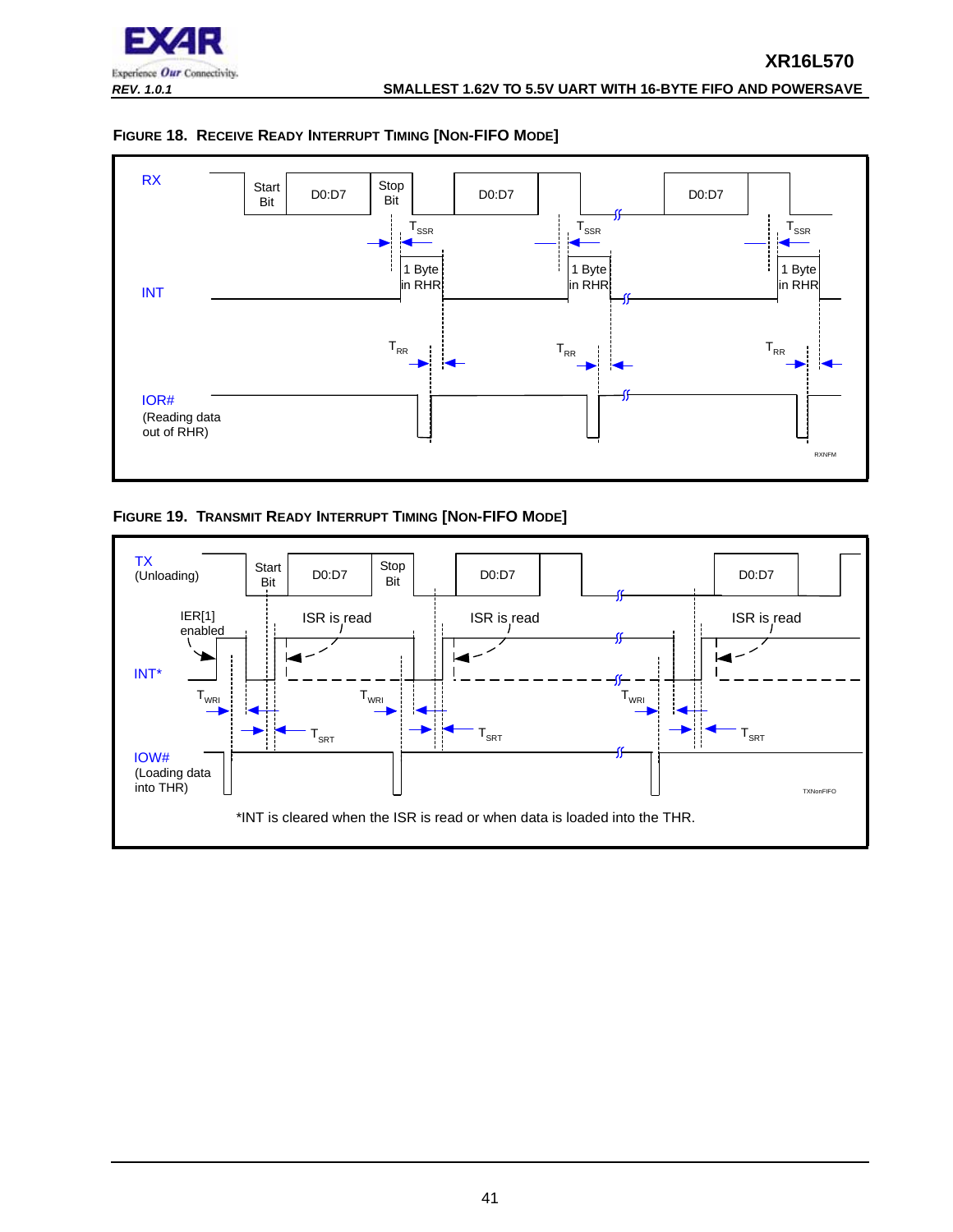

## <span id="page-41-1"></span>**FIGURE 20. RECEIVE READY INTERRUPT TIMING [FIFO MODE]**



<span id="page-41-0"></span>**FIGURE 21. TRANSMIT READY INTERRUPT TIMING [FIFO MODE]**

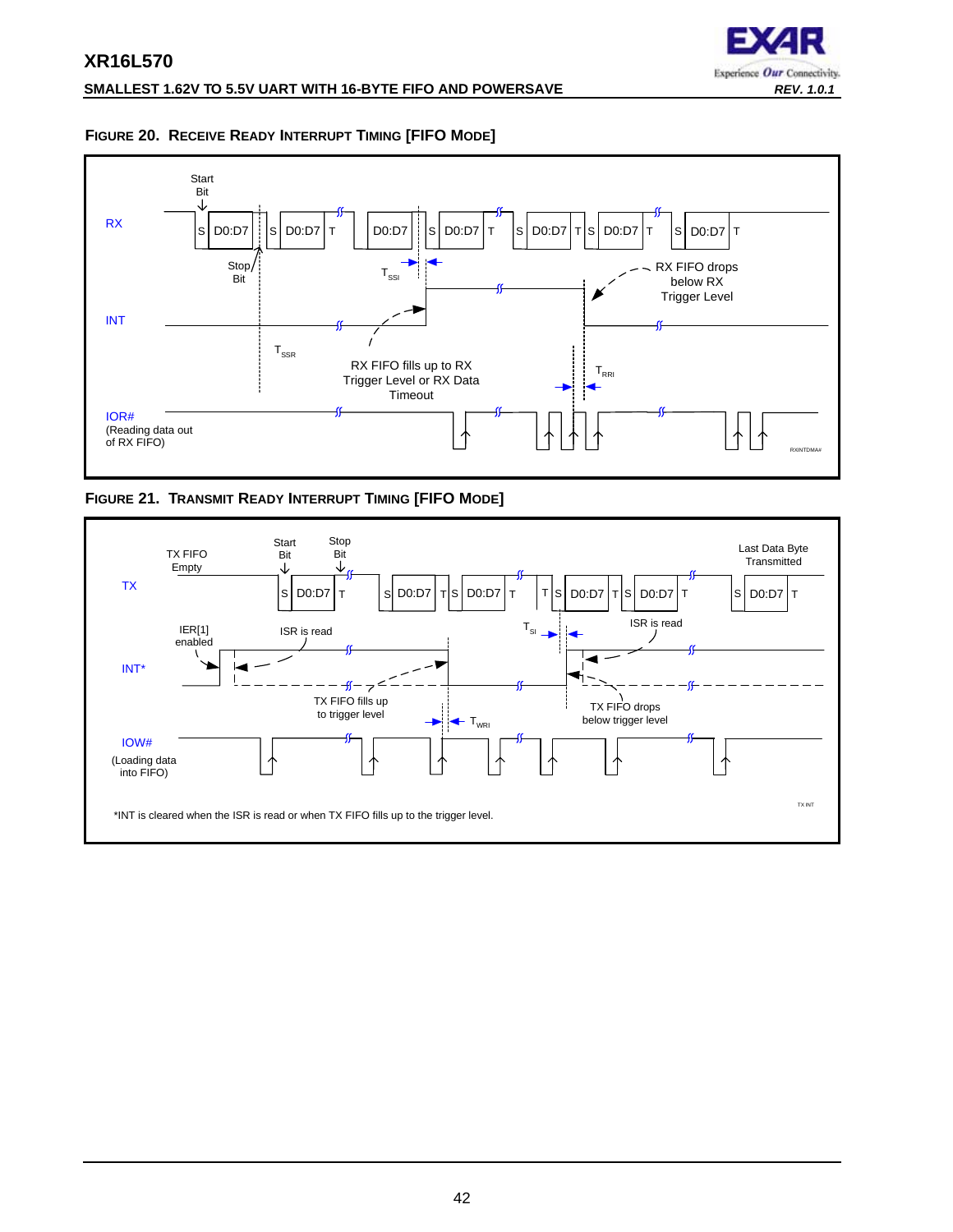

## <span id="page-42-0"></span>**PACKAGE DIMENSIONS (32 PIN QFN - 5 X 5 X 0.9** mm**)**



*Note: The control dimension is in millimeter.*

|                |            | <b>INCHES</b> |            | <b>MILLIMETERS</b> |
|----------------|------------|---------------|------------|--------------------|
| <b>SYMBOL</b>  | <b>MIN</b> | <b>MAX</b>    | <b>MIN</b> | <b>MAX</b>         |
| A              | 0.031      | 0.039         | 0.80       | 1.00               |
| A <sub>1</sub> | 0.000      | 0.002         | 0.00       | 0.05               |
| A <sub>3</sub> | 0.006      | 0.010         | 0.15       | 0.25               |
| D              | 0.193      | 0.201         | 4.90       | 5.10               |
| D <sub>2</sub> | 0.138      | 0.150         | 3.50       | 3.80               |
| b              | 0.007      | 0.012         | 0.18       | 0.30               |
| e              | 0.0197 BSC |               |            | 0.50 BSC           |
| $\mathbf{L}$   | 0.012      | 0.020         | 0.35       | 0.45               |
| k              | 0.008      |               | 0.20       |                    |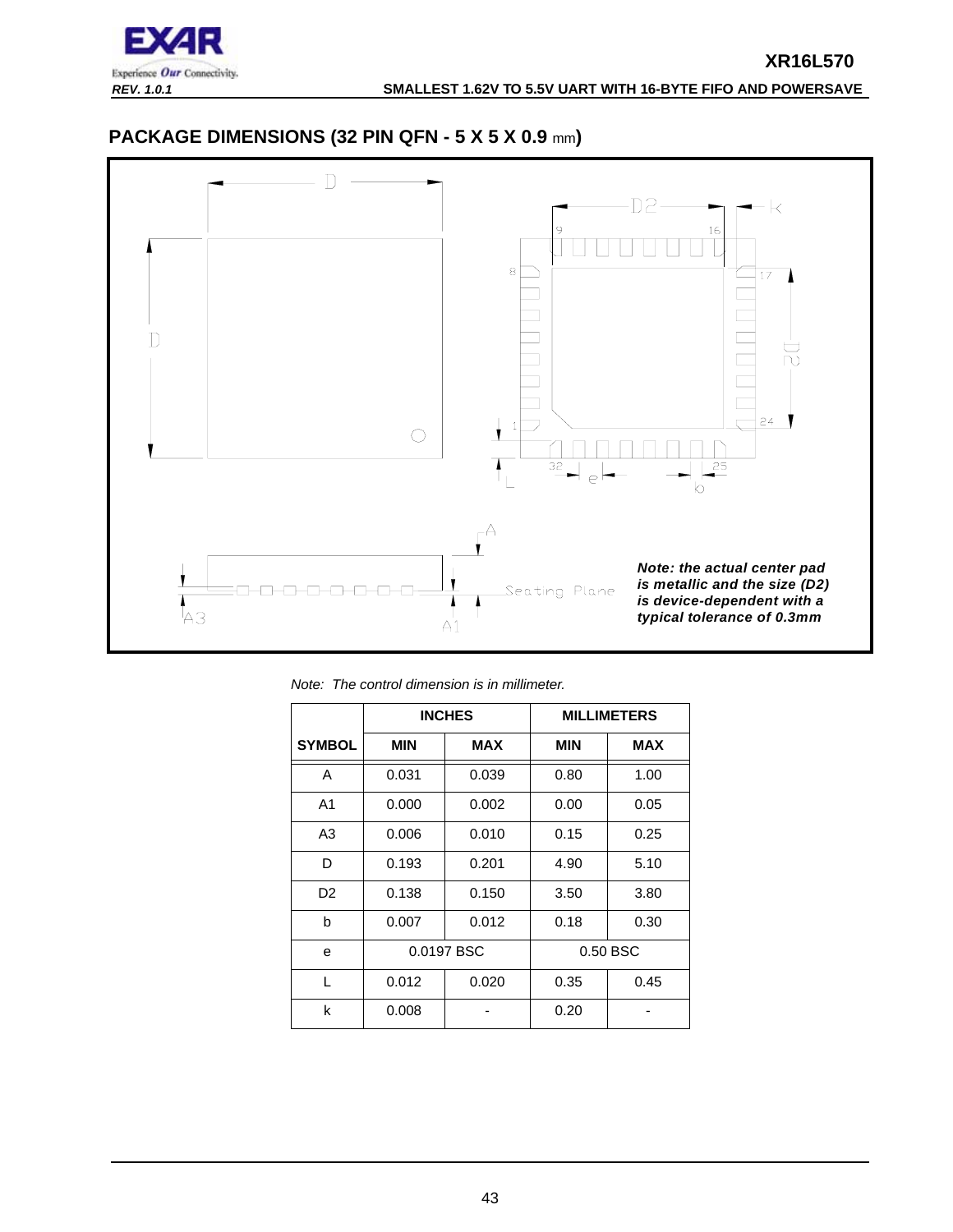

## <span id="page-43-0"></span>**PACKAGE DIMENSIONS (24 PIN QFN - 4 X 4 X 0.9** mm**)**



*Note: The control dimension is in millimeter.*

|                |            | <b>INCHES</b> |            | <b>MILLIMETERS</b> |
|----------------|------------|---------------|------------|--------------------|
| <b>SYMBOL</b>  | <b>MIN</b> | <b>MAX</b>    | <b>MIN</b> | MAX                |
| A              | 0.031      | 0.039         | 0.80       | 1.00               |
| A <sub>1</sub> | 0.000      | 0.002         | 0.00       | 0.05               |
| A <sub>3</sub> | 0.006      | 0.010         | 0.15       | 0.25               |
| D              | 0.154      | 0.161         | 3.90       | 4.10               |
| D <sub>2</sub> | 0.098      | 0.110         | 2.50       | 2.80               |
| b              | 0.007      | 0.012         | 0.18       | 0.30               |
| e              | 0.0197 BSC |               |            | 0.50 BSC           |
| L              | 0.014      | 0.018         | 0.35       | 0.45               |
| k              | 0.008      |               | 0.20       |                    |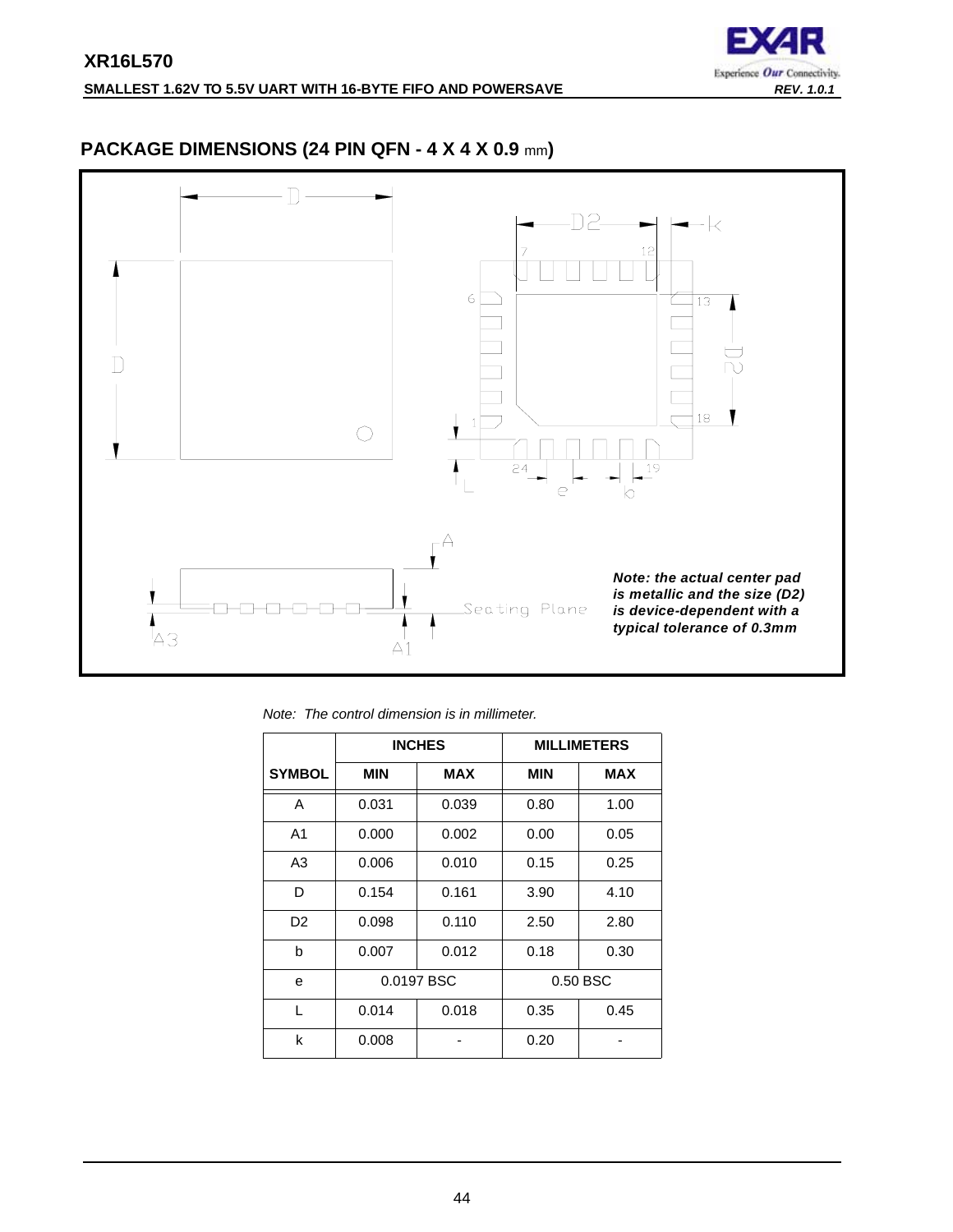

#### *REV. 1.0.1* **SMALLEST 1.62V TO 5.5V UART WITH 16-BYTE FIFO AND POWERSAVE**

## <span id="page-44-0"></span>*REVISION HISTORY*

| <b>DATE</b>   | <b>REVISION</b>    | <b>DESCRIPTION</b>                                                    |
|---------------|--------------------|-----------------------------------------------------------------------|
| December 2005 | P <sub>1.0.0</sub> | <b>Preliminary Datasheet.</b>                                         |
| December 2005 | 1.0.0              | Initial Datasheet Release. Updated 1.8V Electrical Characteristics.   |
| May 2007      | 1.0.1              | Updated QFN package dimensions drawing to show minimum "k" parameter. |

## *NOTICE*

EXAR Corporation reserves the right to make changes to the products contained in this publication in order to improve design, performance or reliability. EXAR Corporation assumes no responsibility for the use of any circuits described herein, conveys no license under any patent or other right, and makes no representation that the circuits are free of patent infringement. Charts and schedules contained here in are only for illustration purposes and may vary depending upon a user's specific application. While the information in this publication has been carefully checked; no responsibility, however, is assumed for inaccuracies.

EXAR Corporation does not recommend the use of any of its products in life support applications where the failure or malfunction of the product can reasonably be expected to cause failure of the life support system or to significantly affect its safety or effectiveness. Products are not authorized for use in such applications unless EXAR Corporation receives, in writing, assurances to its satisfaction that: (a) the risk of injury or damage has been minimized; (b) the user assumes all such risks; (c) potential liability of EXAR Corporation is adequately protected under the circumstances.

Copyright 2007 EXAR Corporation

Datasheet May 2007.

Send your UART technical inquiry with technical details to hotline: uarttechsupport@exar.com.

Reproduction, in part or whole, without the prior written consent of EXAR Corporation is prohibited.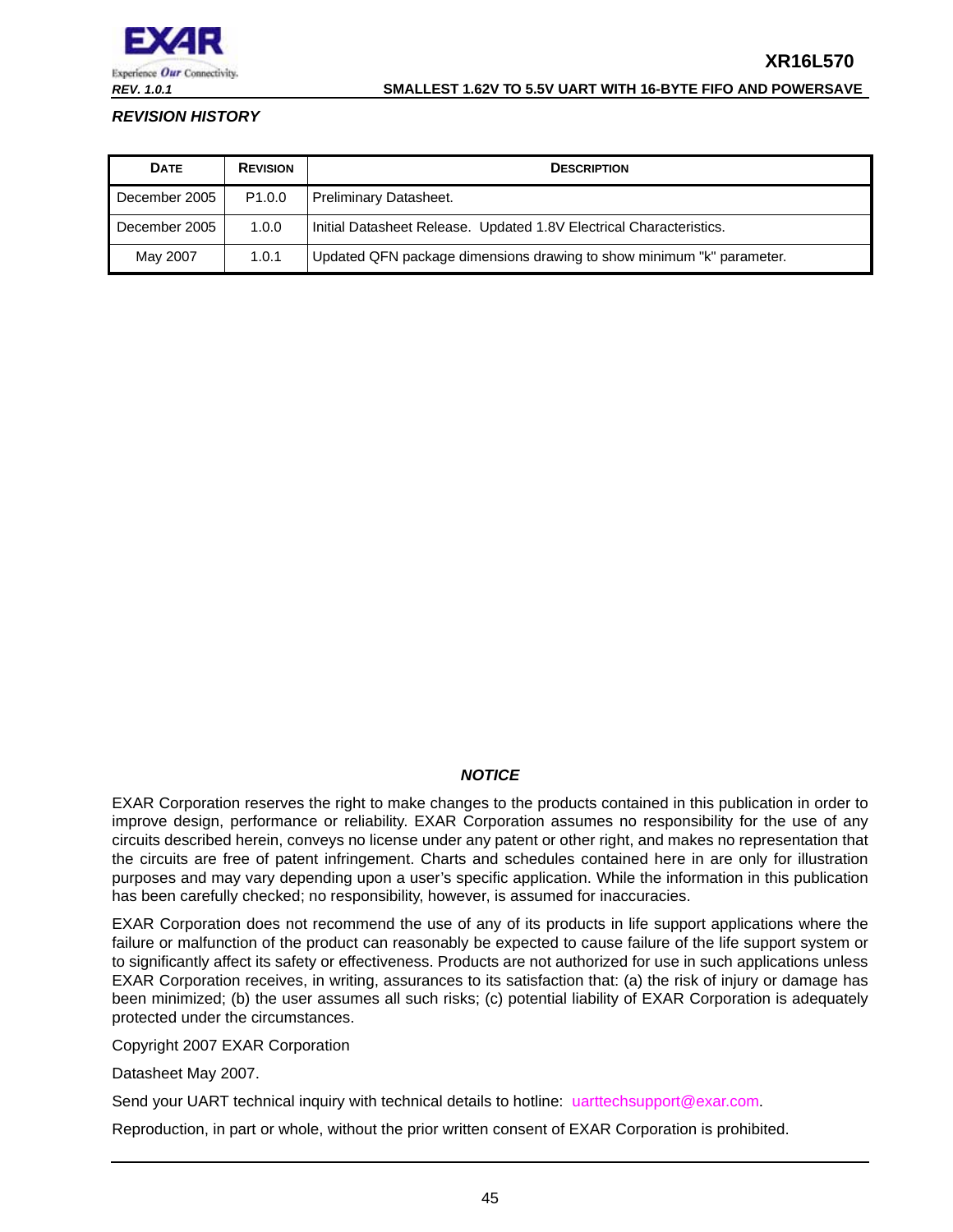

## **TABLE OF CONTENTS**

<span id="page-45-0"></span>

| 1.0  |  |
|------|--|
|      |  |
|      |  |
|      |  |
|      |  |
|      |  |
|      |  |
|      |  |
|      |  |
|      |  |
|      |  |
|      |  |
|      |  |
|      |  |
|      |  |
|      |  |
|      |  |
|      |  |
|      |  |
|      |  |
|      |  |
|      |  |
|      |  |
|      |  |
|      |  |
|      |  |
|      |  |
|      |  |
|      |  |
|      |  |
|      |  |
|      |  |
| 2.16 |  |
|      |  |
|      |  |
|      |  |
|      |  |
|      |  |
|      |  |
|      |  |
|      |  |
|      |  |
|      |  |
|      |  |
|      |  |
|      |  |
|      |  |
|      |  |
|      |  |